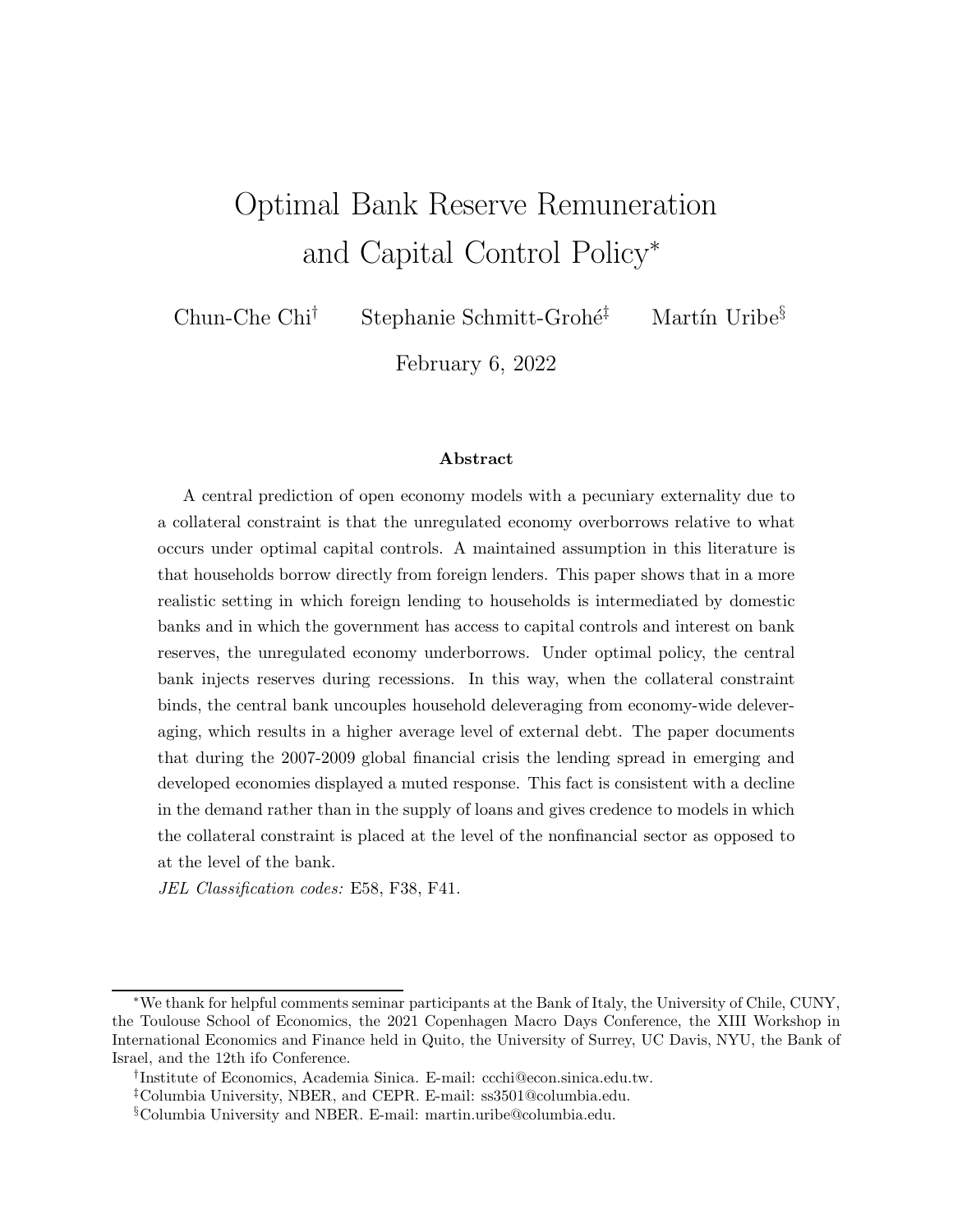## 1 Introduction

A central question in open economy macroeconomics is whether, when left to their own devices, countries overborrow. This question has been largely analyzed in the context of models in which households are subject to a collateral constraint, whereby debt is limited by a fraction of income or the value of an asset (Mendoza, 2002, 2010; Bianchi, 2011; Korinek, 2011; Benigno et al. 2013; Dávila and Korinek, 2018; Jeanne and Korinek, 2019; among others). Collateral constraints of this type create a pecuniary externality because individual agents take as given the prices of objects that they pledge as collateral, but in the aggregate, these prices are determined endogenously. A key result in this literature is that the unregulated economy overborrows from the rest of the world relative to what it would borrow under optimal capital control policy.

A common feature of this class of models is the assumption that private agents can borrow directly from foreign lenders. In reality, however, individual agents seldom borrow directly from foreign lenders. Instead, capital inflows are intermediated by banks operating in domestic markets. An immediate question is whether this simplification has consequences for the main prediction of this class of models. This paper revisits the question of overborrowing in the context of a model that builds on the collateral-constraint framework by adding a bank-intermediation channel. The formulation of the banking channel follows Curdia and Woodford (2011).

The paper studies an open economy with a collateral constraint by which household debt is limited by a fraction of income. A banking sector receives deposits from foreign investors and lends them to households. This intermediation activity is costly. Banks can mitigate the cost of originating loans by holding reserves at the central bank. Thus, banks extend loans to households who satisfy the collateral constraint up to a point at which the marginal cost of originating a loan equals the lending spread (the difference between the loan rate and the deposit rate). Similarly, banks hold bank reserves up to a point at which the marginal benefit of holding reserves equals the reserve spread (the difference between the interest rate on reserves and the deposit rate).

As in the related literature on macroprudential policy in open-economy models with collateral constraints, the government can impose capital control taxes. With the introduction of a banking sector the interest rate on reserves emerges as an additional policy instrument that the government may use jointly with capital controls to achieve an allocation that improves upon the one associated with the unregulated competitive equilibrium. Thus, relative to the standard overborrowing model, the present environment features an additional friction, bank intermediation, and an additional policy instrument, interest on bank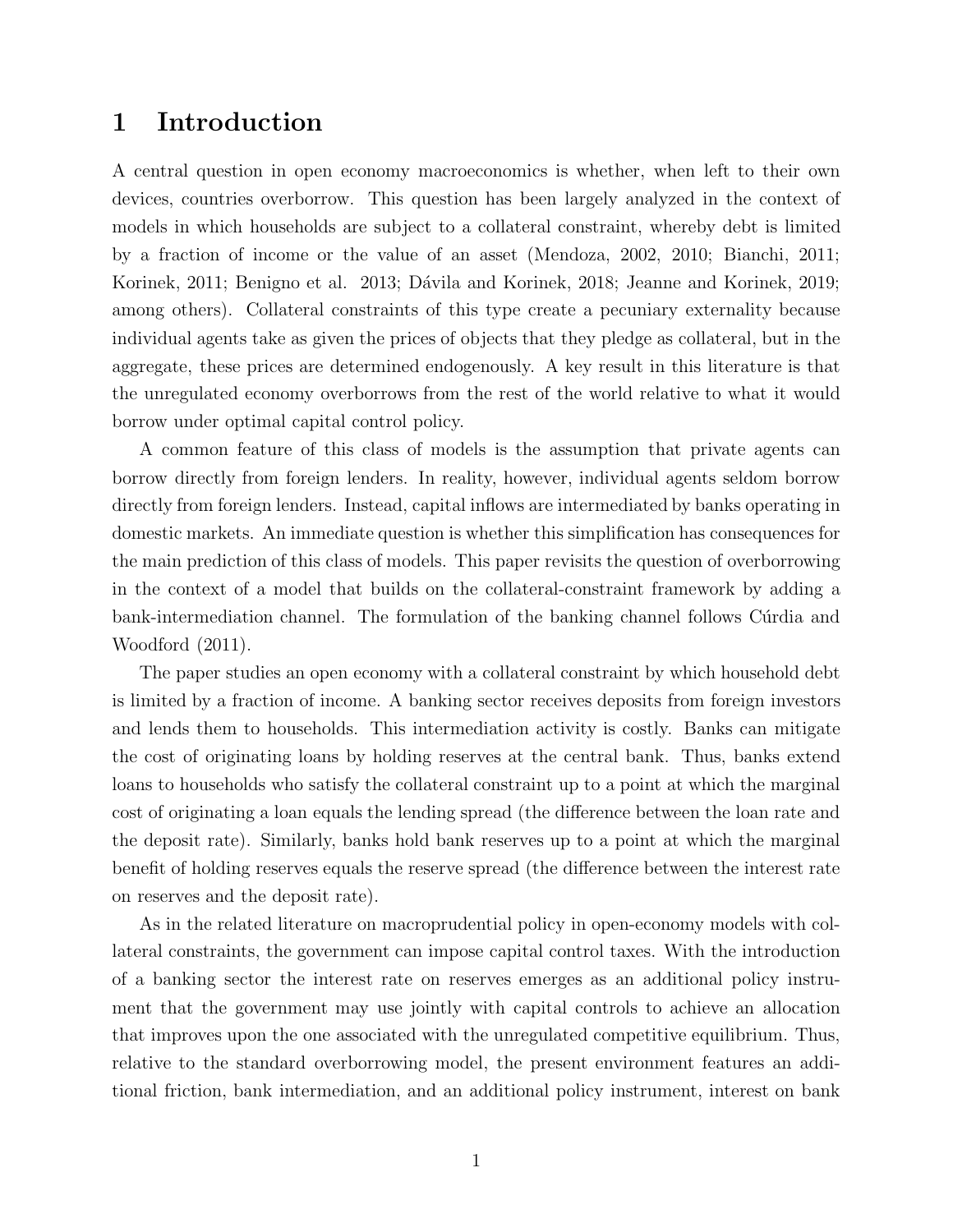reserves. The fiscal cost (revenue) generated by capital controls and interest payments on bank reserves is assumed to be financed by income taxes (transfers).

The paper shows that in the environment described above, the government can circumvent the banking friction by an appropriate use of the interest rate on reserves. This result extends one derived by Curdia and Woodford (2011) in the context of a closed economy to an open economy with collateral constraints. A novel result of the paper is that the optimal interest-on-reserve policy is able to circumvent not only the banking friction but also the collateral constraint friction. In fact, the optimal bank-reserve remuneration policy achieves the first-best allocation. The first-best allocation is the allocation that solves the problem of maximizing household welfare subject to the economy's resource constraint and to a natural debt limit. That is, the first-best allocation is the competitive equilibrium corresponding to an economy without any financial frictions (banks or collateral constraints). In this equilibrium, the central bank floods the market with reserves, households demand no loans, and the interest rate on loans and deposits equals the world interest rate. Furthermore, capital controls are superfluous, as they are unnecessary to achieve the first-best allocation. The unregulated equilibrium displays underborrowing, because external borrowing is limited by the collateral constraint and the banking friction, whereas in the first-best equilibrium external borrowing is limited only by the natural debt limit.

This underborrowing result is a useful point of reference, but of limited practical interest, as it is unrealistic to believe that with a single instrument the government can implement an equilibrium in which all financial frictions are completely neutralized. To motivate more reasonable outcomes, we follow the closed-economy literature and assume that it is costly for the central bank to create bank reserves. We show that with this additional friction, a social planner with access to capital controls and interest on reserves as the policy instruments can achieve only a constrained optimal allocation. Specifically, now capital controls and interest on reserves no longer allow the social planner to circumvent the intermediation friction and the collateral constraint.

The model is calibrated to an emerging economy. The parameters of the non-banking sector are set along the lines of the existing open-economy literature with collateral constraints. The parameters pertaining to the banking sector are estimated by simulated method of moments to match a number of moments of bank reserves, deposits, bank-lending spreads, and bank operating costs observed in emerging markets.

The central result of the paper is that under plausible parameterizations the economy with banks underborrows. That is, the distribution of external debt in the competitive equilibrium in which the government does not remunerate reserves or taxes capital flows lies to the left of the one associated with an equilibrium in which the interest rate on bank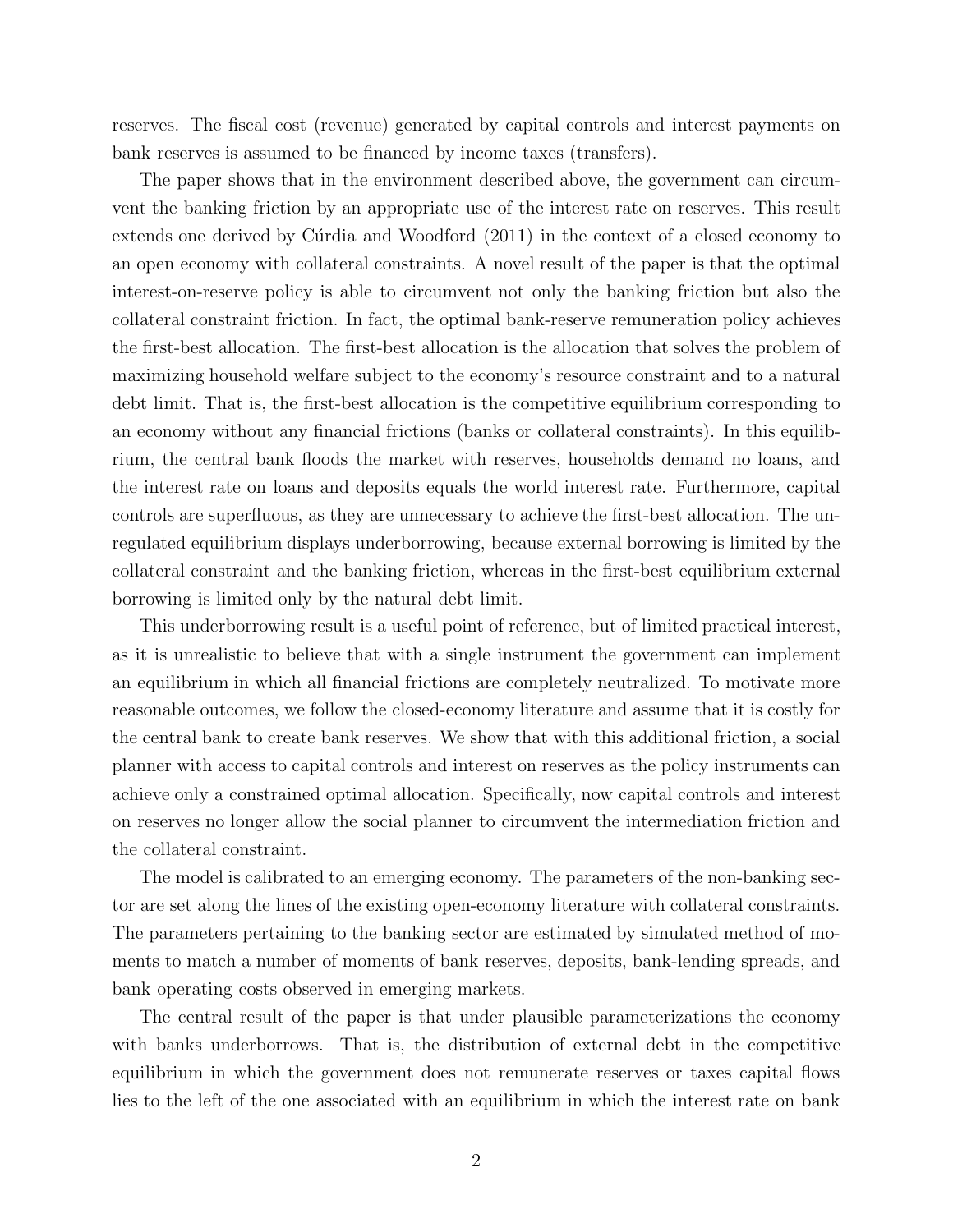reserves and capital control taxes are set optimally.

The intuition behind this result is that bank reserves act as a cushion between household debt and the country's external debt: Essentially, the bank's balance sheet states that external debt equals the sum of household debt and bank reserves. By an appropriate use of interest on reserves, the government can uncouple episodes of household deleveraging (a decline in household debt) from episodes of economy-wide deleveraging (a decline in external debt). Specifically, when the economy suffers a negative shock that causes the household's collateral constraint to bind, the government steps in and provides liquidity in the form of bank reserves. This intervention allows the economy to continue to borrow from abroad despite a binding constraint at the household level. By contrast, in the economy without banks, whenever households are forced to deleverage by a binding collateral constraint, so is the economy as a whole. As a result, under optimal policy in the economy with banks episodes of binding collateral constraints are less disruptive than in the economy without banks. For this reason, in the economy with banks the government can induce an equilibrium with less precautionary saving, and therefore more debt, than in the economy without banks. Put differently, in the economy with banks the role of the government is to generate an equilibrium in which households are not scared of operating close to the collateral limit, whereas in the standard model without banks, the primary role of the government is exactly the opposite, that is, to discourage households from encountering a binding collateral constraint.

The modeling decision of imposing the collateral constraint in the nonbanking private sector as opposed to in the banking sector has consequences for the predicted behavior of the lending spread around financial crises. When the collateral constraint is imposed at the level of the household, as in the present paper, the lending spread tends to change little during financial crises, because a binding collateral constraint represents a decline in the demand for bank credit. By contrast, when the collateral constraint is imposed at the bank level, the lending spread tends to rise, because in this case a financial crisis represents a fall in the supply of credit. The paper documents that during the global financial crisis of 2007 to 2009 the lending spread in emerging and rich countries displayed a subdued response, which is consistent with a formulation in which the collateral constraint is placed at the level of the nonfinancial sector.

A macroprudential instrument closely related to reserve remuneration is reserve requirements. A natural question is whether the equilibrium outcomes the policy maker can attain with one instrument can also be achieved or improved upon with the other. The paper shows that in the proposed open economy model, there is a clear ranking between these two policy tools: bank reserve remuneration strictly welfare dominates reserve requirements. Intuitively,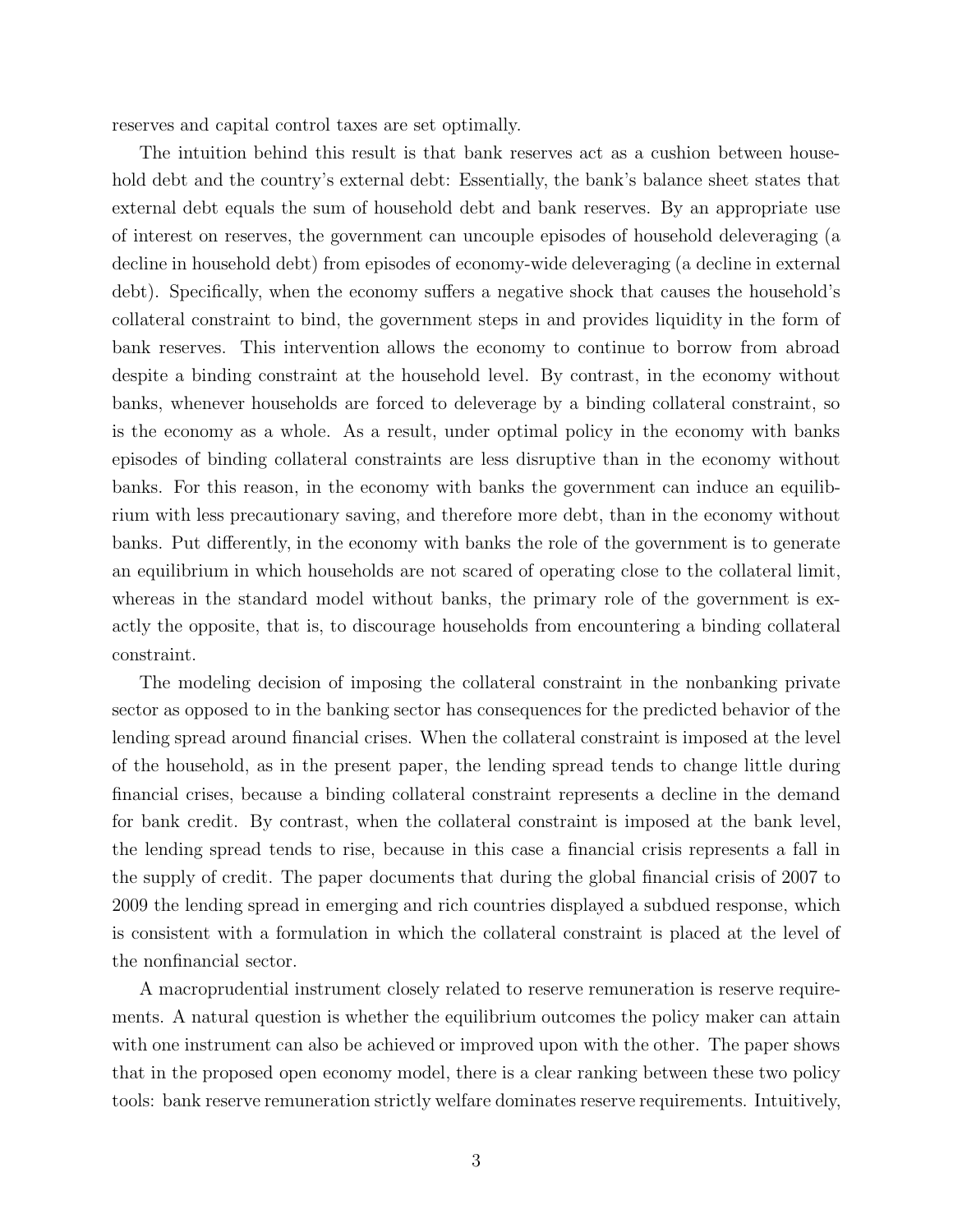by paying interest on reserves, the central bank controls the price of this component of the bank's asset side, but allows the quantity (reserves) to be determined endogenously. On the other hand, a reserve requirement with no interest on reserves represents a restriction on both the quantity and the price of bank reserves, therefore reducing the set of real allocations that it can support as competitive equilibria.

This paper is related to two strands of literature, one on closed-economy models with a bank channel and one on open-economy models with collateral constraints in the nonfinancial sector. The banking model follows Cúrdia and Woodford (2011). A similar formulation of the banking sector can be found in Eggertsson et al. (2019). Uribe and Yue (2006) introduce bank intermediation along the lines of the model considered in this paper to create a spread between the domestic and the world interest rates. However, their formulation does not contemplate a role for bank reserves. Open economy models with collateral constraints at the household level are studied in Mendoza (2002), Uribe (2006), Korinek (2011), Bianchi  $(2011)$ , Benigno et al.  $(2013)$ , Dávila and Korinek  $(2018)$ , Jeanne and Korinek  $(2019)$ , and Schmitt-Grohé and Uribe (2021), among others. The present paper builds upon these two bodies of work by combining a banking sector and a collateral constraint at the household level in the context of an open economy. Finally, the paper is related to a class of models in which the collateral constraint is placed on banks rather than on households. Céspedes and Chang (2020) represents an example of this formulation in the context of an open economy.

The remainder of the paper is organized as follows. Section 2 presents the model. Section 3 characterizes optimal macroprudential policy in the economy with costless bank reserve provision. Section 4 characterizes the competitive equilibrium and the constrained optimal allocation in the economy with costly reserve provision. Section 5 presents the calibration and the numerical algorithm used in the quantitative analysis. Section 6 shows that under plausible calibrations the economy underborrows. Section 7 characterizes the optimal macroprudential policy during sudden stops. Section 8 compares reserve remuneration and reserve requirements. Section 9 concludes.

## 2 The Model

In this section, we present a model of an open economy in which banks serve as intermediaries between foreign investors, who supply funds, domestic households, who demand bank loans, and the domestic government, who operates a reserve facility. The specification of the bank lending channel follows Curdia and Woodford (2011). The banking sector is embedded into a standard open economy model with a flow collateral constraint, whereby household debt is limited by a fraction of income, along the lines of Mendoza (2002), Bianchi (2011), and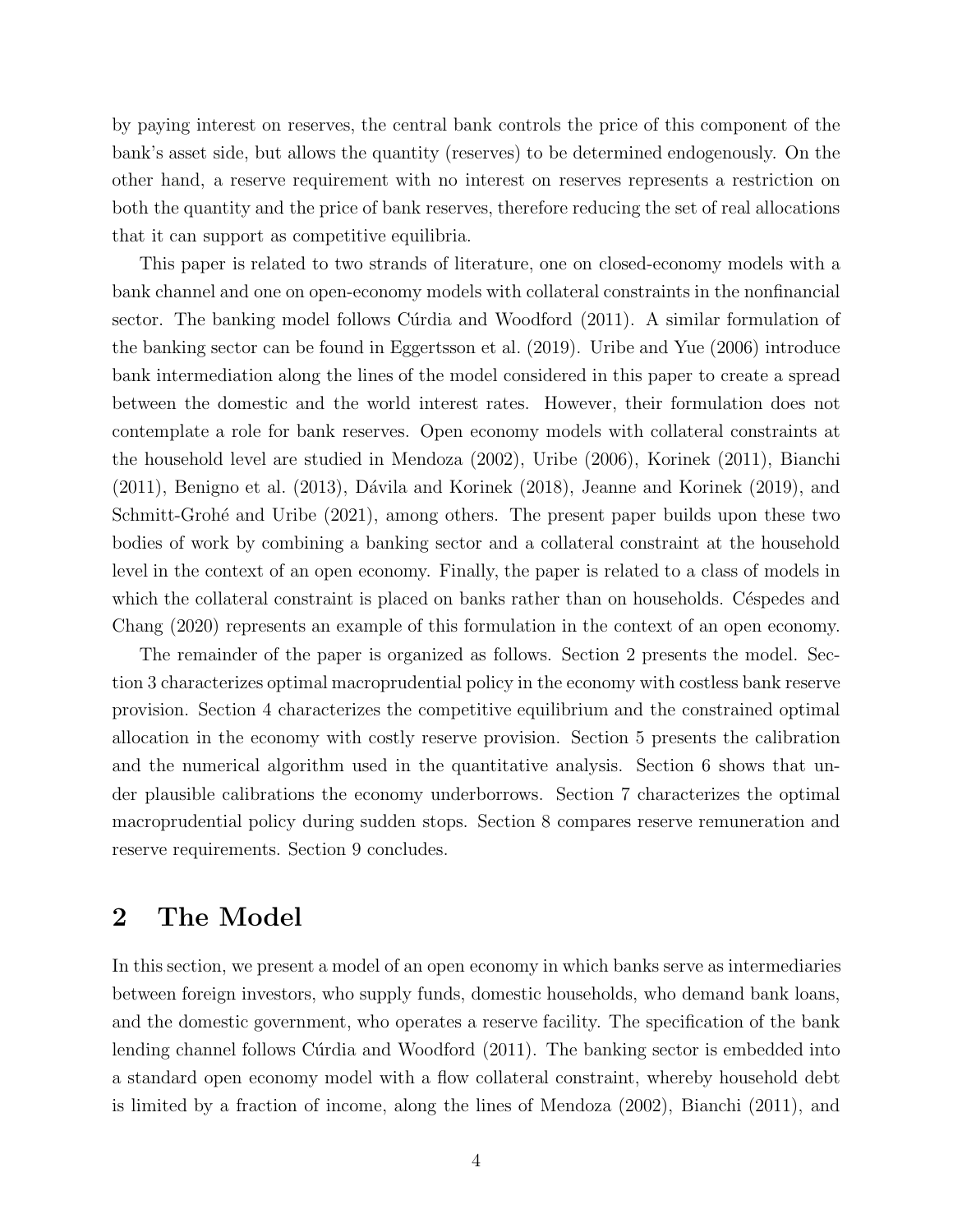Korinek (2011). The collateral constraint introduces a pecuniary externality because the relative price of nontradable goods, which determines the value of collateral, is taken as exogenous by individual borrowers but is endogenous to the economy.

### 2.1 Banks

We assume that the economy has a large number of identical, perfectly competitive financial intermediaries, which we will refer to as banks. Each period, banks issue loans,  $l_t$ , hold reserves,  $r_t$ , capture deposits,  $d_t$ , and distribute dividends,  $\pi_t$ . Banks face intermediation costs, denoted  $\Gamma_t$ . This cost is meant to capture expenses such as those related to loan monitoring and management. The sequential budget constraint of a bank is

$$
\pi_t + l_t + r_t + (1 + i_{t-1}^d) d_{t-1} + \Gamma_t = (1 + i_{t-1}^l) l_{t-1} + (1 + i_{t-1}^r) r_{t-1} + d_t,
$$
\n(1)

where  $i_{t-1}^d$  is the interest rate paid by the bank on deposits held from period  $t-1$  to period  $t$ ,  $i_{t-1}^l$  is the interest rate charged by the bank on loans made in period  $t-1$  and due in period t, and  $i_{t-1}^r$  is the interest rate the bank earns on reserves deposited at the central bank from period  $t - 1$  to period t.

The dividend policy of banks is assumed to consist in distributing a fraction  $\omega$  of the beginning-of-period net worth,

$$
\pi_t = \omega \left[ (1 + i_{t-1}^l) l_{t-1} + (1 + i_{t-1}^r) r_{t-1} - (1 + i_{t-1}^d) d_{t-1} \right]. \tag{2}
$$

The intermediation cost is assumed to depend on the volume of loans and bank reserves,

$$
\Gamma_t = \Gamma(l_t, r_t). \tag{3}
$$

We introduce the following assumptions about this function:

**Assumption 1** (Intermediation Cost Function). The function  $\Gamma(\cdot, \cdot)$  satisfies: (i)  $\Gamma(\cdot, \cdot) \geq 0$ ; (ii)  $\Gamma_l(\cdot, \cdot) \geq 0$  and  $\Gamma_r(\cdot, \cdot) \leq 0$ ; (iii)  $\Gamma_{ll} \geq 0$ ,  $\Gamma_{rr} \geq 0$ , and  $\Gamma_{ll} \Gamma_{rr} - \Gamma_{rl}^2 \geq 0$ ; (iv)  $\Gamma(0, \cdot) =$  $\Gamma_r(0, \cdot) = 0$  and  $\Gamma(l, \cdot) > 0$  for  $l > 0$ , and (v) there exists a finite level of reserves,  $\bar{r} > 0$ , such that  $\Gamma_r(\cdot, r) = 0$  for all  $r \geq \overline{r}$ .

Assumptions (i)-(iii) are standard. In particular, the assumption that the cost function is nondecreasing in loans is meant to capture administrative and default costs of originating bank credit to the private sector, and the assumption that it is nonincreasing in bank reserves is meant to capture that bank reserves contribute to reducing default risk and possible maturity mismatches between bank liabilities and assets. Assumption (iv) is meant to capture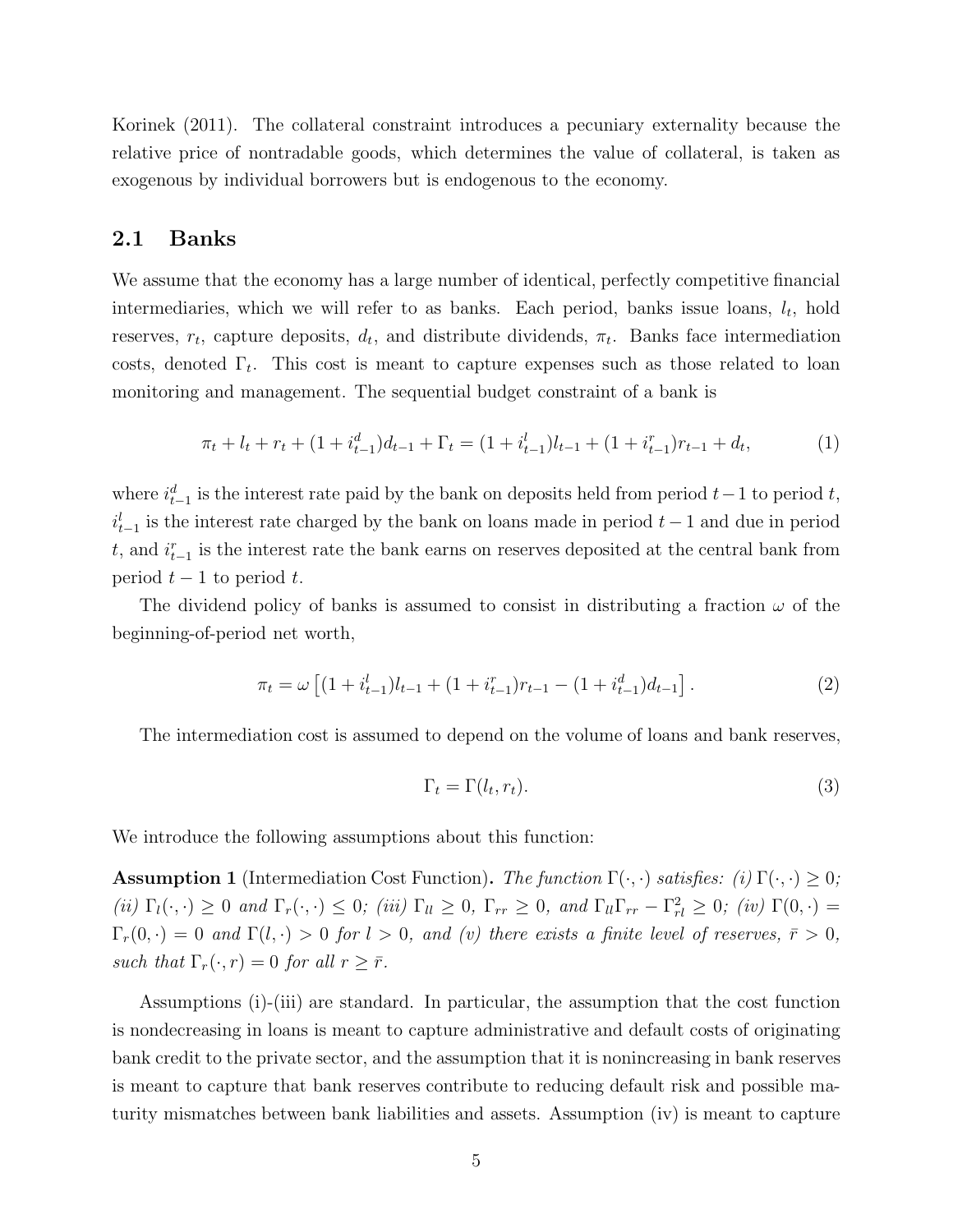the idea that the central bank has zero default risk, so, aside from interest differentials, it is costless for banks to park funds there, in the form of reserves. As will become apparent shortly, this assumption will play a role in determining the optimal interest-on-reserve policy. Assumption (v) is common in models with a formulation of the banking sector of the type studied here (Cúrdia and Woodford, 2011; Eggertsson et al., 2019). It says that there exists a satiation level of reserves above which reserves cease to lower the intermediation costs of loans.

Using the dividend policy function (2) in period t and period  $t + 1$  to eliminate, respectively,  $d_{t-1}$  and  $d_t$  from the bank's sequential budget constraint (1) and combining the resulting expression with the intermediation cost function (3), we can write

$$
\frac{\pi_{t+1}}{1+i_t^d} = (1-\omega)\pi_t + \omega \left[ \frac{i_t^l - i_t^d}{1+i_t^d} l_t + \frac{i_t^r - i_t^d}{1+i_t^d} r_t - \Gamma(l_t, r_t) \right].
$$

For simplicity, following Curdia and Woodford (2011), we assume that banks distribute as dividends all of the beginning-of-period net worth, that is, we set  $\omega = 1$ . We then have that

$$
\frac{\pi_{t+1}}{1+i_t^d} = \frac{i_t^l - i_t^d}{1+i_t^d} l_t + \frac{i_t^r - i_t^d}{1+i_t^d} r_t - \Gamma(l_t, r_t).
$$
\n(4)

According to this expression, banks distribute at the beginning of period  $t + 1$  all of the operating profits of period t. Thus, we refer to  $\pi_{t+1}$  as profits or dividends interchangeably.

Banks choose  $l_t \geq 0$  and  $r_t \geq 0$  to maximize profits, taking as given  $i_t^l$ ,  $i_t^d$ , and  $i_t^r$ . By Assumption 1 profits vanish at  $l_t = r_t = 0$ . Thus, a profit maximizing bank never distributes negative dividends. Profit maximization implies the following first-order conditions with respect to  $l_t$  and  $r_t$ :

$$
\frac{i_t^l - i_t^d}{1 + i_t^d} \le \Gamma_l(l_t, r_t), \quad l_t \ge 0, \quad \left[\frac{i_t^l - i_t^d}{1 + i_t^d} - \Gamma_l(l_t, r_t)\right] l_t = 0,\tag{5}
$$

and

$$
\frac{i_t^r - i_t^d}{1 + i_t^d} \le \Gamma_r(l_t, r_t), \quad r_t \ge 0, \quad \left[\frac{i_t^r - i_t^d}{1 + i_t^d} - \Gamma_r(l_t, r_t)\right] r_t = 0.
$$
\n(6)

Optimality condition (5) says that when the volume of loans is positive,  $l_t > 0$ , the marginal net revenue of originating a loan, given by the lending spread  $(i_t^l - i_t^d)/(1 + i_t^d)$ , must equal the marginal cost of originating a loan  $\Gamma_l(l_t,r_t)$ . Optimality condition (6) has an analogous interpretation.

Since  $\Gamma_l(\cdot, \cdot)$  is nonnegative, optimality condition (5) implies that when the volume of loans is positive, the deposit rate is the lower bound of the loan rate. Similarly, because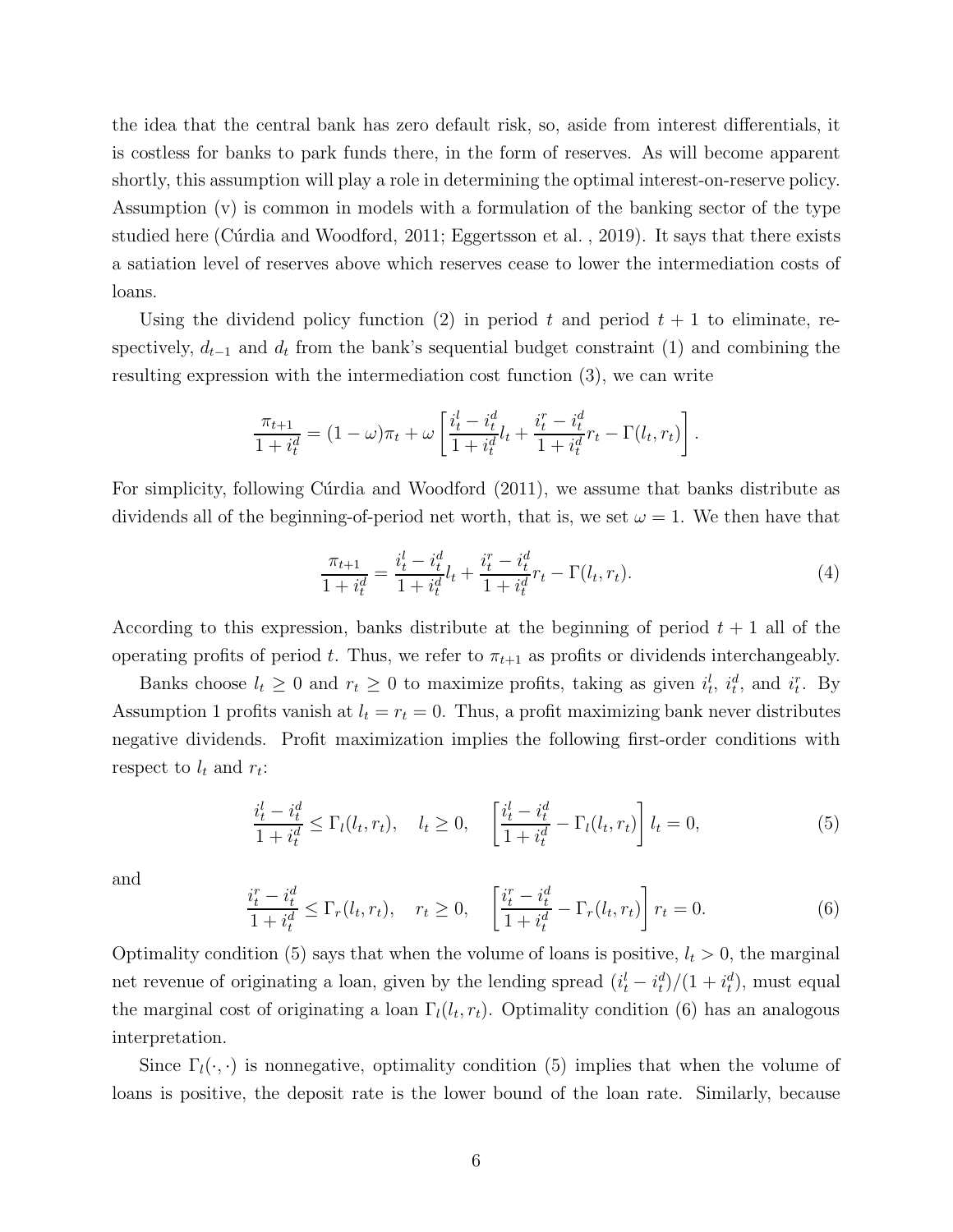$\Gamma_r(\cdot, \cdot)$  is nonpositive, optimality condition (6) implies that the deposit rate is the upper bound of the reserve rate.

The sequential budget constraint (1), the dividend rule (2), and the assumption that  $\omega$ is unity imply that

$$
l_t + r_t + \Gamma(l_t, r_t) - d_t = 0.
$$

This expression provides the balance sheet of the bank at the end of the period. Deposits are used to fund loans and reserves and to cover intermediation costs.

#### 2.2 Households

Households have preferences for consumption described by the utility function

$$
E_0 \sum_{t=0}^{\infty} \beta^t u(c_t), \tag{7}
$$

where  $c_t$  denotes consumption,  $\beta \in (0, 1)$  is the subjective discount factor, and  $u(\cdot)$  is an increasing and strictly concave period utility function. Consumption is a composite of tradable and nontradable goods,

$$
c_t = A(c_t^T, c_t^N),\tag{8}
$$

where  $c_t^T$  and  $c_t^N$  denote consumption of tradables and nontradables and  $A(\cdot, \cdot)$  is an increasing, concave, and linearly homogeneous aggregator function. Each period, households are endowed with  $y_t^T$  units of tradable goods and  $y_t^N$  units of nontradable goods, receive dividends  $\pi_t$  from the ownership of banks, pay income taxes at the rate  $\tau_t$ , and can borrow from banks at the rate  $i_t^l$ . Their sequential budget constraint is

$$
c_t^T + p_t c_t^N + (1 + i_{t-1}^l) l_{t-1} = (1 - \tau_t) [y_t^T + p_t y_t^N + \pi_t] + l_t,
$$
\n(9)

where  $p_t$  is the relative price of nontradables in terms of tradables.

Loans face a collateral constraint that depends on the value of income in units of tradable goods as follows,

$$
l_t \le \kappa (y_t^T + p_t y_t^N),\tag{10}
$$

where  $\kappa > 0$  is a parameter. We use this specification of collateral to be in line with the related literature (e.g., Bianchi, 2011) and for analytical tractability. An alternative plausible but less tractable specification is one in which collateral is proportional to disposable income, including after-tax profits.

Households choose processes  $c_t$ ,  $c_t^T$ ,  $c_t^N$ , and  $l_t \geq 0$  to maximize the lifetime utility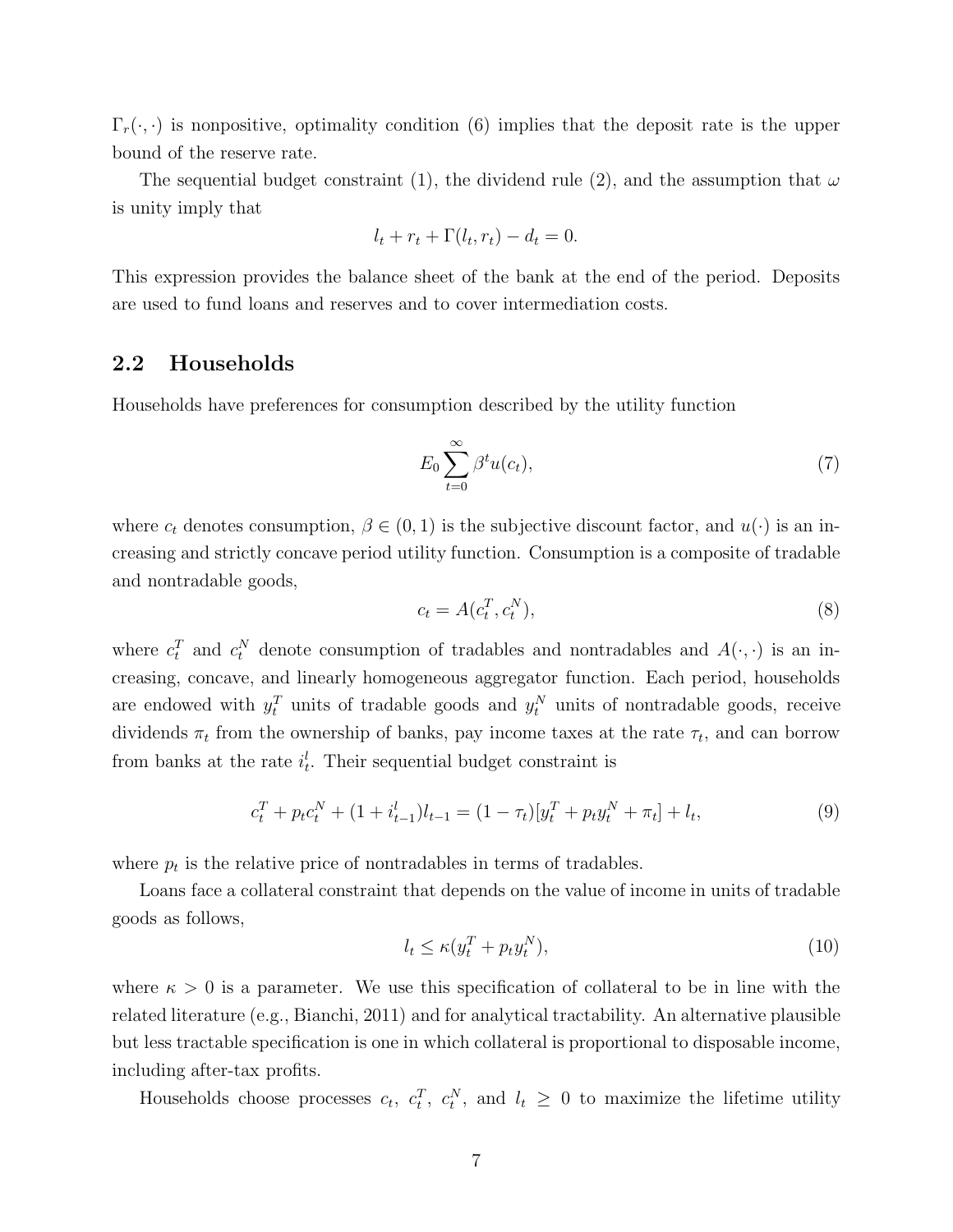function  $(7)$  subject to the aggregation technology  $(8)$ , the sequential budget constraint  $(9)$ , and the collateral constraint (10), taking as given  $p_t$ ,  $i_t^l$ ,  $\pi_t$ ,  $\tau_t$ ,  $y_t^T$ , and  $y_t^N$ . The first-order conditions associated with this problem are

$$
u'(A(c_t^T, c_t^N))A_1(c_t^T, c_t^N) = \lambda_t,
$$
  

$$
\frac{A_2(c_t^T, c_t^N)}{A_1(c_t^T, c_t^N)} = p_t,
$$
  

$$
\lambda_t(1 - \mu_t) \le \beta(1 + i_t^l)E_t\lambda_{t+1} \quad (= \text{if } l_t > 0),
$$
  

$$
\mu_t \ge 0,
$$

and

$$
\mu_t[\kappa(y_t^T + p_t y_t^N) - l_t] = 0,
$$

where  $\beta^t \lambda_t$  and  $\beta^t \lambda_t \mu_t$  are the Lagrange multipliers associated with the sequential budget constraint (9) and the collateral constraint (10), respectively.

### 2.3 Foreign Lenders

Banks capture deposits from foreign lenders at the world interest rate  $i_t^*$ . Free capital mobility guarantees that

$$
i_t^d = i_t^*.\tag{11}
$$

### 2.4 The Government

The government sets the interest rate on reserves,  $i_t^r$ , levies income taxes,  $\tau_t$ , and stands ready to accept any amount of reserves,  $r_t$ , offered by banks. The government's budget constraint is

$$
\tau_t(y_t^T + p_t y_t^N + \pi_t) + r_t = (1 + i_{t-1}^r) r_{t-1}.
$$
\n(12)

We assume that the government does not play Ponzi games.

### 2.5 Equilibrium

In equilibrium, the market for nontradable goods must clear,

$$
c_t^N = y_t^N. \tag{13}
$$

The budget constraint of the bank (1), the budget constraint of the household (9), the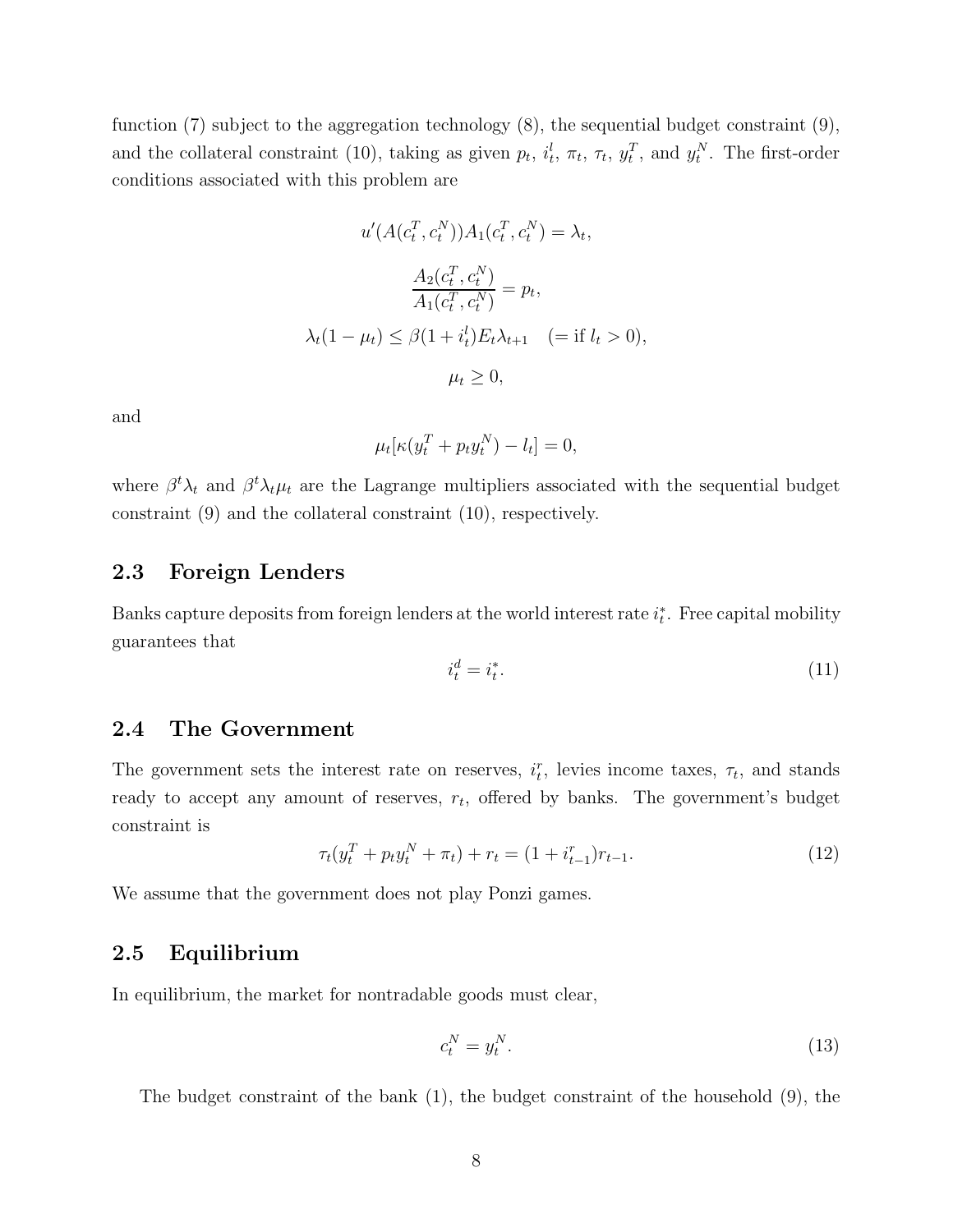interest-rate parity condition (11), the budget constraint of the government (12), and the market clearing condition in the nontraded sector (13) imply the following economy-wide resource constraint:

$$
c_t^T + (1 + i_{t-1}^*)d_{t-1} = y_t^T - \Gamma(l_t, r_t) + d_t.
$$

We are now ready to define a competitive equilibrium.

**Definition 1** (Competitive Equilibrium). A competitive equilibrium is a set of processes  $l_t$ ,  $r_t, d_t, i_t^l, i_t^d, c_t^T, p_t, \lambda_t$ , and  $\mu_t$  satisfying

$$
\frac{i_t^l - i_t^d}{1 + i_t^d} \le \Gamma_l(l_t, r_t), \quad l_t \ge 0, \quad \left[\frac{i_t^l - i_t^d}{1 + i_t^d} - \Gamma_l(l_t, r_t)\right] l_t = 0,\tag{14}
$$

$$
\frac{i_t^r - i_t^d}{1 + i_t^d} \le \Gamma_r(l_t, r_t), \quad r_t \ge 0, \quad \left[\frac{i_t^r - i_t^d}{1 + i_t^d} - \Gamma_r(l_t, r_t)\right] r_t = 0,\tag{15}
$$

$$
l_t + r_t = d_t - \Gamma(l_t, r_t), \tag{16}
$$

$$
i_t^d = i_t^*,\tag{17}
$$

$$
u'(A(c_t^T, y_t^N))A_1(c_t^T, y_t^N) = \lambda_t,
$$
\n(18)

$$
\frac{A_2(c_t^T, y_t^N)}{A_1(c_t^T, y_t^N)} = p_t,\tag{19}
$$

$$
\lambda_t (1 - \mu_t) \le \beta (1 + i_t^l) E_t \lambda_{t+1} \quad (= \text{if } l_t > 0), \tag{20}
$$

$$
c_t^T + (1 + i_{t-1}^*)d_{t-1} = y_t^T - \Gamma(l_t, r_t) + d_t,
$$
\n(21)

$$
\mu_t \ge 0,\tag{22}
$$

$$
l_t \le \kappa (y_t^T + p_t y_t^N),\tag{23}
$$

and

$$
\mu_t[\kappa(y_t^T + p_t y_t^N) - l_t] = 0,\t(24)
$$

 $for\;t\geq0,\;given\; a\; reserve\; remuneration\; policy\; i_t^r,\;exogenous\; processes\; i_t^*,\; y_t^T,\; and\; y_t^N,\; and\; y_t^N\; and\; y_t^N\; and\; y_t^N\; and\; y_t^N\; and\; y_t^N\; and\; y_t^N\; and\; y_t^N\; and\; y_t^N\; and\; y_t^N\; and\; y_t^N\; and\; y_t^N\; and\; y_t^N\; and\; y_t^N\; and\; y_t^N\; and\; y_t^N\; and\; y_t^N\; and\; y_t^N\; and\; y_t^$ the initial condition  $(1 + i^*_{-1})d_{-1} > 0$ .

Following the open economy literature with collateral constraints, we consider an environment in which agents are impatient in the sense that they discount future period utilities at a higher rate than the one at which the world financial market discounts future payments. Formally, we assume that

$$
\beta(1+i_t^*)<1.
$$

In the related literature this condition is assumed to be strong enough to ensure an equi-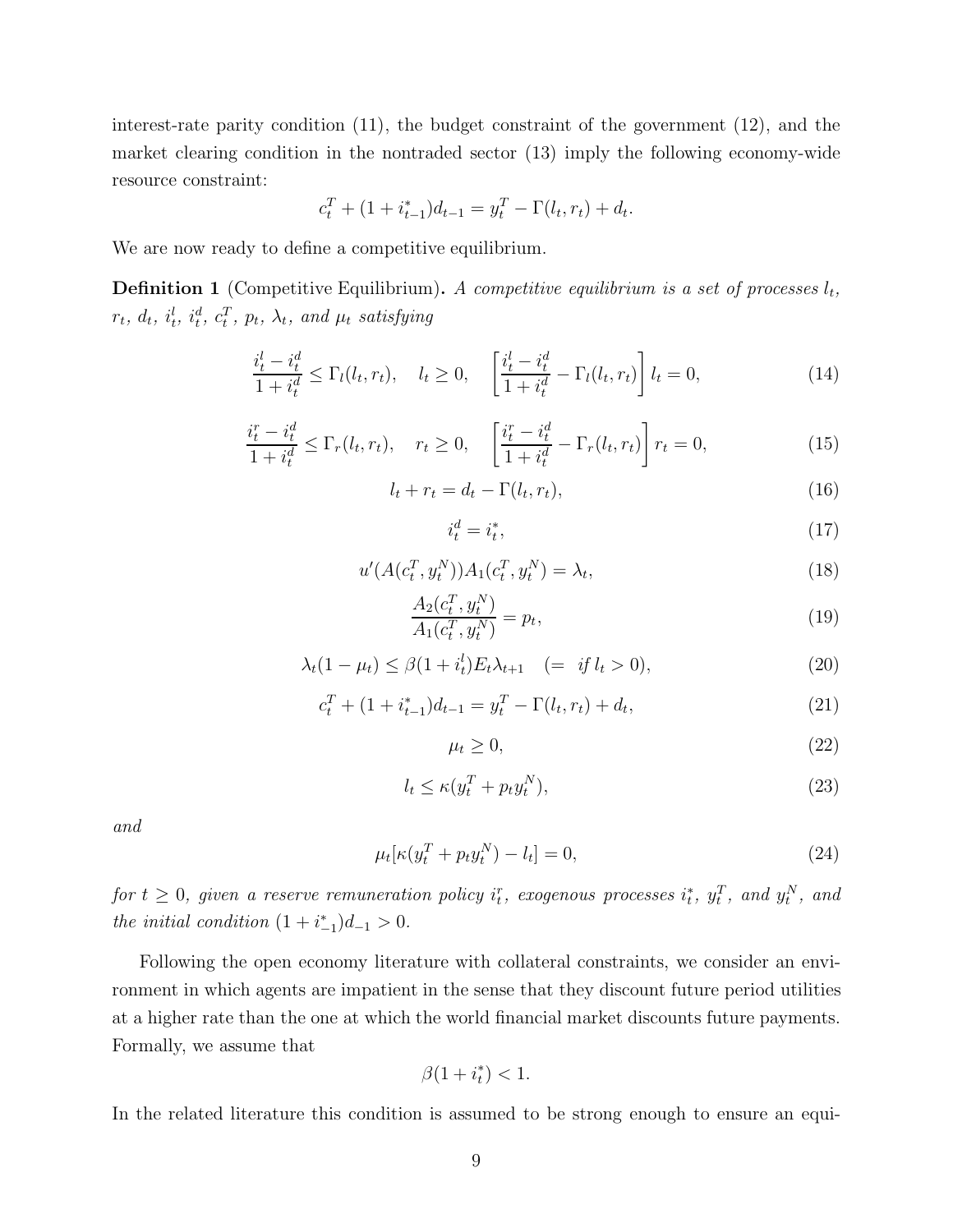librium in which the country is a net external debtor at all times. Throughout the present analysis, we assume that this is indeed the case.

## 3 Optimal Reserve Remuneration Policy

In this section, we show that the optimal interest-on-reserve policy achieves the first-best allocation. Here we define the first-best allocation as the one that solves the problem of a social planner who is constrained only by the sequential resource constraint and the prohibition to play Ponzi schemes. That is, the social planner is neither subject to the collateral constraint nor to the bank intermediation friction. The following definition provides a formal statement:

**Definition 2** (First-Best Allocation). The first-best allocation is a pair of processes of tradable consumption and foreign deposits,  $\tilde{c}_t^T$  and  $\tilde{d}_t$ , that solves the problem

$$
\max E_0 \sum_{t=0}^{\infty} \beta^t u(A(c_t^T, y_t^N))
$$

subject to the sequential resource constraint

$$
c_t^T + (1 + i_{t-1}^*)d_{t-1} = y_t^T + d_t \tag{25}
$$

and to a no-Ponzi-game constraint, taking as given the processes  $i_t^*$ ,  $y_t^T$ , and  $y_t^N$ , and the *initial condition*  $(1 + i^*_{-1})d_{-1} > 0$ .

The first-order condition of this maximization problem with respect to holdings of foreign deposits,  $d_t$ , is the Euler equation

$$
\tilde{\lambda}_t = \beta (1 + i_t^*) E_t \tilde{\lambda}_{t+1},
$$

with

$$
\tilde{\lambda}_t = u'(A(\tilde{c}_t^T, y_t^N))A_1(\tilde{c}_t^T, y_t^N).
$$

To show that the first-best allocation can be supported as a competitive equilibrium by an interest-on-reserve policy, we must show that there exists a process for  $i_t^r$  such that equations (14) to (24) are satisfied when evaluated at the processes for consumption and foreign deposits associated with the first-best allocation. To this end, start by setting  $c_t^T =$  $\tilde{c}_t^T$  and  $d_t = \tilde{d}_t$ . Set  $l_t = 0$ . Then the sequential resource constraint in the competitive equilibrium (21) becomes identical to the resource constraint of the social planner (25), since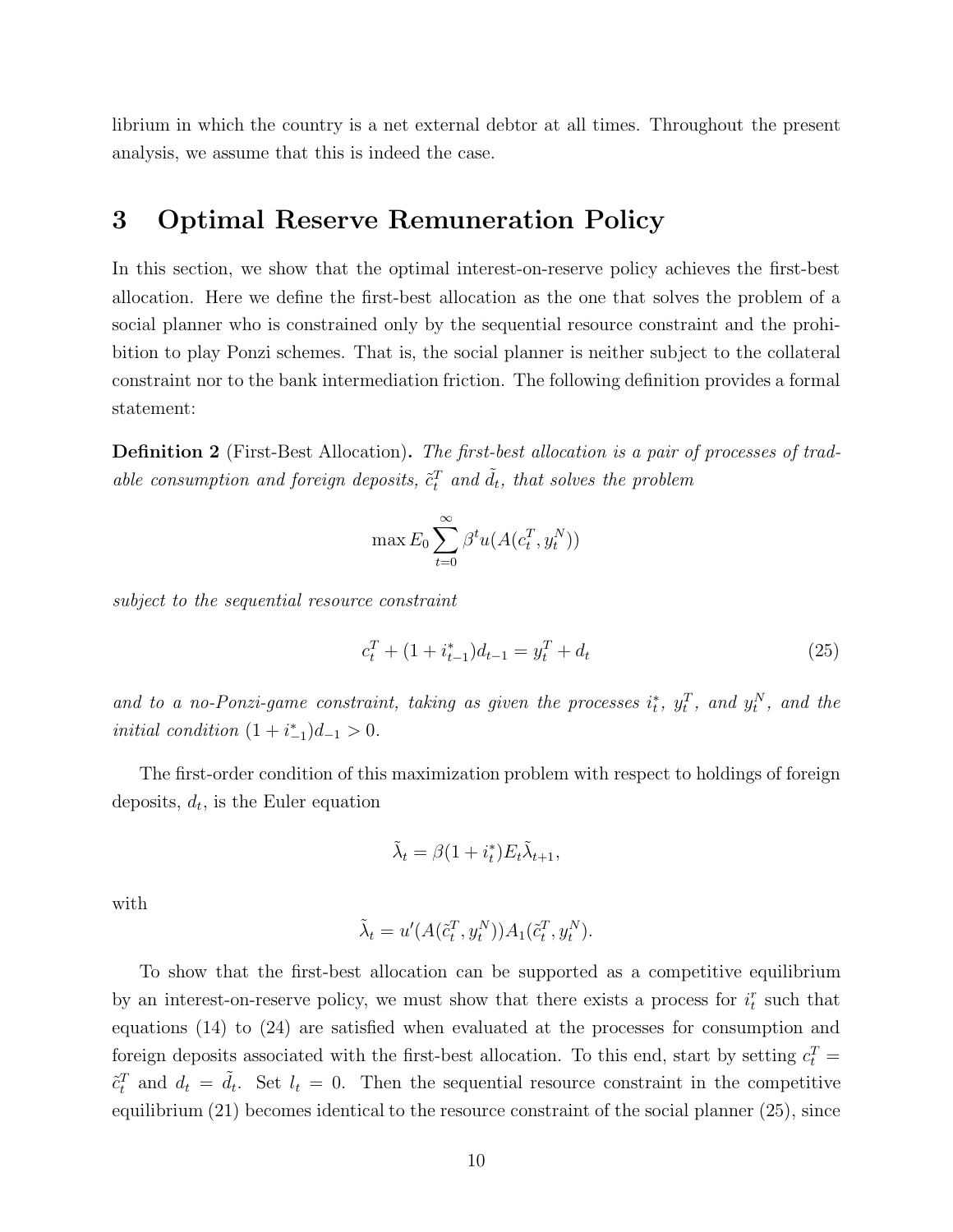$\Gamma(0, r_t) = 0$  by Assumption 1. Next, set  $\mu_t = 0$ . It follows immediately that equilibrium conditions (22) and (24) are satisfied. To satisfy (18), set  $\lambda_t = \tilde{\lambda}_t$ . Next, set  $i_t^l = i_t^*$ , which guarantees that equilibrium condition (20) is satisfied. Pick  $p_t$  residually to satisfy (19). Because  $l_t = 0$  for all t, the collateral constraint (23) holds. Set  $r_t = \tilde{d}_t$ . This guarantees the satisfaction of equilibrium condition (16). Equilibrium condition (14) holds because  $l_t = 0, i_t^l = i_t^d = i_t^*,$  and  $\Gamma_l(\cdot, \cdot) \geq 0$ . Finally, to ensure that (15) is satisfied, set the policy rate  $i_t^r$  equal to  $i_t^d (= i_t^*)$  and invoke Assumption 1. This completes the proof that the first-best allocation can be supported as a competitive equilibrium by an appropriate interest-on-reserve policy.<sup>1</sup> The following proposition summarizes this result.

Proposition 1 (Optimal Interest-On-Bank-Reserve Policy). Suppose that Assumption 1 holds. In an economy with equilibrium conditions given by equations (14) to (24), the first best allocation, given in Definition 2, can be supported as a competitive equilibrium by the interest-on-reserve policy  $i_t^r = i_t^*$ .

The optimal bank reserve remuneration policy  $i_t^r = i_t^*$  eliminates households' need to borrow from banks,  $l_t = 0$ . All of the financial intermediation occurs between banks and the government. Banks take deposits from international lenders and deposit them entirely at the central bank in the form of reserves. This is efficient, because the government does not suffer from repayment problems. In effect, the government borrows from banks at the world interest rate and transfers resources to the private sector via income taxes or subsidies, as needed. From the point of view of the household, these taxes or subsidies are exogenous. In equilibrium households endogenously become hand-to-mouth agents. They have access to bank loans at the world interest rate and have collateral to back them, but nevertheless choose not to use this credit facility. Curdia and Woodford (2011) show, in the context of a closed economy, that, as in the present environment, the optimal reserve remuneration policy allows agents to completely circumvent the bank intermediation friction. Here, the optimal policy also allows agents to completely circumvent the financial friction arising from the collateral constraint, which makes it feasible to attain the first-best allocation.

Can capital control taxes also support the first-best allocation? The answer is no. Consider the economy described thus far, but assume that the government has access to an additional policy instrument, namely, capital control taxes, denoted  $\tau_t^c$ . Capital controls introduce a wedge between the world interest rate and the rate effectively paid by domestic banks on deposits. Specifically, the deposit rate and the world interest rate are linked by

<sup>&</sup>lt;sup>1</sup>This is not the only competitive equilibrium that can support the first-best allocation. It is possible to show that the same processes for all endogenous variables except for  $(1 + i_t^l)$ , which can be set at any value in the interval  $[1 + i_t^*, (1 + i_t^*)(1 + \Gamma_l(0, r_t))]$ , also supports the first-best allocation.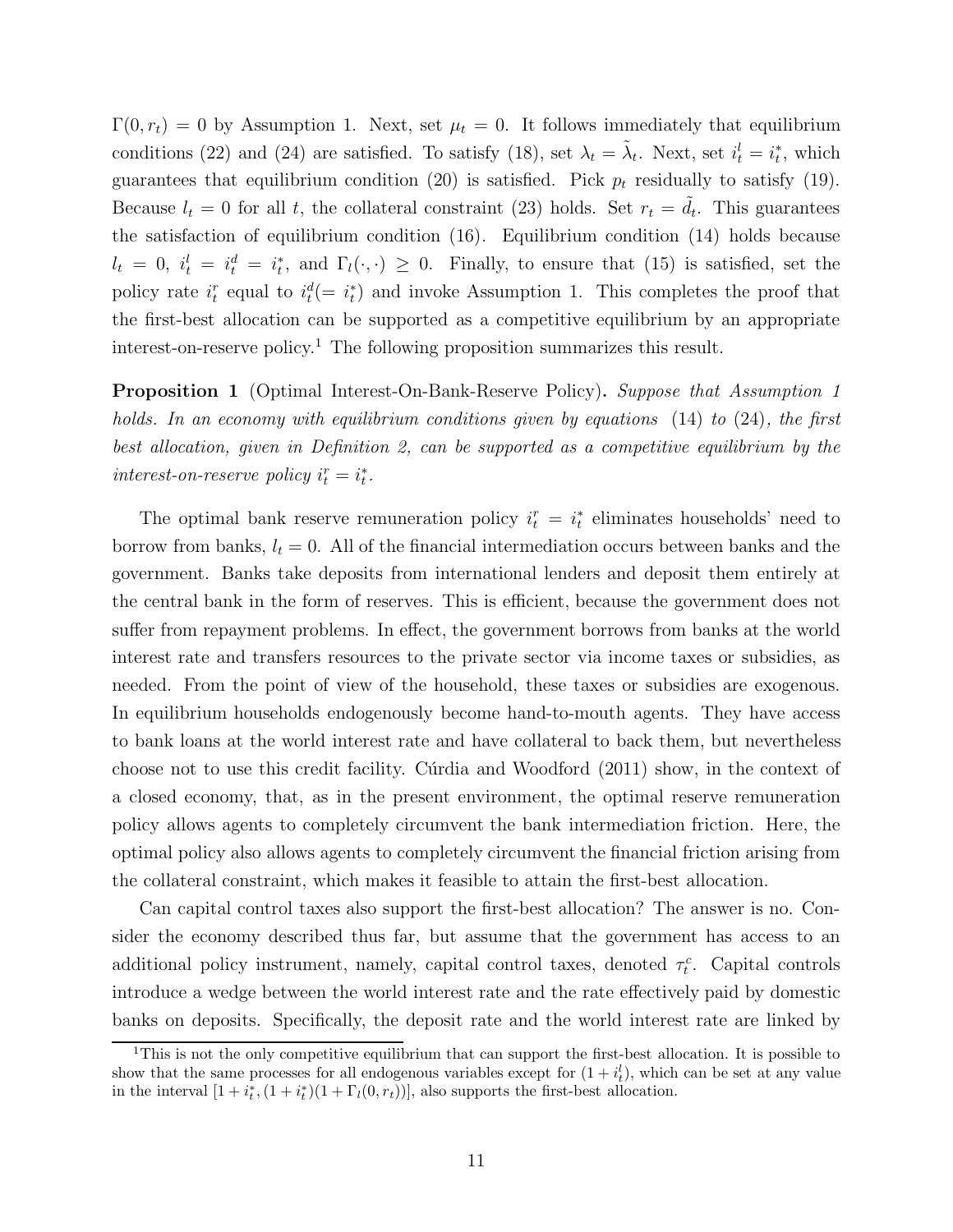the relationship

$$
1 + i_t^d = (1 + \tau_t^c)(1 + i_t^*). \tag{26}
$$

The capital control tax rate can take positive or negative values. When  $\tau_t^c < 0$ , the government subsidizes capital inflows and when  $\tau_t^c > 0$ , it taxes them.

The government is assumed to rebate any revenues or outlays associated with capital control taxes to private households through income taxes or subsidies. Thus, the government's budget constraint (12) now becomes

$$
\tau_t(y_t^T + p_t y_t^N + \pi_t) + r_t + \tau_{t-1}^c (1 + i_{t-1}^*) d_{t-1} = (1 + i_{t-1}^r) r_{t-1}.
$$
\n(27)

A competitive equilibrium then includes the same conditions listed in Definition 1, except that the interest-parity condition  $(17)$  is replaced by  $(26)$ :

Definition 3 (Competitive Equilibrium with Capital Controls). A competitive equilibrium with capital controls is a set of processes  $l_t$ ,  $r_t$ ,  $d_t$ ,  $i_t^l$ ,  $i_t^d$ ,  $c_t^T$ ,  $p_t$ ,  $\lambda_t$ , and  $\mu_t$  satisfying (14)-(16), (18)-(24), and (26), for  $t \ge 0$ , given a reserve remuneration policy  $i_t^r$ , a capital control tax rate  $\tau_t^c$ , exogenous processes  $i_t^*$ ,  $y_t^T$ , and  $y_t^N$ , and the initial condition  $(1 + i_{-1}^*)d_{-1} > 0$ .

In general, given an arbitrary bank-reserve remuneration policy  $i_t^r$ , there does not exist a capital control policy  $\tau_t^c$  that supports the first-best allocation given in Definition 2. To see this, consider an example in which  $i_t^r < i_t^*$  for some t. Comparing the resource constraints in the competitive equilibrium and in the social planner's problem, equations (21) and (25), it is clear that the first-best consumption process  $c_t^T = \tilde{c}_t^T$  is sustainable only if  $d_t = \tilde{d}_t$ and  $\Gamma(l_t, r_t) = 0$  for all t. Then, by Assumption 1,  $l_t = 0$  for all t. That is, the capital control policy must induce households to voluntarily choose not to borrow. It follows that the collateral constraint (23) is always slack and  $\mu_t = 0$ , so that equilibrium conditions (22)-(24) are satisfied. The Lagrange multiplier  $\lambda_t$  and the relative price of nontradables  $p_t$  are uniquely pinned down residually by equilibrium conditions (18) and (19). Because  $\mu_t$  is zero, the Euler equation (20) implies that  $i_t^l \geq i_t^*$ . The fact that  $l_t = 0$  implies, by equilibrium condition (16), that  $r_t = \tilde{d}_t$ . It remains to show that the bank efficiency conditions (14) and (15) are satisfied in equilibrium. Because  $r_t > 0$ , the first expression in (15) must hold with equality, and by Assumption 1  $\Gamma_r(0, r_t) = 0$ . Thus we have that  $i_t^d = i_t^r$ . This expression and (26) uniquely determine  $\tau_t^c$  as  $1 + \tau_t^c = (1 + i_t^r)/(1 + i_t^*)$ . Then, in the period in which we assumed that  $i_t^r < i_t^*$ , we have that  $\tau_t^c < 0$ . At the same, since  $1 + i_t^d = (1 + i_t^*) (1 + \tau_t^c)$ , and  $l_t = 0$ , the first expression in (14) becomes  $(1+i_t^l)/(1+i_t^*) \leq [1+\Gamma_l(0,r_t)](1+\tau_t^c)$ . Combining this expression with the fact that  $i_t^l \geq i_t^*$  yields  $1 \leq (1 + i_t^l)/(1 + i_t^*) \leq [1 + \Gamma_l(0, r_t)](1 + \tau_t^c)$ . This expression is in general at odds with the fact that  $\tau_t^c$  must be negative. A case in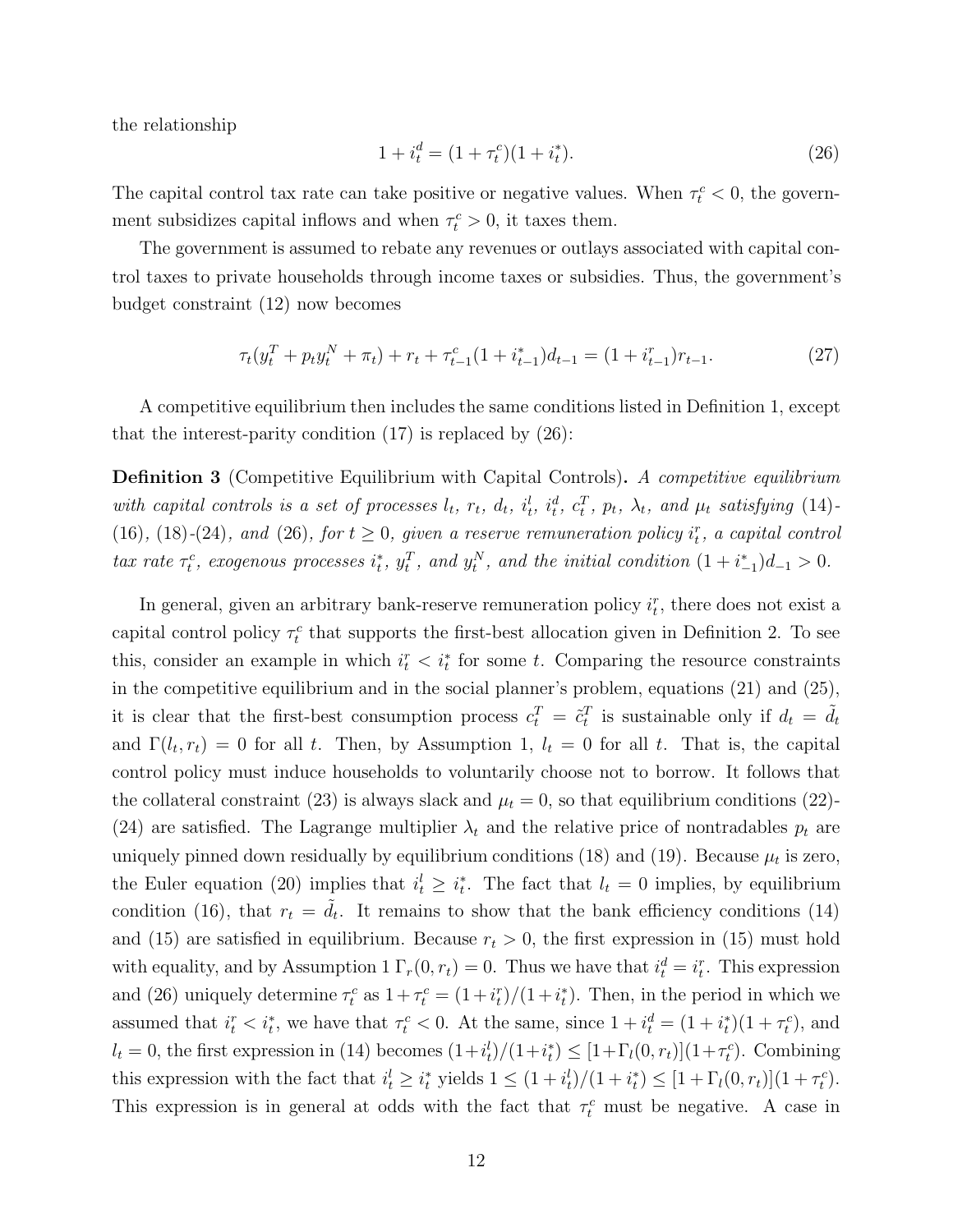point is when the intermediation cost function satisfies  $\Gamma_l(0, r_t) = 0$ , which is consistent with assumptions made in much of the related literature. We then have the following proposition:

**Proposition 2** (Failure of Capital Controls to Support the First-Best Allocation). Given an  $arbitrary$  bank-reserve remuneration policy,  $i_t^r$ , in general, the optimal capital control policy cannot achieve the first-best allocation given in Definition 2.

By arguments similar to those we just employed to establish Proposition 2, one can show that if the bank-reserve remuneration policy  $i_t^r$  satisfies  $i_t^r > i_t^*$  for all t, then an appropriate choice of capital controls, namely,  $1 + \tau_t^c = (1 + i_t^r)/(1 + i_t^*) > 1$ , can support the first-best allocation as a competitive equilibrium. This gives rise to the following corollary:

Corollary 1 (Capital Controls and First-Best Allocation). For any arbitrary bank-reserve remuneration policy  $i_t^r$  satisfying  $i_t^r > i_t^*$  for all t, the capital control policy  $1 + \tau_t^c = (1 +$  $\langle i_t^r \rangle/(1+i_t^*)$  supports the first-best allocation given in Definition 2 as a competitive equilibrium.

The condition under which the optimal capital control policy can support the first-best allocation, namely,  $i_t^r > i_t^*$  for all t, is not the most compelling one. The reason is that if  $i_t^r > i_t^*$ , then, in the absence of capital controls, banks can exploit an arbitrage opportunity (consisting in taking deposits at the rate  $i_t^*$  and lending them at the rate  $i_t^r$ ), which renders infinite profits. Thus, the reserve remuneration policy  $i_t^r > i_t^*$  is untenable as a competitive equilibrium in the absence of capital controls. Put differently, in this case there is room for capital controls only because the reserve remuneration policy is inconsistence with equilibrium in their absence.

## 4 Costly Provision of Bank Reserves

As explained earlier, the reason why in the model studied thus far the optimal bank-reserve remuneration policy  $i_t^r$  achieves the first-best allocation is that in effect the central bank borrows at the world interest rate (by setting  $i_t^r = i_t^*$ ) and passes these funds to households in a nondistorting fashion and in an amount just enough to make them not want to borrow. To prevent the possibility of a perfect circumvention of all financial frictions in the economy by an appropriate interest-on-reserve policy, we now assume that the central bank faces a cost of producing bank reserves. Specifically, we assume that generating bank reserves in the amount  $r_t$  entails a cost given by  $\Gamma^r(r_t)$ , where the function  $\Gamma^r(\cdot)$  is assumed to have the following properties:

**Assumption 2** (Bank-Reserve Cost Function). The function  $\Gamma^r(\cdot)$  satisfies: (i)  $\Gamma^r(\cdot)$  is increasing and convex; and (ii)  $\Gamma^r(0) = 0$  and  $\Gamma^r(r) > 0$  for  $r > 0$ .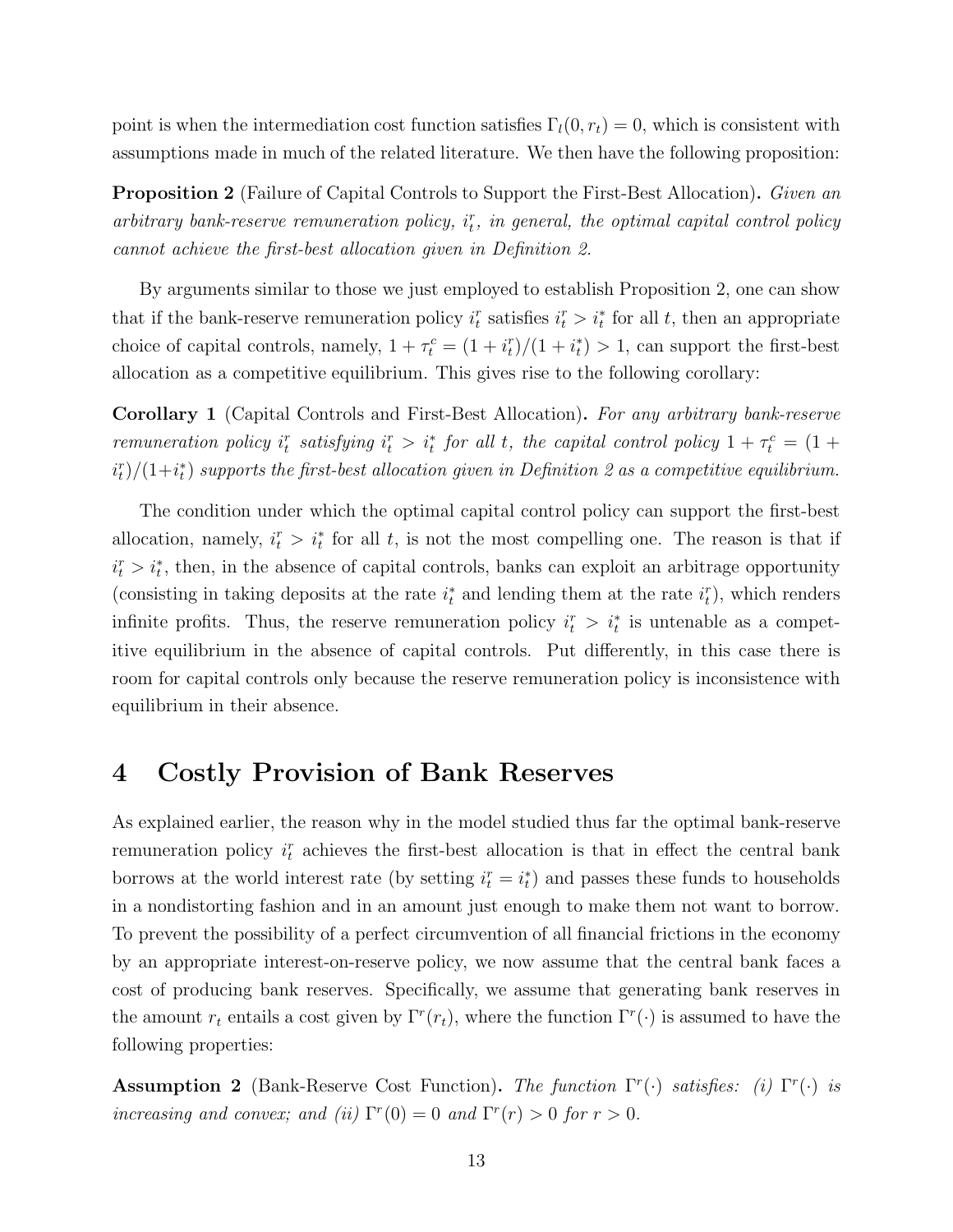In equilibrium this assumption simply introduces a term in the economy-wide resource constraint that subtracts from the endowment of tradables. Specifically, the competitive equilibrium is identical to the one given in Definition 3, except that equation (21) is replaced by

$$
c_t^T + (1 + i_{t-1}^*)d_{t-1} + \Gamma(l_t, r_t) + \Gamma^r(r_t) = y_t^T + d_t.
$$
\n(28)

We then have the following definition:

**Definition 4** (Competitive Equilibrium with Costly Provision of Bank Reserves). A competitive equilibrium in the economy with costly provision of bank reserves is a set of processes  $l_t$ ,  $r_t$ ,  $d_t$ ,  $i_t^l$ ,  $i_t^d$ ,  $c_t^T$ ,  $p_t$ ,  $\lambda_t$ , and  $\mu_t$  satisfying (14)-(16), (18)-(20), (22)-(24), (26), and (28) for  $t \geq 0$ , given a reserve remuneration policy  $i_t^r$ , a capital control tax rate  $\tau_t^c$ , exogenous processes  $i_t^*$ ,  $y_t^T$ , and  $y_t^N$ , and the initial condition  $(1 + i_{-1}^*)d_{-1} > 0$ .

In this new environment, the first-best allocation cannot be supported by an intereston-reserve policy or by a capital control policy or by a combination thereof. To see this, note that, by the resource constraint (28), the only way in which the first-best consumption process can be supported without playing a Ponzi scheme is with  $\Gamma(l_t, r_t) = \Gamma^r(r_t) = 0$ . This condition, in turn, implies that  $l_t = r_t = 0$ . The bank's balance sheet (16) then implies that  $d_t = 0$ , that is, that the economy is in financial autarky forever and, consequently, households consume their endowment,  $c_t^T = y_t^T - (1 + i_{-1}^*)d_{-1}I(t = 0)$ , for all t, which in general is different from  $\tilde{c}_t^T$ .

A combination of bank-reserve remuneration and capital control policies can achieve the following constrained optimal allocation:

Definition 5 (Constrained Optimal Allocation with Costly Reserve Provision). The constrained optimal allocation is a set of processes  $\hat{c}_t^T$ ,  $\hat{d}_t$ ,  $\hat{l}_t \geq 0$ , and  $\hat{r}_t \geq 0$  that solves the problem

$$
\max E_0 \sum_{t=0}^{\infty} \beta^t u(A(c_t^T, y_t^N))
$$

subject to  $(16)$ ,  $(28)$ , and

$$
l_t \le \kappa \left[ y_t^T + \frac{A_2(c_t^T, y_t^N)}{A_1(c_t^T, y_t^N)} y_t^N \right],
$$
\n(29)

taking as given the processes  $i_t^*, y_t^T$ , and  $y_t^N$ , and the initial condition  $(1 + i_{-1}^*)d_{-1} > 0$ .

To see that the constrained optimal allocation can be supported by an appropriate combination of bank-reserve remuneration policy  $i_t^r$  and capital control policy  $\tau_t^c$ , in the definition of a competitive equilibrium given in Definition 4 set  $\mu_t = 0$ , which ensures that conditions (22)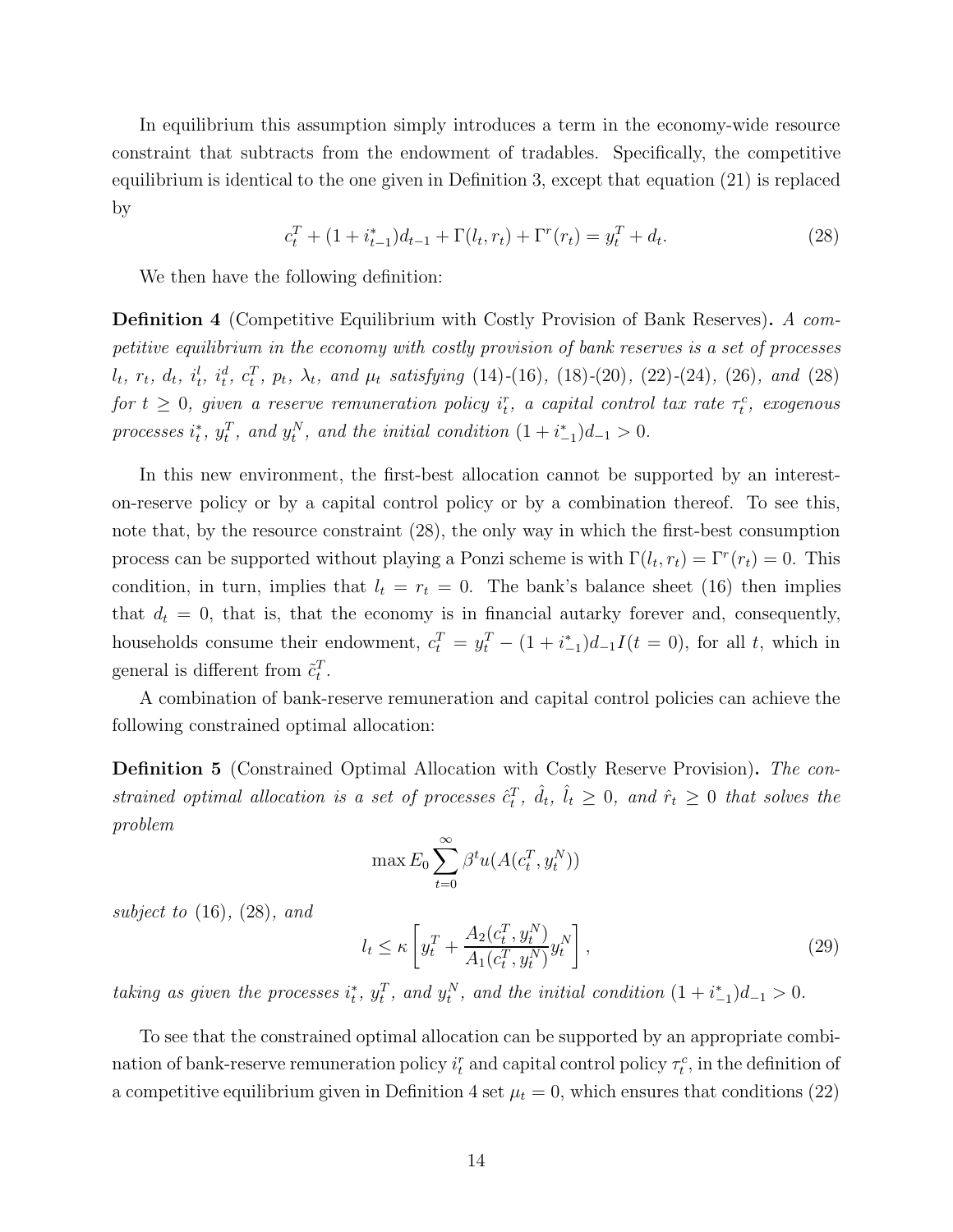and (24) hold,  $\lambda_t$  to satisfy (18),  $p_t$  to satisfy (19),  $i_t^l$  to satisfy the Euler equation (20),  $i_t^d$ to satisfy (14),  $i_t^r$  to satisfy (15), and  $\tau_t^c$  to satisfy (26).

It can be shown that the optimization problem in Definition 5 implies that when the collateral constraint (29) is slack, given  $d_t$ , the social planner chooses  $l_t$  and  $r_t$  to minimize the resource cost of loan and reserve provision subject to the bank's balance sheet. Specifically, when the collateral constraint is slack,  $l_t$  and  $r_t$  solve the problem

$$
\min_{\{l_t,r_t\}} \Gamma(l_t,r_t) + \Gamma^r(r_t)
$$

subject to (16). When  $l_t$  and  $r_t$  are both positive, the first-order condition associated with this problem is

$$
\frac{\Gamma_l(l_t, r_t)}{1 + \Gamma_l(l_t, r_t)} = \frac{\Gamma_r(l_t, r_t) + \Gamma^{r'}(r_t)}{1 + \Gamma_r(l_t, r_t)}.
$$
\n(30)

Roughly speaking, this optimality condition says that when the collateral constraint is slack, the social planner equates the private marginal cost of originating loans to the central bank's marginal cost of reserve provision net of the private bank's marginal benefit of holding reserves. Under relatively weak conditions, namely,  $\Gamma_{rl}(l_t, r_t) < 0$ ,  $1 + \Gamma_r(l_t, r_t) > 0$ , and  $\Gamma^{r}(r_t)$  < 1, this optimality condition implies that  $l_t$  and  $r_t$  move in the same direction. This means that when the planner's collateral constraint is slack, movements in the desired level of external debt,  $d_t$ , are achieved by moving the volume of loans and bank reserves in the same direction, so that  $d_t$ ,  $l_t$ , and  $r_t$  comove positively. As it will be apparent in the quantitative analysis, the picture is quite different when the collateral constraint binds for the planner. In such circumstances,  $l_t$  and  $r_t$  move in different directions, reflecting the fact that the central bank substitutes reserves for loans to implement desired changes in the level of external debt, without violating the collateral constraint.

Under the relatively weak assumption that  $\Gamma_l(0, r_t) = 0$ , one can furthermore show that the volume of loans must be strictly positive at all times  $(l_t > 0 \ \forall t)$ . To see this, note that when the constraint  $l_t \geq 0$  is taken into account, the efficiency condition associated with the above cost minimization problem becomes

$$
\frac{\Gamma_l(l_t, r_t)}{1 + \Gamma_l(l_t, r_t)} \ge \frac{\Gamma_r(l_t, r_t) + \Gamma^{r}(r_t)}{1 + \Gamma_r(l_t, r_t)} \quad (= \text{if } l_t > 0).
$$
\n(31)

Suppose  $l_t = 0$ . Then, the balance sheet condition (16) implies that  $r_t = d_t > 0$ . Under the assumption that  $\Gamma_l(0, r_t) = 0$ , the left-hand side of (31) is zero. At the same time, the right-hand side is strictly positive because  $\Gamma_r(0, r_t) = 0$  by Assumption 1 and  $\Gamma^{r}(r_t) > 0$  by Assumption 2. Thus,  $l_t = 0$  cannot be a solution to (31).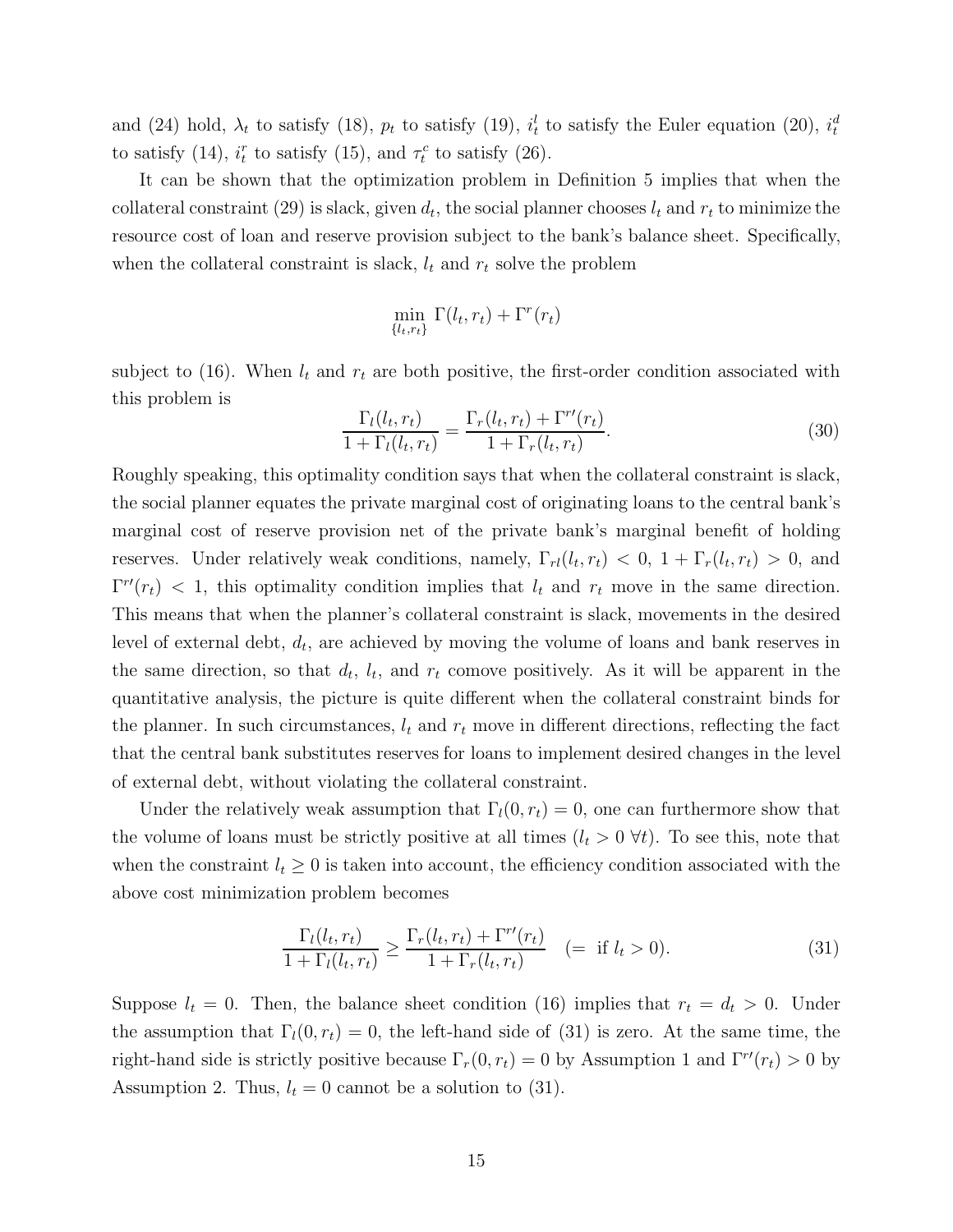The question we wish to address next is how the constrained optimal equilibrium compares to the laissez-faire equilibrium  $(i_t^r = \tau_t^c = 0, \forall t)$ . To this end, we turn to a quantitative characterization of the model's dynamics under these two policy regimes.

### 5 Functional Forms, Calibration, and Computation

The period utility function takes the CRRA form

$$
u(c_t) = \frac{c_t^{1-\sigma} - 1}{1 - \sigma},
$$

with  $\sigma > 0$ . The aggregator function of tradable and nontradable consumption takes the CES form

$$
c_t = A(c_t^T, c_t^N) \equiv \left[ ac_t^{T^{1-1/\xi}} + (1-a)c_t^{N^{1-1/\xi}} \right]^{1/(1-1/\xi)}, \qquad (32)
$$

with  $\xi > 0$  and  $a \in (0, 1)$ .

The financial intermediation cost function of banks takes the form

$$
\Gamma(l_t, r_t) = A l_t^{1+\alpha} [1 + \phi(r_t - \bar{r})^2 I(r_t < \bar{r})],
$$
\n(33)

with  $A, \alpha, \phi, \bar{r} > 0$ . The operating-cost function of the central bank takes the form

$$
\Gamma^r(r_t) = Br_t^{1+\alpha}.\tag{34}
$$

The specification of the two cost functions assumes that the volume elasticity,  $1 + \alpha$ , is the same for the central bank and the commercial bank. The purpose of this assumption is to economize on parameters. It implies that the administrative and monitoring costs of loans and of reserve provision are similarly sensitive to the scale of operation. Because the coefficients A and B can in principle be different from each other and are determined to match actual data, the assumed parameterization allows for the total, the average, and the marginal intermediation costs to differ across the two types of bank. The specifications of the cost functions  $\Gamma(l,r)$  and  $\Gamma^{r}(r)$  satisfy Assumptions 1 and 2, respectively.

The calibration of the parameters of the model is summarized in Table 1. The time unit is meant to be one year. Following Bianchi (2011), we set  $\sigma = 2$ ,  $a = 0.31$ ,  $\xi = 0.83$ , and the world interest rate  $i_t^*$  at a constant value of 4 percent per annum. We also follow Bianchi (2011) in setting the degree of relative impatience (i.e., the difference between the subjective and market rates of discount). In the present model, this factor is given by  $\beta(1+i^l)$ , where  $i<sup>l</sup>$  denotes the average interest rate on bank loans. Bianchi's model does not include bank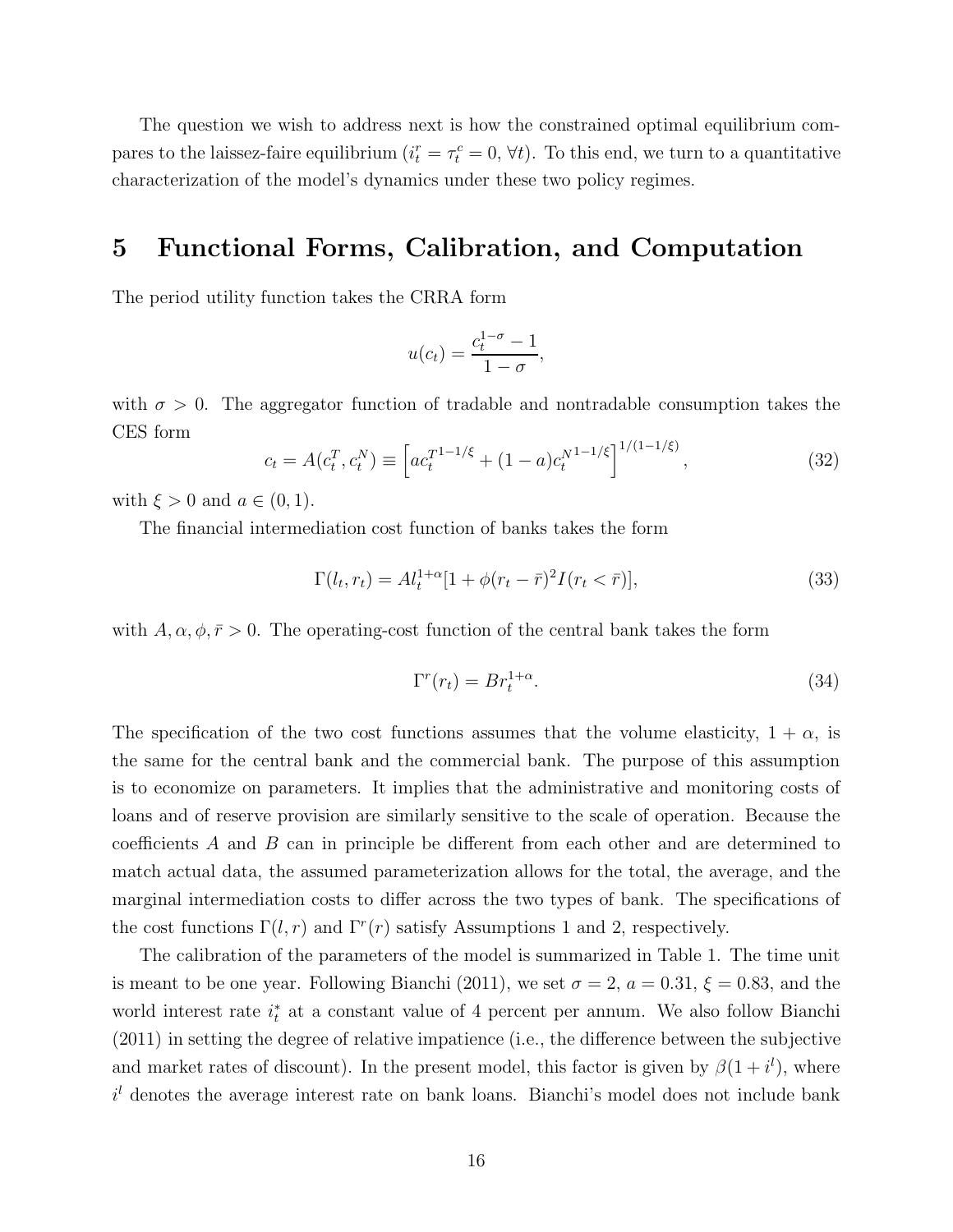| Parameter                                    | Value               | Description                                                                      |  |  |  |  |  |
|----------------------------------------------|---------------------|----------------------------------------------------------------------------------|--|--|--|--|--|
| <b>Structural Parameters</b>                 |                     |                                                                                  |  |  |  |  |  |
| $\sigma$                                     | $\overline{2}$      | Inverse of intertemporal elasticity of consumption                               |  |  |  |  |  |
| $\it a$                                      | 0.31                | Parameter of CES aggregator                                                      |  |  |  |  |  |
| ξ                                            | 0.83                | Elasticity of substitution between tradables and nontradables                    |  |  |  |  |  |
| $i^*$                                        | 0.04                | World interest rate                                                              |  |  |  |  |  |
| $\beta$                                      | 0.8667              | Subjective discount factor                                                       |  |  |  |  |  |
| $\kappa$                                     | 0.3205              | Parameter of collateral constraint                                               |  |  |  |  |  |
| $\overline{A}$                               | 0.0089              | Parameter of intermediation cost function $\Gamma(l,r)$                          |  |  |  |  |  |
| $\alpha$                                     | 1.8104              | Parameter of the intermediation cost functions $\Gamma(l,r)$ and $\Gamma^{r}(r)$ |  |  |  |  |  |
| $\phi$                                       | 6.7983              | Parameter of intermediation cost function $\Gamma(l,r)$                          |  |  |  |  |  |
| $\bar{r}$                                    | 0.5848              | Parameter of intermediation cost function $\Gamma(l,r)$                          |  |  |  |  |  |
| В                                            | 2.6852              | Parameter of intermediation cost function $\Gamma^r(r)$                          |  |  |  |  |  |
| Discretization of State Space                |                     |                                                                                  |  |  |  |  |  |
| $n_{yT}$                                     | 13                  | Number of grid points for $\ln y_t^T$ , equally spaced                           |  |  |  |  |  |
| $n_{yN}$                                     | 13                  | Number of grid points for $\ln y_t^N$ , equally spaced                           |  |  |  |  |  |
| $n_d$                                        | 800                 | Number of grid points for $d_t$ , equally spaced                                 |  |  |  |  |  |
| $\left  \ln y^T, \ln \overline{y}^T \right $ | $[-0.1093, 0.1093]$ | Range for logarithm of tradable output                                           |  |  |  |  |  |
| $\left[\ln y^N, \ln \overline{y}^N\right]$   | $[-0.1328, 0.1328]$ | Range for logarithm of nontradable output                                        |  |  |  |  |  |
| $\left[ \underline{d}, \overline{d} \right]$ | [0.4, 1.05]         | Debt range unregulated economy                                                   |  |  |  |  |  |

Table 1: Calibration

Note. The time unit is a year.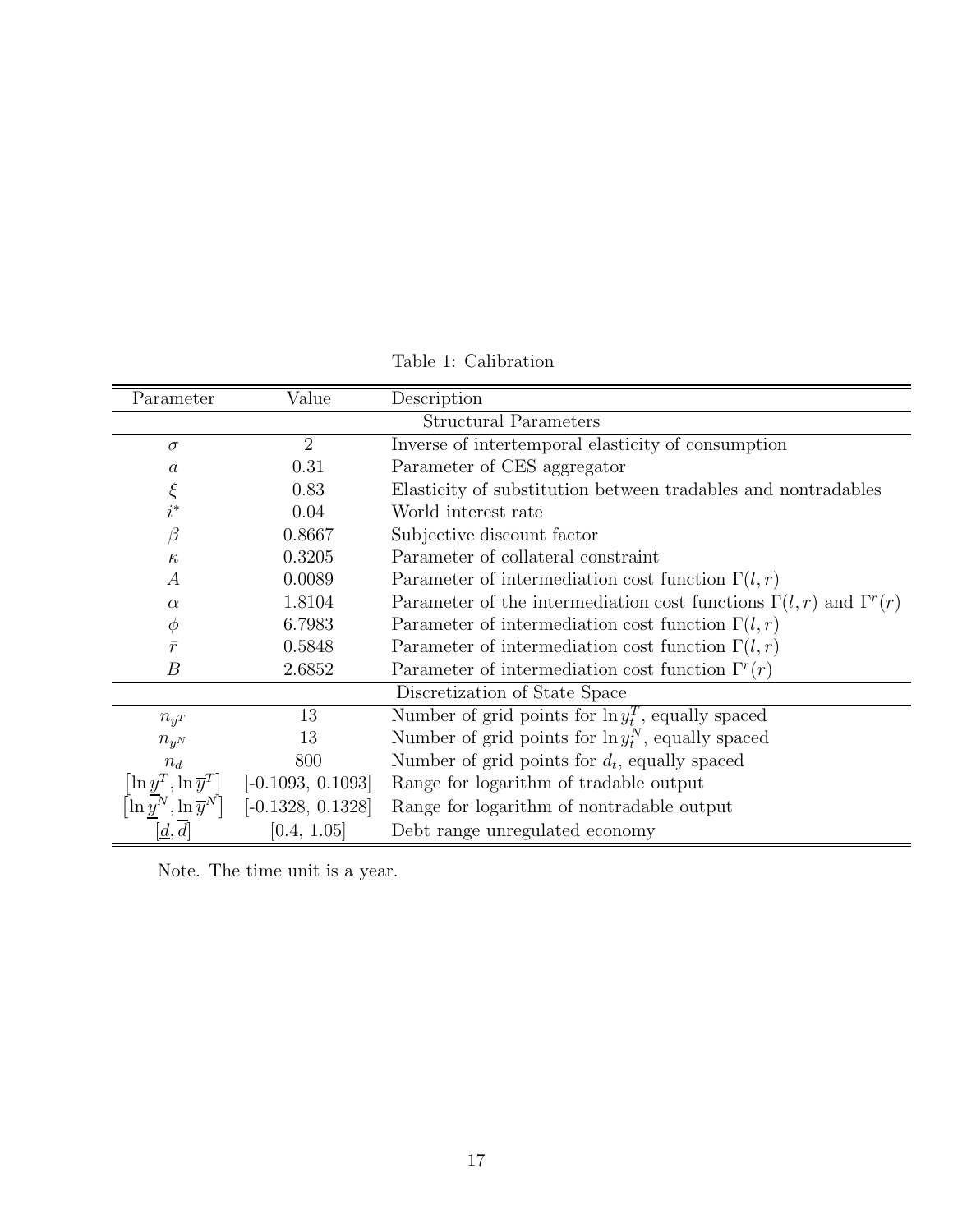|                   | Moment                                       | Formula                                         | Observed | Predicted |
|-------------------|----------------------------------------------|-------------------------------------------------|----------|-----------|
|                   | Lending spread                               | $-i^d$<br>$1+i^d$                               | 0.0499   | 0.0509    |
| $\left( 2\right)$ | Reserve-to-deposit ratio                     |                                                 | 0.0644   | 0.0712    |
| $\left(3\right)$  | Debt-to-output ratio                         | $y^T + py^N$                                    | 0.2900   | 0.2992    |
| (4)               | Intermediation-cost-to-deposit ratio         | $\Gamma(l,r)$                                   | 0.0175   | 0.0165    |
| $\left(5\right)$  | Central-bank-operating-cost-to-reserve ratio | $\Gamma^{r^{\scriptsize{d}}\hspace{-0.5pt}}(r)$ | 0.0205   | 0.0228    |
| $\left(6\right)$  | Frequency of binding collateral constraint   |                                                 | 0.0500   | 0.0530    |

Table 2: Empirical Moments Used in the Calibration

Note. Lines 1, 2, and 5 are cross-country medians of cross-time medians. The definition of an emerging country and the countries included follow Uribe and Schmitt-Grohé (2017). Data Sources: Lending spread, IFS; reserve-to-deposit ratio, Bankscope data for commercial banks; debt-to-output ratio, Bianchi (2011); intermediation-cost-to-deposit ratio, Philippon (2015) and Bazot (2018); centralbank-operating-cost-to-reserve ratio, Bankscope data for commercial banks.

intermediation, so loans to households originate directly from foreign lenders. Therefore, relative impatience in that environment is  $\beta(1+i^*)$ . Bianchi sets  $\beta$  at 0.91 and i<sup>\*</sup> at 0.04, which gives a coefficient of relative impatience of 0.9464. We set  $i<sup>l</sup>$  to 9.19 percent to match a median lending spread of 4.99 percent observed in emerging countries (see Table 2 and further discussion of this data below). In the unregulated economy  $(i_t^r = \tau_t^c = 0)$ , the lending spread is equal to  $(i^{l} - i^{*})/(1 + i^{*})$ . The implied value of  $\beta$  is therefore 0.8667.

The remaining parameters, A,  $\alpha$ ,  $\phi$ ,  $\bar{r}$ , B, and  $\kappa$ , pertain to the financial side of the economy. They are calibrated by simulated method of moments to jointly match six moments for which the unregulated model economy can produce precise predictions: (1) The lending spread  $((i<sup>l</sup> - i<sup>d</sup>)/(1 + i<sup>d</sup>))$ . Using data from the IMF's International Financial Statistics (IFS), we estimate the average value of this spread across emerging countries to be 4.99 percent per year. Recalling that the world interest rate is set at 4 percent, this estimate implies that in the model economy banks lend to the domestic private sector at a rate more than twice as high as the rate at which they borrow from international lenders. (2) The reserve-to-deposit ratio  $(r/d)$ . We estimate this ratio using data on commercial banks from Bankscope. On average, banks in emerging countries hold 6.44 percent of their deposits in the form of reserves at the central bank. This ratio is more than three times the one observed in rich countries (1.98 percent). (3) The debt-to-output ratio  $(d/(y^{T} + py^{N}))$ . In the model,  $d_t$  is both the amount of bank deposits and the country's net foreign debt position. This is because, being a representative-agent economy, the model does not feature deposits by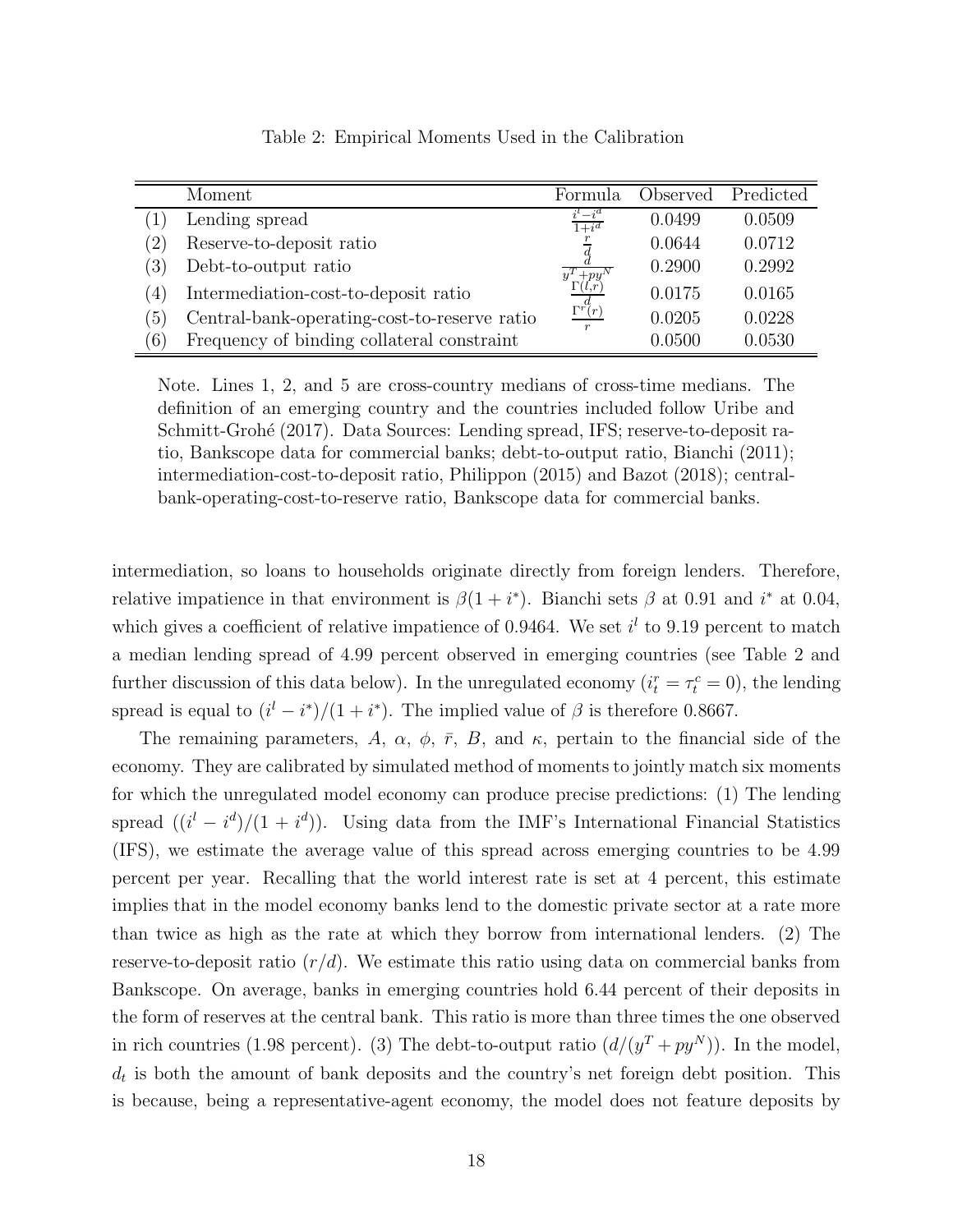domestic agents (all households are borrowers). For this reason, one must take a stance on whether to calibrate the ratio  $d/(y^T + py^N)$  to match the observed deposit-to-output ratio or to match the observed net-foreign-debt-to-output ratio. We pick the latter option to keep in line with calibrations in the related literature. Specifically, following Bianchi (2011), we set d to be 29 percent of output.<sup>2</sup> (4) The bank-operating-cost-to-deposit ratio  $(\Gamma(l,r)/d)$ . We set this ratio to 0.0175. This calibration lies in the middle of the range estimated by Philippon (2015) and Bazot (2018), who estimate that bank unit costs range from 1.5 and 2 percent in the United States (first author) and in a set of 20 countries (second author). The sample in Bazot (2018) contains mostly developed countries. However, it includes four countries that during the sample period of his study, 1970-2014, can be considered emerging economies, namely, China, Portugal, South Korea, and Spain. The average unit cost across these four countries is 1.99 percent, which is close to the value assigned in the calibration. (5) The central-bank-operating-cost-to-reserve ratio  $(\Gamma^r(r)/r)$ . Using data from Bankscope, we estimate this ratio to be on average 2.05 percent in emerging countries. This value is slightly lower than the one observed across rich countries, 2.55 percent in the same database. (6) The probability of a binding collateral constraint. We set this moment to 5 percent (or one financial crisis every 20 years on average), which is a value within the range used in the related literature.

Table 2 reports the six targeted moments and the corresponding predictions of the unregulated economy. The relevant steady state for the calibration is the stochastic steady state rather than the deterministic one, as in the latter the collateral constraint binds at all times. For this reason the calibration is computationally demanding, and exact matches are not possible in general. However, as a comparison of the last two columns of Table 2 suggests, the match is quite close.

The computation of the unregulated and constrained competitive equilibria employs a discretized state space. Specifically, it uses 13 equally spaced points for each of the exogenous driving forces,  $\ln y^T$  and  $\ln y^N$ . The two exogenous variables are assumed to follow a bivariate AR(1) process. The parameters of this process are set to the values used in Bianchi (2011). The transition probability matrix of the vector  $(\ln y^T, \ln y^N)$  is computed using the simulation approach described in Schmitt-Grohé and Uribe (2014). The endogenous state, external debt d, is discretized using 800 equally spaced points. Table 1 provides more details.

The unregulated competitive equilibrium, that is, the equilibrium without interest on reserves or capital controls  $(i_t^r = \tau_t^c = 0)$ , is approximated using an Euler equation iteration procedure over the discretized state space. The constrained optimal competitive equilibrium,

<sup>&</sup>lt;sup>2</sup>This argument does not apply to the calibration of the reserve-to-deposit ratio,  $r/d$ , because both r and d are expected to be proportionally affected by the presence of domestic deposits.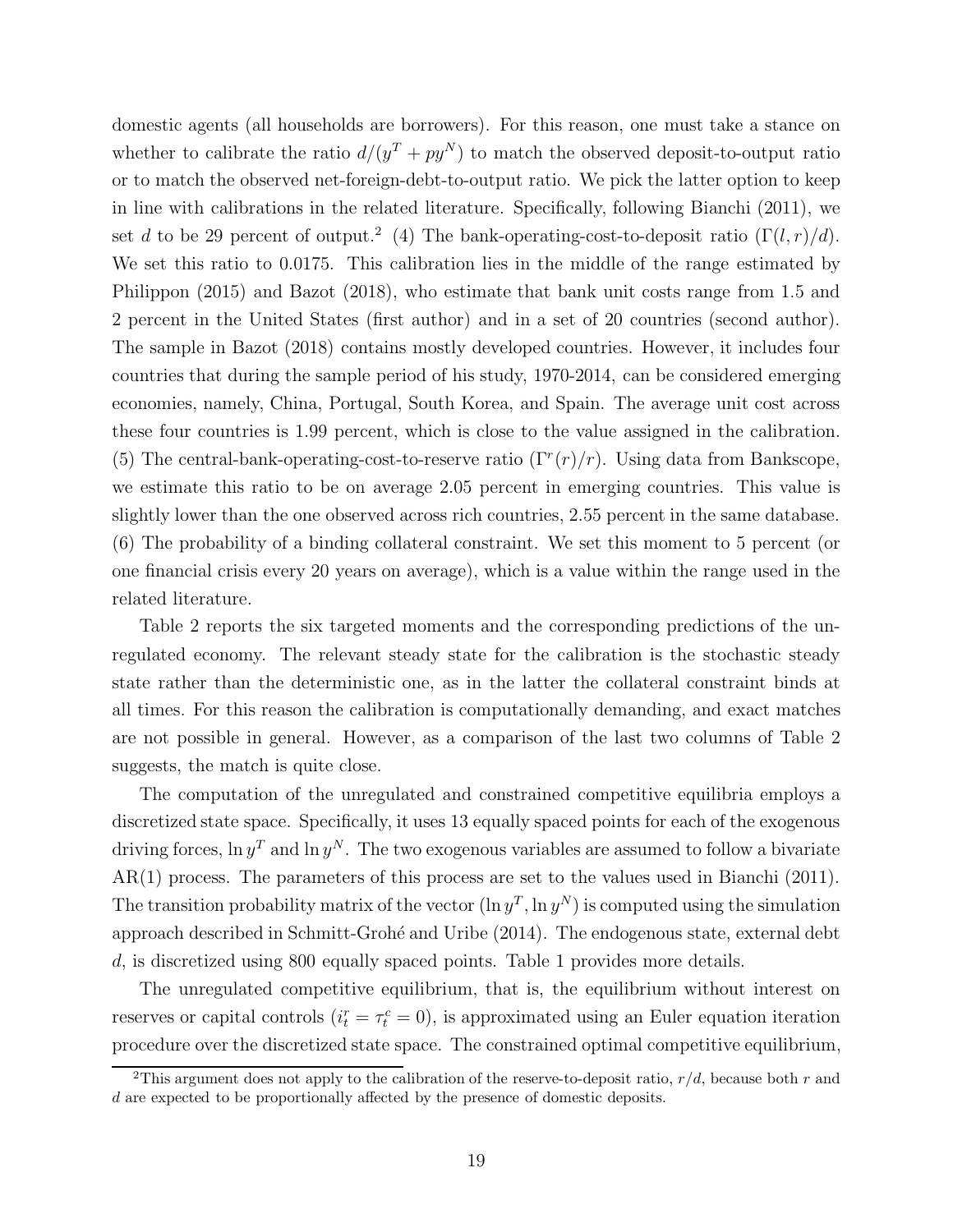that is, the equilibrium in which the policymaker optimally sets  $i_t^r$  and  $\tau_t^c$ , is computed using a value function iteration approach over the discretized state space.

Unlike in a version of the present model without a banking channel (e.g., Bianchi, 2011; Schmitt-Grohé and Uribe, 2021), the computation of the constrained optimal equilibrium turns out to be more involved than that of the unregulated economy. The reason is that in the unregulated economy, given a value for  $d_t$ , the volume of loans and reserves,  $l_t$  and  $r_t$ , are determined by solving equations (15) and (16), evaluated at  $i_t^r = 0$  and  $i_t^d = i_t^*$ , which is a relatively simple numerical problem. With  $r_t$  and  $l_t$  in hand, consumption of tradables,  $c_t^T$ , is found residually by solving the sequential resource constraint (28). This consumption level and the associated candidate value for  $d_t$  are feasible if the equilibrium collateral constraint (29) is satisfied, which is also a simple condition to check. By contrast, the social planner is not constrained by equation (15), since she can pick  $i_t^r$ . As a result, given  $d_t$ , the values of  $l_t$ ,  $r_t$ , and  $c_t^T$  are jointly determined as the solution to the problem of maximizing  $c_t^T$  subject to (16), (28), and (29). Thus, the social planner solves a static optimization problem for each candidate choice of  $d_t$  and for each state  $(y_t^T, y_t^N, d_{t-1})$ . In turn, this static optimization problem is nested in the dynamic optimization problem of choosing the debt policy function,  $d_t$ .

## 6 Underborrowing

A well-known result that arises in a version of the present model without a bank intermediation channel is that the unregulated economy overborrows (e.g., Bianchi, 2011). Specifically, when households can borrow directly from foreign lenders, the equilibrium density function of external debt is located to the right of the one associated with the constrained optimal allocation. The economy without banks is a special case of the one analyzed here in which  $r = 0$  and  $\Gamma(l, r) = \Gamma^{r}(r) = 0$ , for all l. The left panel of Figure 1 plots the equilibrium distribution of debt in the economy without banks for the unregulated and constrained optimal cases. All parameters of the model other than those pertaining to the bank and central bank cost functions take the values shown in Table 1. The resulting economy is identical to the one analyzed in Bianchi (2011) except for the values of  $\beta$  and  $\kappa$ , which are slightly different (0.8667 versus 0.91 and 0.3205 versus 0.32, respectively). The debt density under optimal capital control policy lies to the left of the one associated with the unregulated economy. Thus, the plot shows that the model without banks reproduces the standard overborrowing result.

The picture is quite different when household borrowing from foreign lenders is intermediated by banks and the government has access to an additional policy instrument, namely,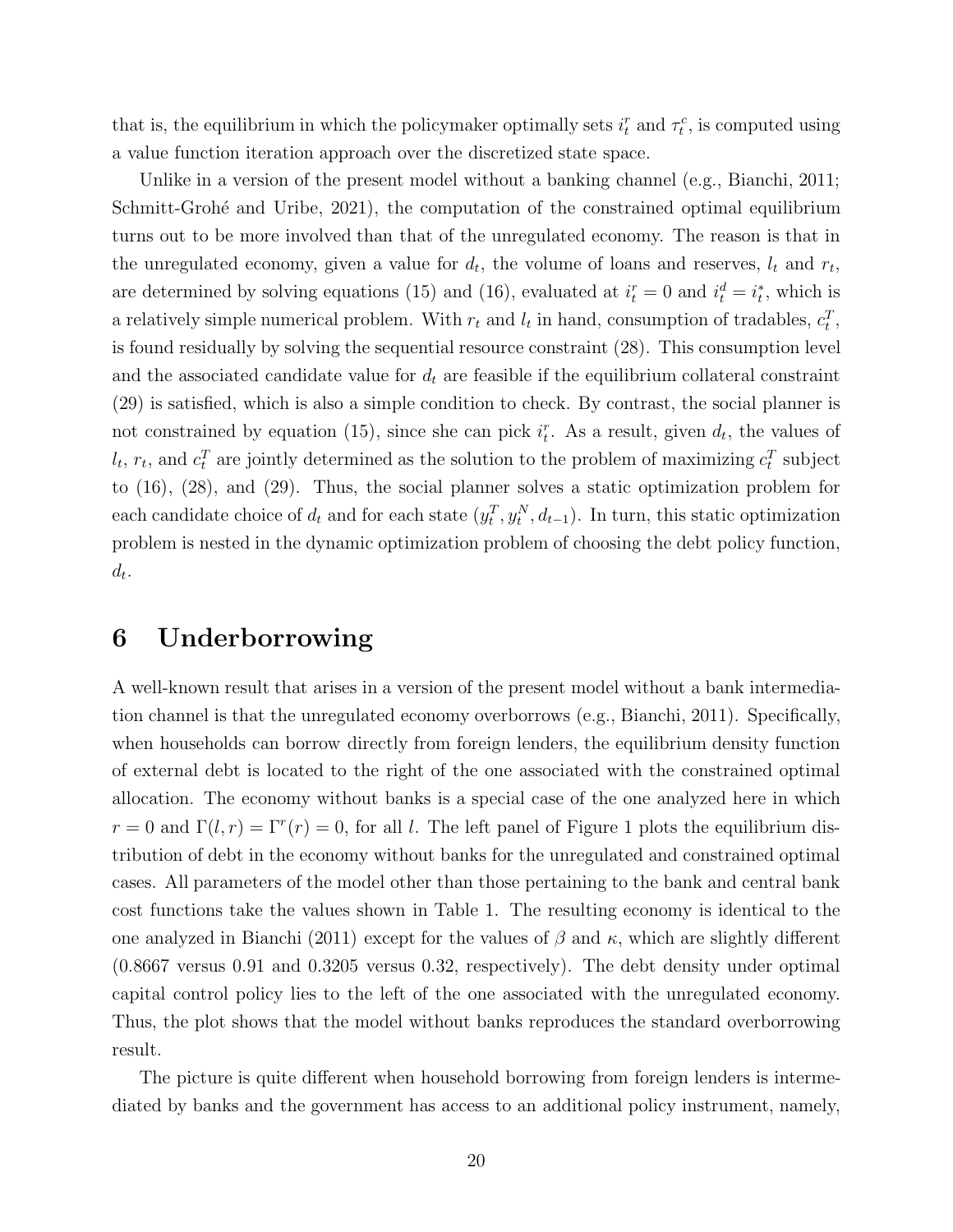Figure 1: Unconditional Distributions of Debt With and Without a Bank Intermediation Channel



Notes. The left panel corresponds to an economy without a bank intermediation channel and the right panel to an economy with a bank intermediation channel. Parameters take the values shown in Table 1 when applicable. The debt densities associated with constrained optimal allocations are shown with solid lines and debt densities of unregulated economies with broken lines. The figure shows that in the absence of a banking channel there is overborrowing, whereas in the presence of the bank intermediation friction there is underborrowing.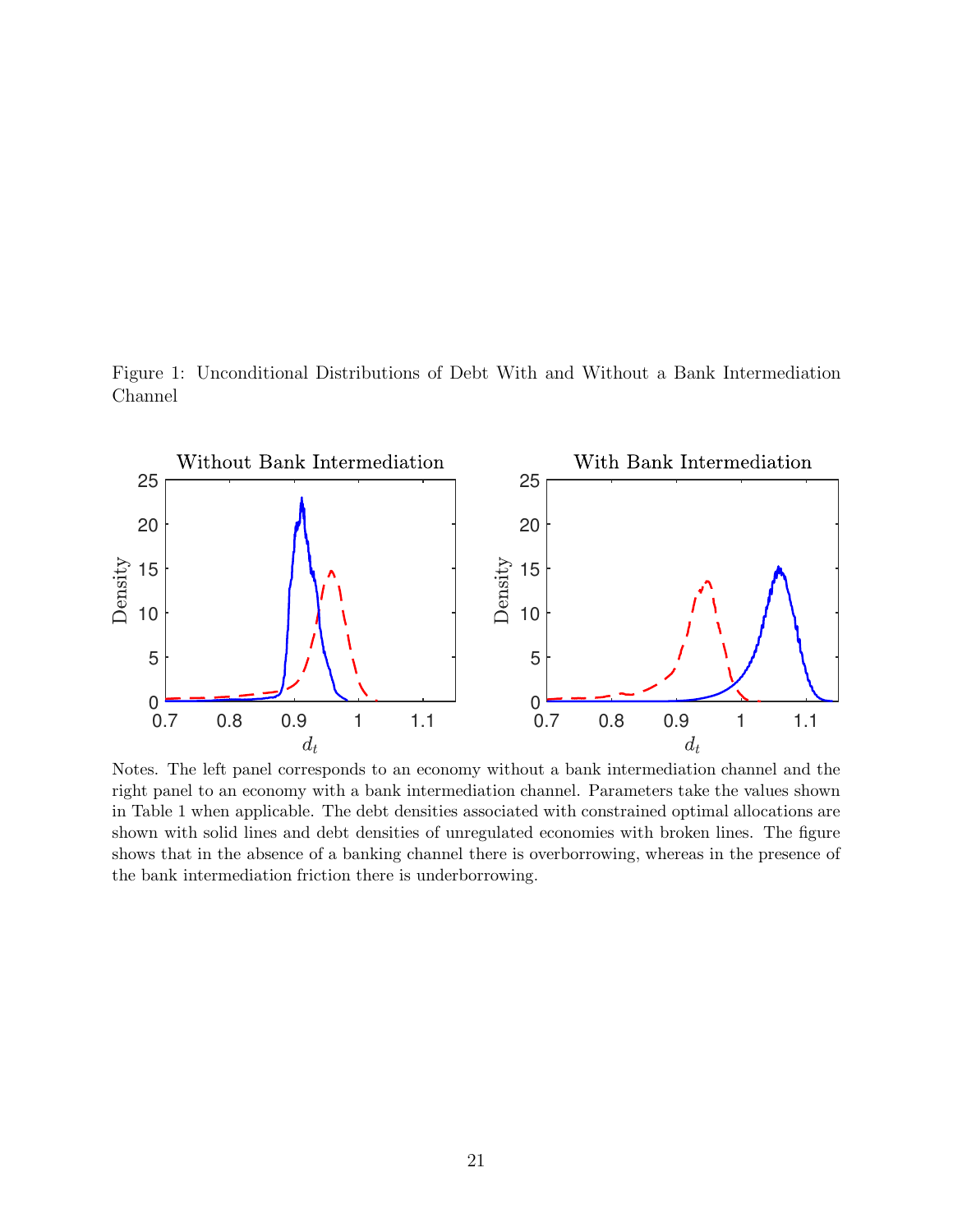the interest rate on bank reserves,  $i_t^r$ . The result is shown in the right panel of Figure 1. Now the distribution of debt in the unregulated economy lies clearly to the left of the corresponding distribution under the constrained optimal equilibrium, suggesting that in the economy with a banking channel the unregulated economy underborrows.

The intuition for why the economy with a banking channel underborrows is that interest on reserves turns out to be a powerful policy tool to dampen the negative macroeconomic consequences of credit crunches at the household level. Essentially, bank reserves introduce a cushion between debt and private loans. This can be seen from the balance sheet of the bank, equation (16), which, up to the resource cost of producing loans, says that  $l_t + r_t = d_t$ . So even if  $l_t$  is restricted by the collateral constraint, the government can achieve a desired level of external debt by making up the shortfall in loans with reserve creation.

Suppose, for example, that the economy faces a negative tradable endowment shock. Since the endowment process is mean reverting, the intertemporal approach to the current account dictates that the economy should finance the negative shock by borrowing from international lenders (i.e., by running a current account deficit). However, the fall in output tightens the collateral constraint, making banks reluctant to extend loans to households. In this case, the central bank can induce an increase in bank reserves by offering a higher interest rate on this type of financial asset. Thus, through an increase in bank reserves, the economy as a whole can increase external debt,  $d_t$ , even though  $l_t$  is impeded to expand by the binding collateral constraint. This is evident from Figure 2, which displays the distributions of loans and reserves in the economy with banks in the unregulated and constrained optimal equilibria. Under optimal policy the economy has a larger volume of loans and bank reserves. It is noteworthy that the optimal distribution of bank reserves has a fat right tail. This characteristic plays the role of avoiding episodes of large macroeconomic deleveraging (falls in  $d_t$ ) when the household's collateral constraint binds. By contrast, in the unregulated economy the distribution of bank reserves not only lacks a fat right tail but displays a mass concentration at zero.

Examination of the predicted frequency of a binding collateral constraint confirms the interpretation that the role of bank reserves in the constrained optimal equilibrium is to attenuate the negative macroeconomic consequences of a binding collateral constraint. The collateral constraint binds 5 percent of the time in the unregulated economy and 27 percent of the time in the constrained optimal one. By contrast, in the environment without banks, the collateral constraint binds 14 percent of the time in the unregulated economy and never under the constrained optimal allocation.<sup>3</sup> Intuitively, in the absence of bank reserves, there

 $3$ The predicted frequency of a binding collateral constraint in the unregulated economy without banks is unrealistically high. Recall, however, that the calibration of the present model is chosen to deliver a realistic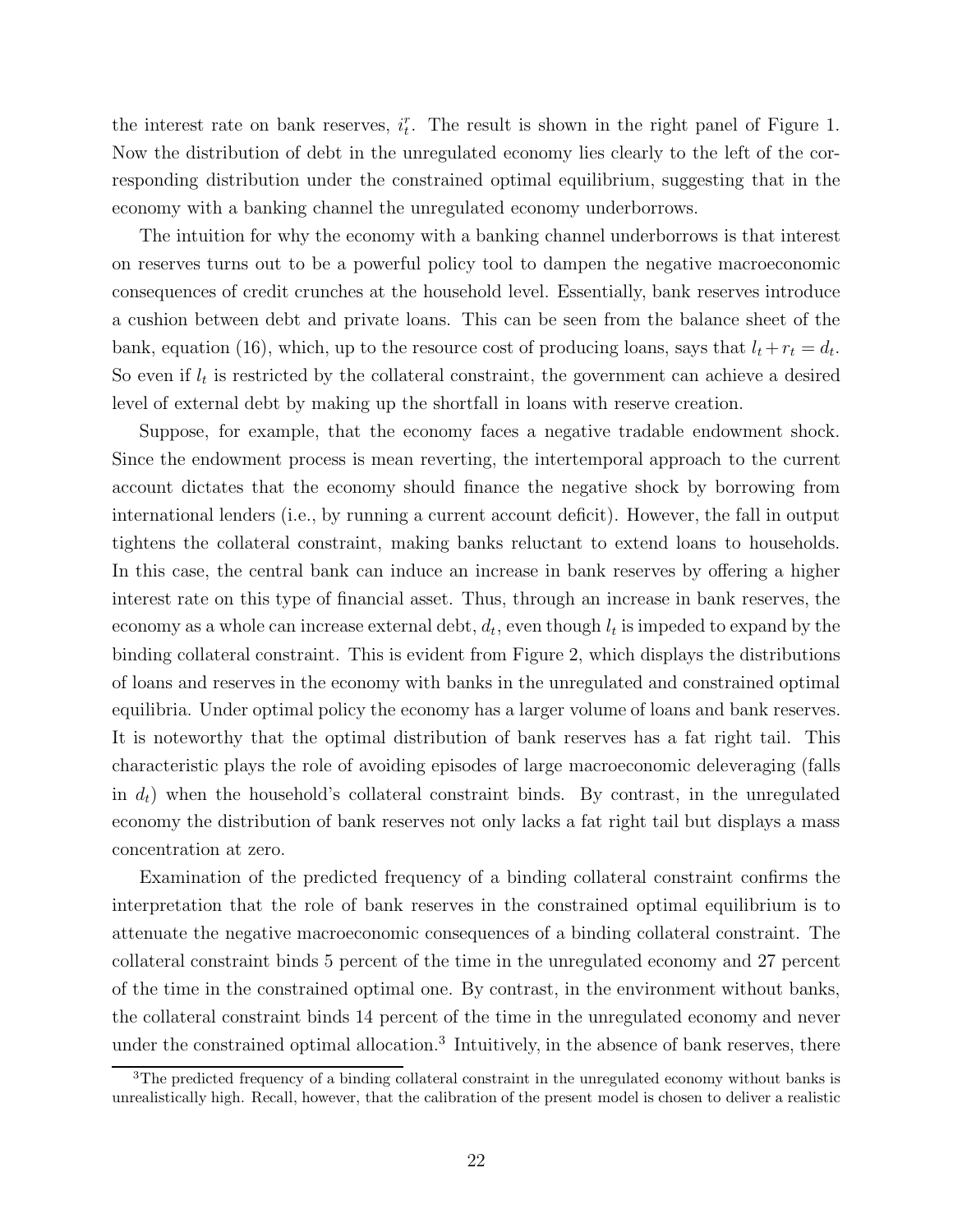#### Figure 2: Unconditional Distributions of Loans and Reserves



Note. The densities associated with the constrained optimal allocation are shown with a solid line and the densities of the unregulated economy with a broken line.

is no difference between household debt and external debt. As a result a binding collateral constraint forces macroeconomic deleveraging, which is welfare decreasing. For this reason, the primary concern of the social planner is to reduce the likelihood of a binding borrowing constraint. In spite of this significant elevation in the frequency of a binding collateral constraint, households are better off in the constrained optimal equilibrium, precisely because the government can induce a path of bank reserves that acts as a shock absorber, or as a cushion between  $d_t$  and  $l_t$ . A fall in collateral that causes deleveraging in the private sector (a fall in  $l_t$ ) need not result in deleveraging of the economy as a whole (a fall in  $d_t$ ) because the government can fill in the gap between  $d_t$  and  $l_t$  by creating reserves through an appropriate interest-on-reserve policy.

## 7 Optimal Capital Controls and Bank-Reserve Remuneration During Sudden Stops

To understand how the social planner manages a sudden stop in the presence of an intermediation friction, we examine equilibrium dynamics in the unregulated economy and in the constrained optimal equilibrium around a typical episode in which the collateral constraint binds in the unregulated economy. To this end, we simulate the unregulated economy for

frequency of a binding collateral constraint in the unregulated economy with banks.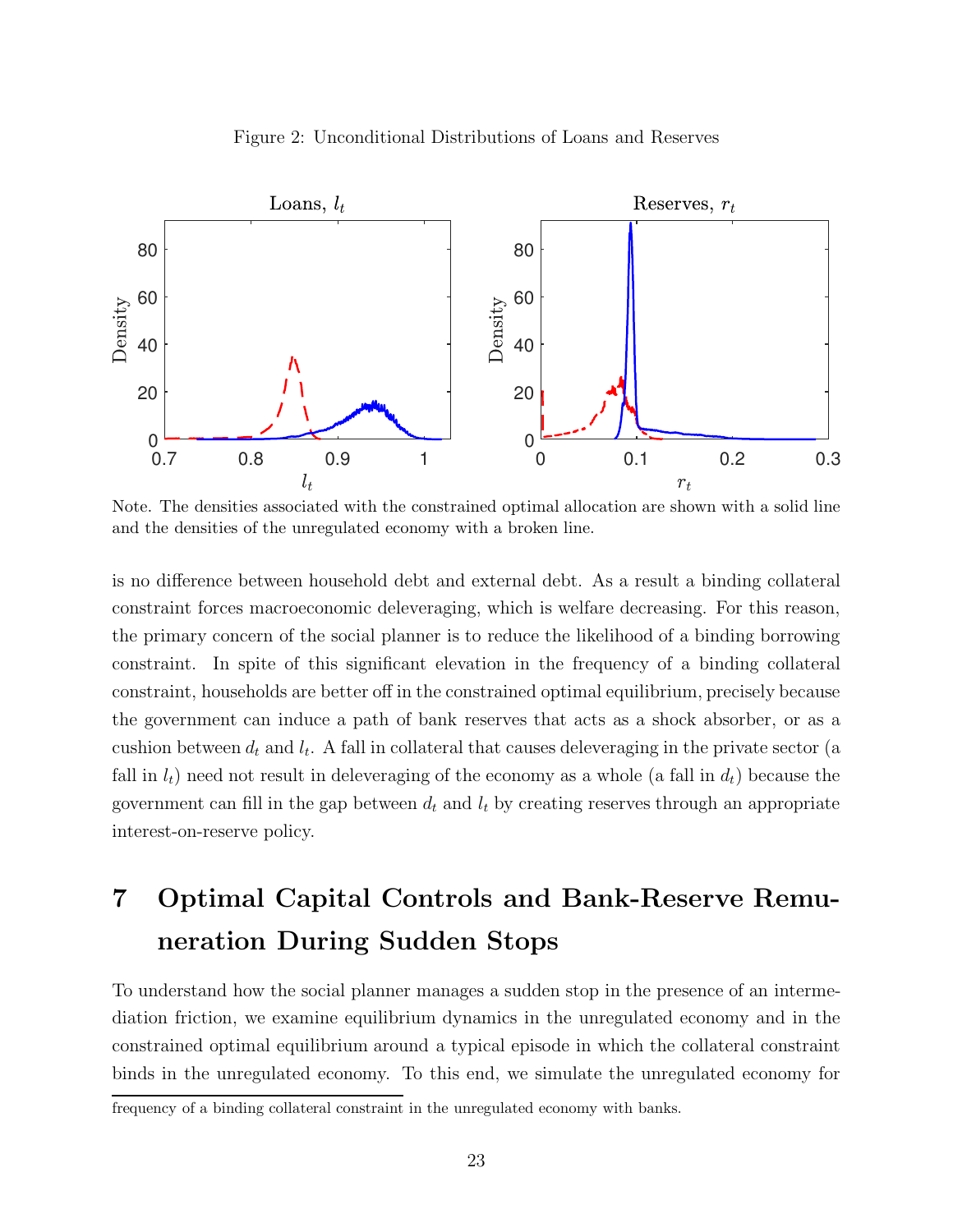1 million periods and extract all windows of eleven years containing a binding collateral constraint in the middle. This yields 53,019 sudden stop episodes, which is consistent with the calibrated frequency of a binding collateral constraint of 5 percent (see Table 2). For each variable, we compute the average across the sudden stop episodes. The result is shown with broken lines in Figures 3 and 4. The period in which the collateral constraint binds is normalized to 0, so time runs from period -5 to period 5.

To compare the sudden stop dynamics in the unregulated economy with those in the economy with optimal capital-control and reserve-remuneration policies, for each sudden stop episode in the former economy, we compute the equilibrium dynamics implied by the constrained optimal equilibrium assuming that in period -5 (five years prior to the sudden stop) the unregulated and regulated economies have the same level of debt. We then hit the regulated economy with the same sequence of endowment shocks that buffeted the unregulated economy between periods -5 and 5. The results are shown with solid lines in Figures 3 and 4.

In the unregulated economy, the typical sudden stop occurs when the economy suffers a string of negative shocks to the endowments of tradable and nontradable goods. Both endowments fall by more than 8 percent between periods -5 and 0. By construction, the path of the two endowments is the same in the regulated and unregulated economies. Given the relative price of nontradables, the fall in output causes a decline in the value of collateral. When the collateral constraint binds in the unregulated economy, consumption of tradables falls sharply because the economy, forced to deleverage, runs a large trade balance surplus to repay part of its external debt. The fall in aggregate demand depresses the relative price of nontraded goods, that is, the real exchange rate depreciates. The fall in the relative price of nontradables, further tightens the collateral constraint, a phenomenon known as a Fisherian deflation.

By contrast, in the economy with optimal capital controls and optimal bank-reserve remuneration, the contraction in the demand for nontradables and the real depreciation are milder. The reason is not that in the constrained optimal equilibrium the collateral constraint does not bind. In fact, in the regulated economy households are often borrowing constrained before, during, and after the sudden stop (see the bottom right panel of Figure 4). Instead, the reason why in the regulated economy aggregate demand and the real exchange rate are less affected by the contraction in the endowments is that under the optimal macroprudential policy the economy as a whole continues to have access to international credit. This is apparent from Figure 4. Specifically, the bottom left panel shows that debt falls sharply in the unregulated economy but is little changed in the regulated one. In fact, in the regulated economy debt increases slightly during the entire episode. This is because, although the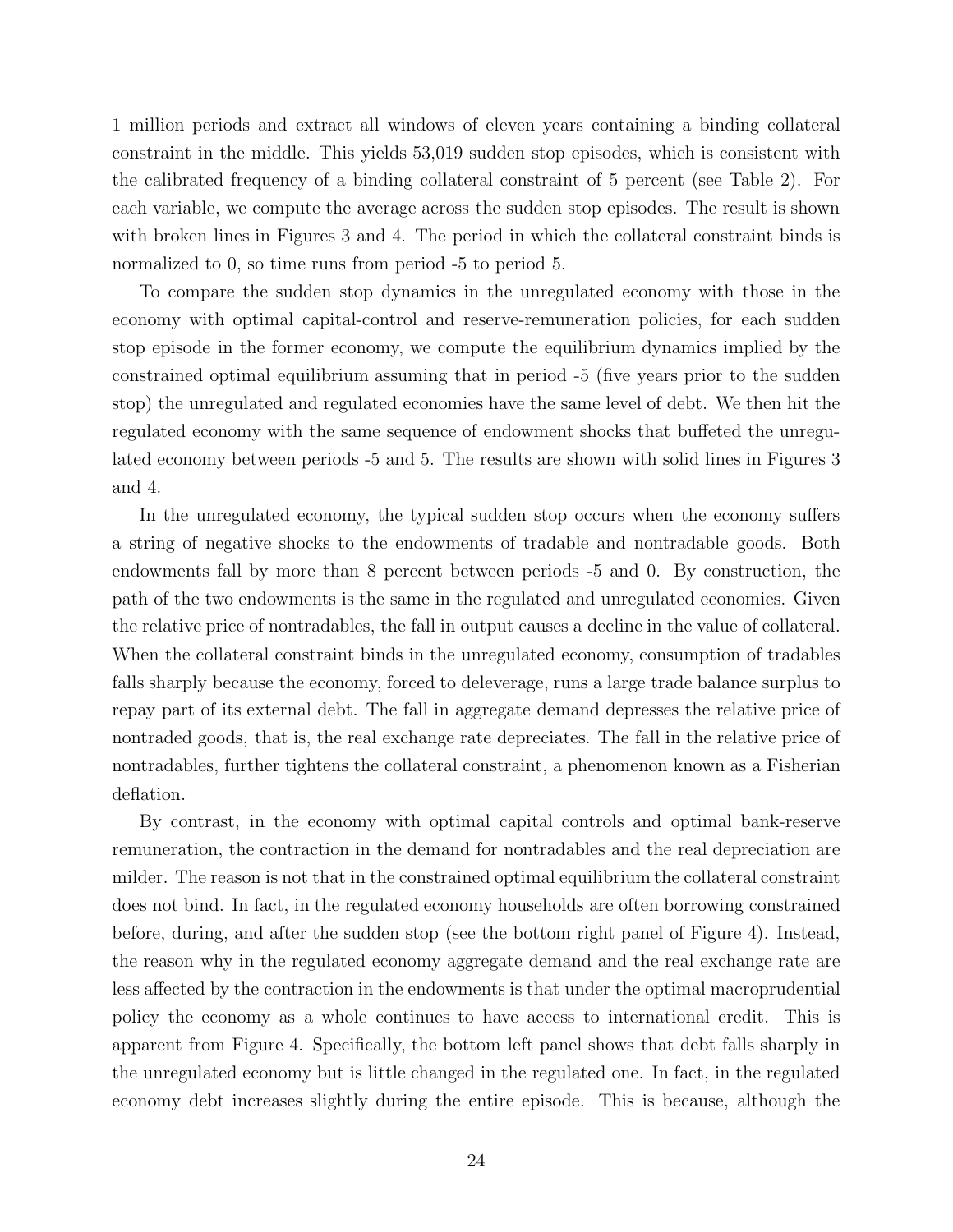level of debt in period -5 is the same in the unregulated and regulated economies, the unconditional average level of debt is higher in the latter than in the former. So over the entire time window, the regulated economy is transitioning to a higher level of debt.

Contrary to what happens with external debt, at the household level the sudden stop causes deleveraging (a decline in loans) in both, the unregulated and the regulated economies (top left panel of Figure 4). The social planner manages to avoid aggregate deleveraging in spite of seizable deleveraging at the household level by raising the stock of reserves held by banks (recall that up to the resource cost of loans, the balance sheet of the bank states that  $d_t = l_t + r_t$ ). In the unregulated economy, the decline in loans is accompanied by a decline in bank reserves, which exacerbates macroeconomic deleveraging. Thus, a key difference between the sudden stop in the unregulated and regulated economies lies in the behavior of bank reserves. The expansion of reserves renders the sudden stop in the regulated economy relatively painless.

For the constrained optimal allocation to be supported as a competitive equilibrium, the social planner must create incentives, via an appropriate choice of interest on reserves and capital controls, for banks to choose the optimal quantities of bank loans and bank reserves. These incentives are materialized in the reserve spread,  $(i_t^r - i_t^d)/(1 + i_t^d)$ , and the lending spread,  $(i_t^l - i_t^d)/(1 + i_t^d)$ . In the unregulated equilibrium the reserve spread is constant at all times because central bank reserves are unremunerated and because the deposit rate equals the world interest rate, as the government imposes no capital controls. In the regulated economy, the reserve spread increase sharply during the sudden stop (middle-right panel of Figure 4), which incentivizes banks to elevate their reserve holdings. In the unregulated economy, the lending spread displays a remarkable stability over the sudden stop episode (top-right panel of Figure 4). The reason is that the sudden stop represents a decline in the demand for loans rather than a decline in the supply of loans. The next subsection expands this intuition. In the regulated economy, by contrast, it falls significantly, luring banks to reallocate funds away from loans (which are in low demand) and toward reserves.

The next subsection presents a heuristic partial-equilibrium explanation of the adjustment in the loan and reserve markets during a sudden stop.

## 7.1 Adjustment of the Banking Sector in a Sudden Stop: A Partial Equilibrium Explanation

To understand the behavior of quantities and prices of loans and bank reserves during a sudden stop consider the following graphical explanation. The left panel of Figure 5 depicts the loan market. The supply of loans is given by the marginal cost of bank intermediation,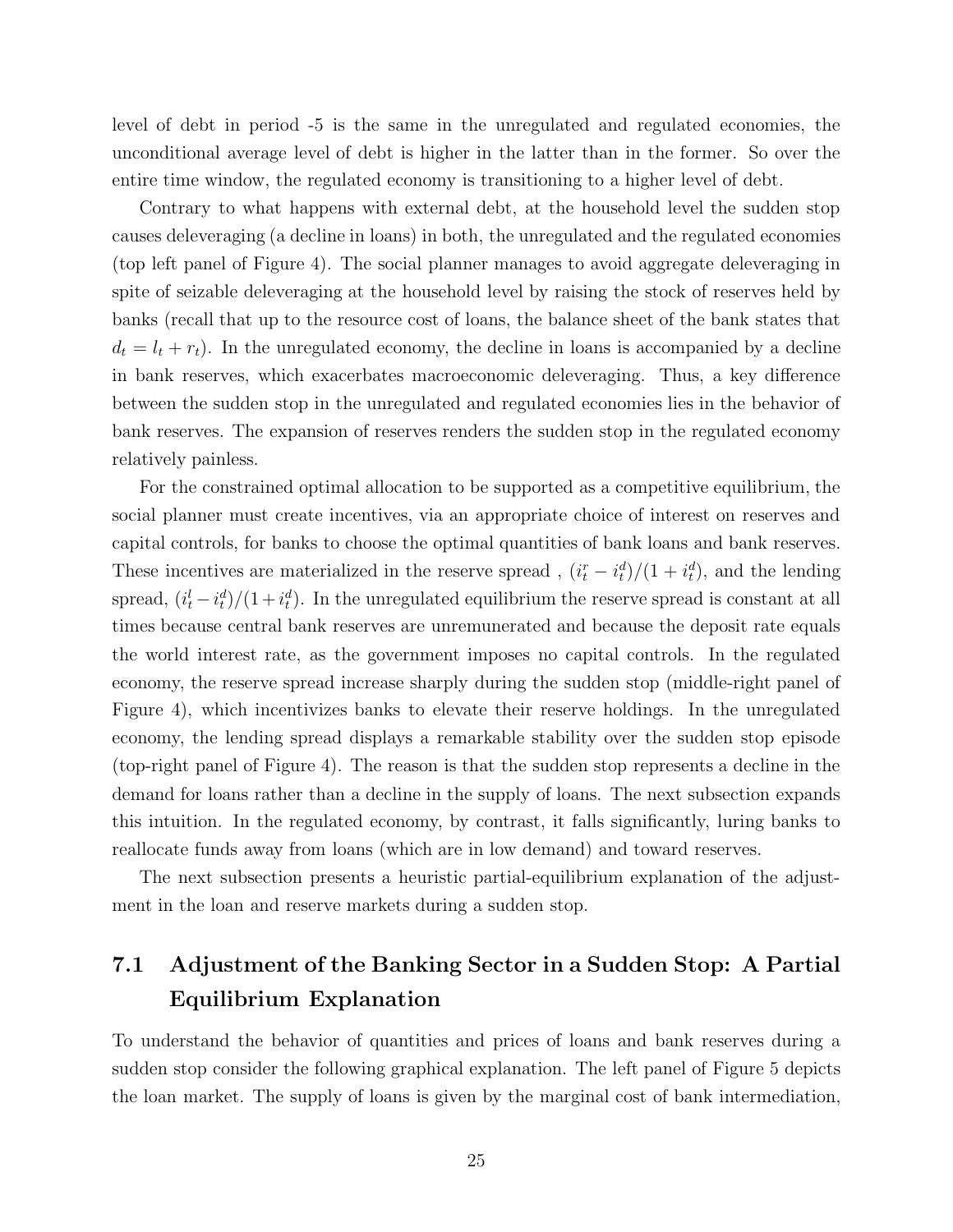Figure 3: The Typical Sudden Stop Episode



Note. The sudden stop associated with the constrained optimal allocation is shown with a solid line and the sudden stop associated with the unregulated economy with a broken line.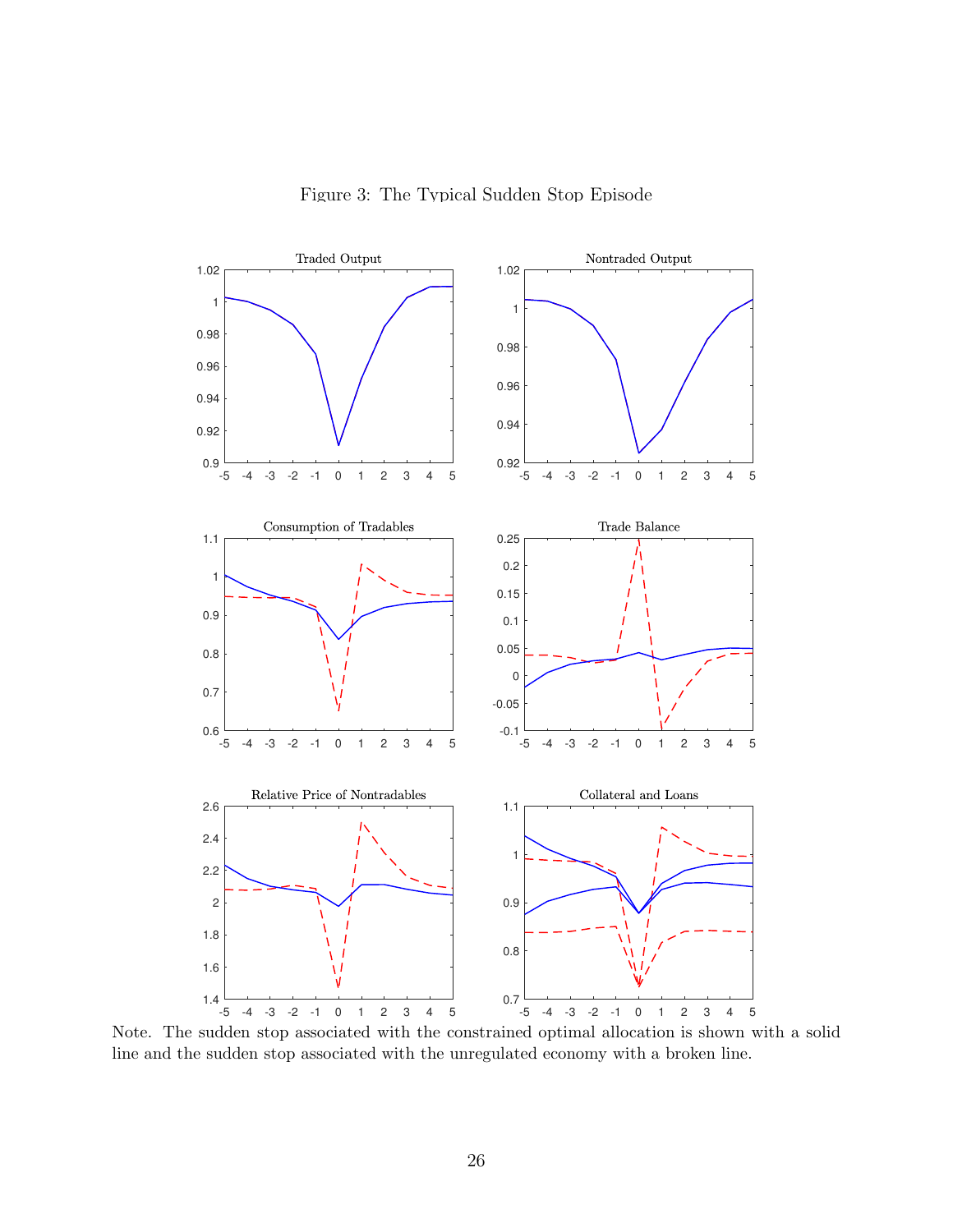

Figure 4: The Typical Sudden Stop Episode (cont.)

Note. The sudden stop associated with the constrained optimal allocation is shown with a solid line and the sudden stop associated with the unregulated economy with a broken line.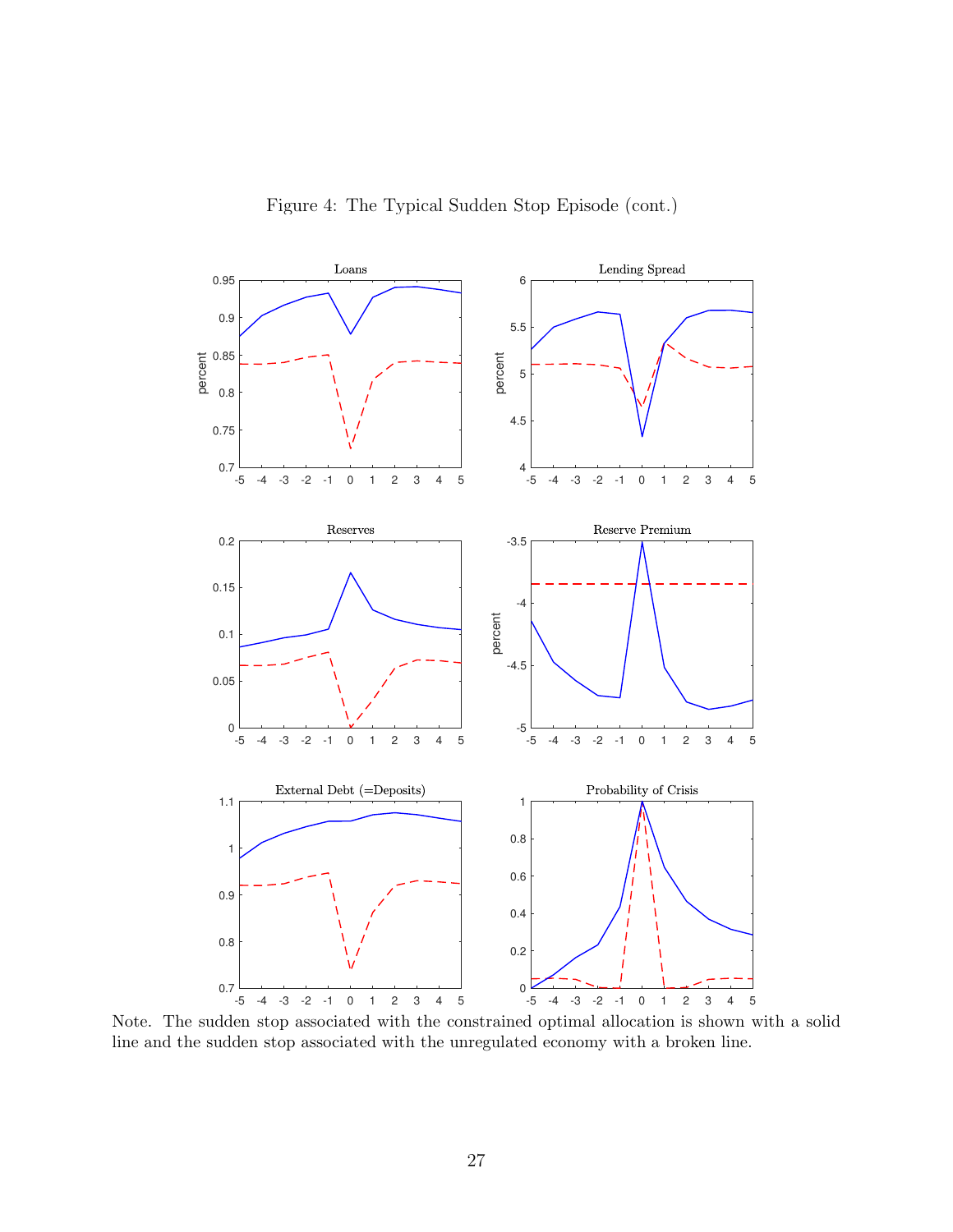



 $\Gamma_l(l,r)$  (efficiency condition (14)). Holding bank reserves constant, the loan supply schedule is increasing in l. When the collateral constraint is slack, the demand for loans is downward sloping and stems from the household's Euler equation. The higher is the interest on loans, the lower the demand for loans will be, as households have an increased incentive to postpone consumption. The initial equilibrium is at point  $a$ , where the supply and demand for loans intersect. The volume of loans is  $l_0$  and the lending spread is  $(i_0^l - i^d)/(1 + i^d)$  (recall that in the unregulated equilibrium  $i^d$  is constant and equal to  $i^*$ ).

Consider now the market for bank reserves, which is depicted in the right panel of Figure 5. The supply of reserves is perfectly elastic at the constant spread  $-i^d/(1+i^d)$ , as the central bank stands ready to supply any amount of reserves to private banks at a zero interest rate. Holding the volume of loans constant, the demand for bank reserves is given by the marginal benefit of reserve holdings by private banks,  $\Gamma_r(l_0, r)$  (efficiency condition (15)). The demand schedule is upward sloping in the range  $0 < r < \bar{r}$ , which is the relevant one for the present analysis. Equilibrium in the bank reserve market occurs at point  $a$ , where the demand for reserves meets the (horizontal) supply of reserves.

Consider now the effect of a sudden stop on the markets for loans and reserves. Suppose that the economy suffers a negative endowment shock that makes the collateral constraint bind, forcing households to deleverage. Suppose that the volume of loans demanded after the negative shock is  $l_1 < l_0$ . In the market for loans, this is represented by a kink in the demand for loans. For simplicity, we assume that the new demand for loans is given by the original one for  $l < l_1$ . At  $l = l_1$ , the new demand schedule is vertical. In the reserve market, the fall in the volume of loans shifts the demand schedule up and to the left from  $\Gamma_r(l_0,r)$  to  $\Gamma_r(l_1,r)$  (recall that  $\Gamma_{rl}(l,r) < 0$ ). The supply of reserves is unchanged. The new equilibrium is at point b. The equilibrium level of reserves falls from  $r_0$  to  $r_1 < r_0$ . In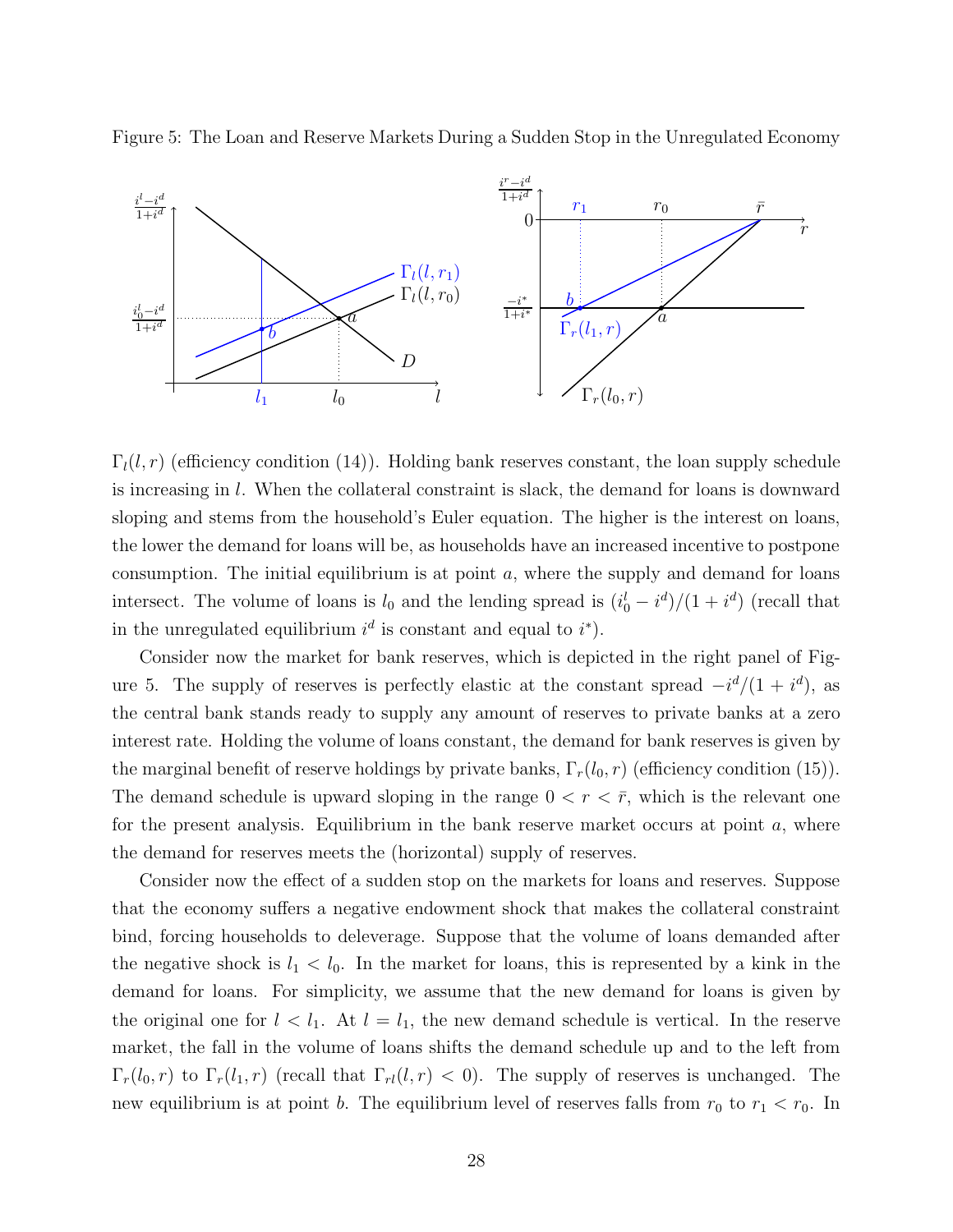turn, the fall in the stock of bank reserves shifts the loan supply schedule up and to the left from  $\Gamma_l(l, r_0)$  to  $\Gamma_l(l, r_1)$ . The new equilibrium in the loan market is at point b. (For expositional convenience we describe these effects as occurring sequentially, but in fact they occur simultaneously.)

Comparing the initial equilibrium, points a in both panels, with the equilibrium after the shock, points b, suggests that the sudden stop causes an unambiguous fall in both the volume of loans and the stock of bank reserves. The effect on the lending spread, however, is ambiguous. The contraction in the demand for loans tends to push the lending spread down, but the contraction in bank reserve holdings tends to push it up. This intuition is consistent with the relatively stable path displayed by the lending spread in the unregulated economy over the sudden stop episode in the calibrated model (top right panel of Figure 4).

The intuitive explanation for why the lending spread does not display a hike during a sudden stop is that the decline in the equilibrium volume of loans is a consequence of a contraction in the demand for loans by private households. By contrast, in models in which the collateral constraint is placed at the level of the bank as opposed to at the level of the household, a sudden stop represents a contraction in the supply of loans and hence is associated with an increase in the lending spread (as, for example, in the model of Céspedes and Chang, 2020). Subsection 7.2 examines the observed behavior of the lending spread during the global financial crisis to shed light on whether the contraction in credit was primarily driven by supply or demand forces.

The situation is quite different when the government intervenes. The adjustment to a negative endowment shock is illustrated in Figure 6. Initially, the markets for loans and bank

Figure 6: The Loan and Reserve Markets of the Regulated Economy During a Sudden Stop



reserves are in equilibrium at point a. The equilibrium levels of loans and bank reserves are  $l_0$  and  $r_0$  and the lending and reserve spreads are  $(i_0^l - i_0^d)/(1 + i_0^d)$  and  $(i_0^r - i_0^d)/(1 + i_0^d)$ .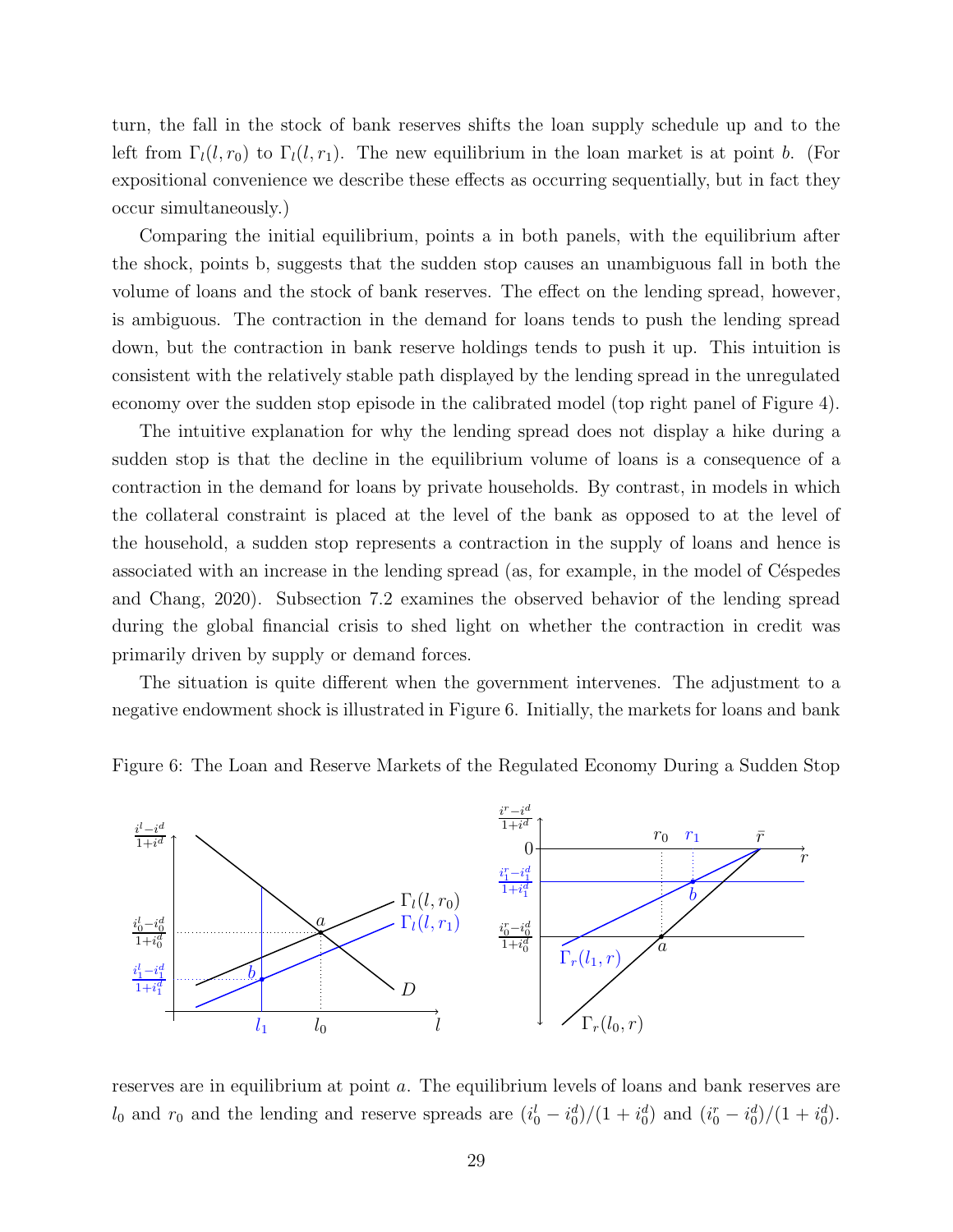As in the unregulated economy, the sudden stop causes a kink in the demand schedule for loans at  $l_1 < l_0$  (left panel), and a shift up and to the left in the demand schedule for bank reserves from  $\Gamma_r(l_0,r)$  to  $\Gamma_r(l_1,r)$  (right panel). Now, unlike in the unregulated economy, to avoid a collapse in the bank-reserve market, the government increases the banks' incentive to hold reserves by raising the reserve spread from  $(i_0^r - i_0^d)/(1 + i_0^d)$  to  $(i_1^r - i_1^d)/(1 + i_1^d)$  $(i_0^r - i_0^d)/(1 + i_0^d)$ . Thus, the horizontal supply of reserves shifts up in a parallel fashion. If the increase in the reserve spread is large enough, the new equilibrium level of reserves can be larger than before the sudden stop. This is the case illustrated in the right panel of Figure 6, where at the new equilibrium, given by point b, the level of bank reserves is  $r_1 > r_0$ . The central bank has an incentive to act aggressively because, to avoid a contraction in the level of external debt, the fall in the volume of loans must be compensated by an increase in the holdings of bank reserves. In the loan market, the increase in the stock of reserves shifts the loan supply schedule down and to the right from  $\Gamma_l(l, r_0)$  to  $\Gamma_l(l, r_1)$ . The new equilibrium is at point b, where the lending spread has fallen from  $(i_0^l - i_0^d)/(1 + i_0^d)$  to  $(i_1^l - i_1^d)/(1 + i_1^d)$ .

In sum, the intuition derived from Figure 6 is that if the government intervention raises the reserve spread, then the sudden stop is associated with a fall in the volume of loans, an increase in the stock of bank reserves, and a fall in the lending spread. These qualitative effects are consistent with the predictions of the calibrated model under optimal reserve remuneration and capital control policies shown in Figure 4.

### 7.2 Evidence on Lending Spreads During Financial Crises

In this subsection, we present empirical evidence on the behavior of lending spreads in rich and emerging countries during the global financial crisis of 2007 to 2009. Specifically, Figure 7 displays the cross-country median of the lending spread,  $(i_t^l - i_t^d)/(1 + i_t^d)$ , for a balanced panel of 9 rich countries and 32 emerging countries from 2005 to 2015. (The sample of countries is dictated by data availability in the IFS database.) The shaded area marks the global financial crisis of 2007 to 2009. In the group of rich countries (broken line), the lending spread fell during the crisis by more than 60 basis points. In the group of emerging countries (solid line), lending spreads rose slightly in the first year of the crisis (less than 20 basis points) but fell in the second year of the crisis. Overall, by 2009 lending spreads in emerging countries were about 25 basis points below their 2007 levels. Thus, the data suggests that in rich countries as well as in emerging countries lending spreads failed to increase during the global financial crisis of 2007 to 2009.

This empirical evidence is therefore consistent with the hypothesis that the collapse in the loan market that occurred during the crisis was driven by a disruption in the demand for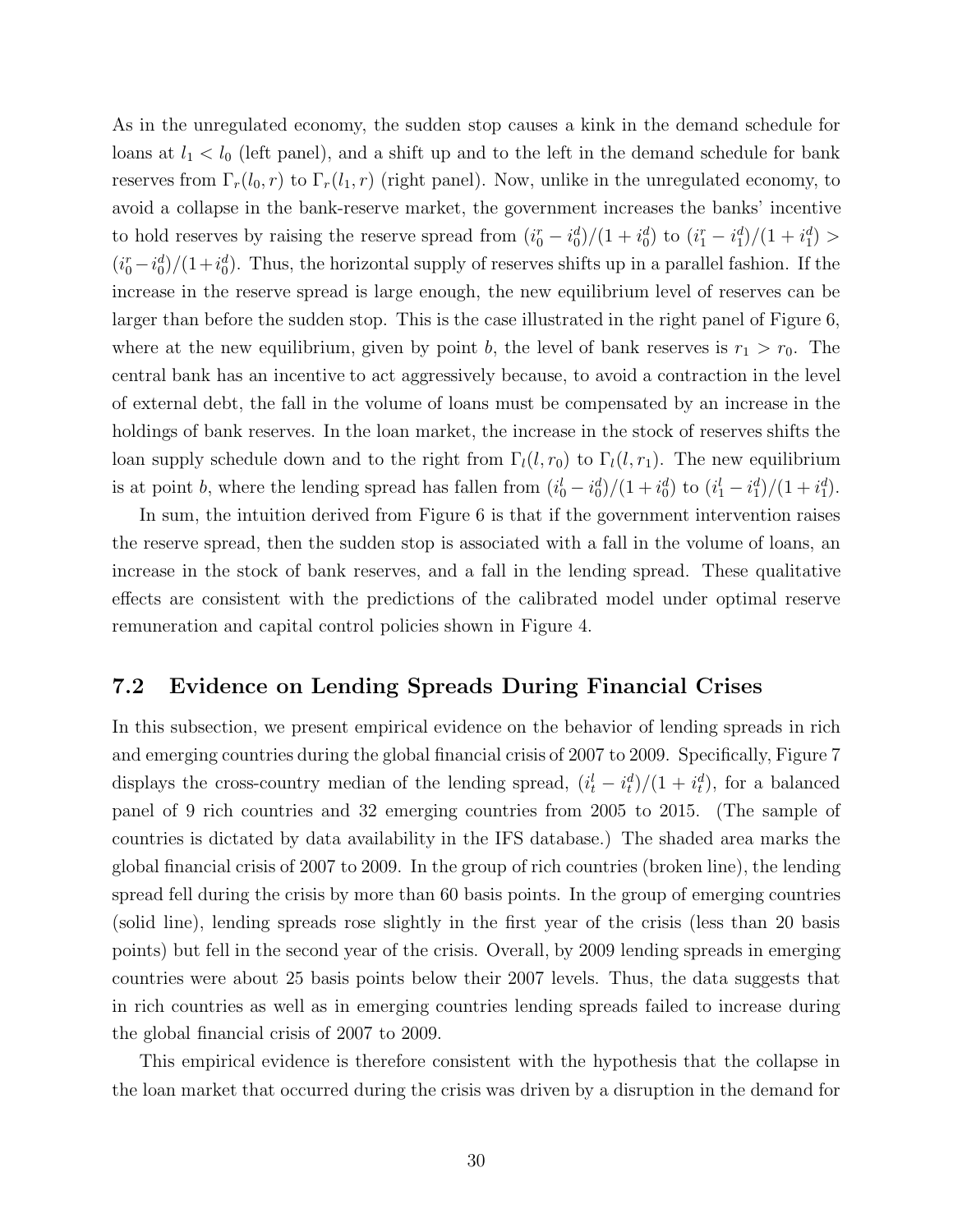Figure 7: Lending Spreads around the Global Financial Crisis in Emerging and Rich Countries



Notes. The lending spread,  $(i_t^l - i_t^d)/(1 + i_t^d)$ , is computed as the median of the annual lending spread across a group of emerging and rich countries, respectively. The classification of countries follows Uribe and Schmitt-Grohé (2017). Countries with populations smaller than 1 million or with missing data over the period 2005-2015 were excluded. The 32 emerging countries included are: Albania, Algeria, Argentina, Bahrain, Bolivia, Botswana, Brazil, Bulgaria, Chile, Colombia, Costa Rica, Dominican Republic, Egypt, Greece, Guatemala, Hungary, Iran, Jordan, South Korea, Malaysia, Mexico, Namibia, New Zealand, Panama, Paraguay, Peru, Portugal, Spain, Thailand, Trinidad and Tobago, Uruguay, and Venezuela. The 9 rich countries included are: Australia, Canada, Hong Kong, Ireland, Italy, Japan, Singapore, Switzerland, and United States. The data source is IMF, International Financial Statistics, the measure for the loan rate,  $i_t^l$ , is the series FILR\_PA and the measure for the deposit rate,  $i_t^d$ , is the series FIDR\_PA. Shading indicates the global financial crisis of 2007 to 2009.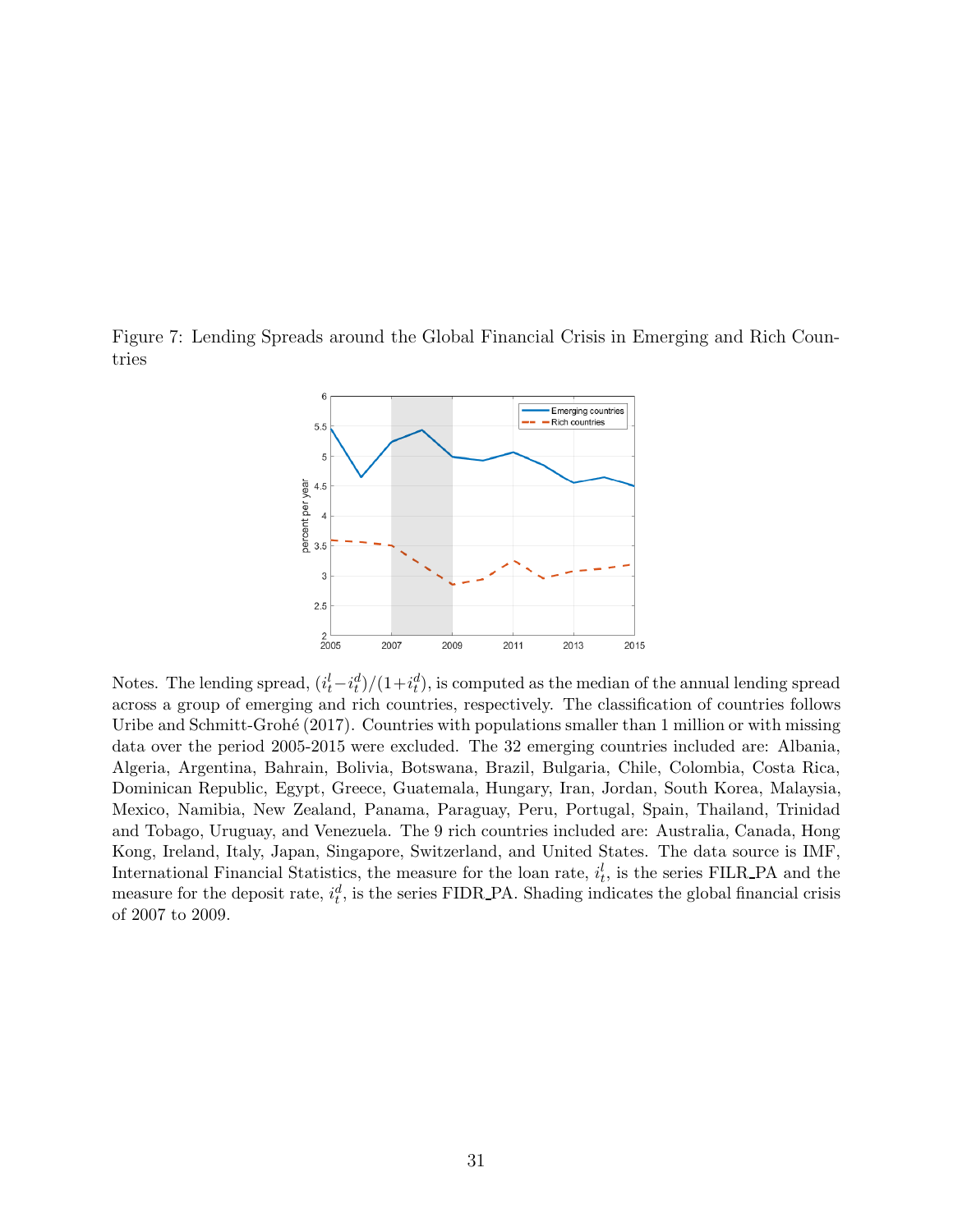Figure 8: Behavior of the Lending Rate around a Sudden Stop in the Unregulated Economy



Notes. CC stands for collateral constraint. The figure shows that in a sudden stop, the lending rate increases sharply when the collateral constraint enters at the bank level, but falls slightly when the collateral constraint enters at the household level.

loans. In the context of the theoretical model presented in this paper, such a disruption is captured by a binding borrowing constraint at the household level. If instead the model were to feature a lending limit at the bank level, a financial crisis would trigger an increase in the lending spread. For example, a minimal departure from the present theoretical framework is one in which the collateral constraint (10) is placed at the level of the bank as opposed to at the level of the household. Appendix A shows that in this case, under laissez faire, the real allocation is the same as in the case when the collateral constraint is placed at the household level but for a higher value of the lending rate,  $i_t^l$ . In particular, when the collateral constraint is slack, then the lending rate is the same under both formulations. However, when the collateral constraint is binding, then the lending rate is higher in the economy with the collateral constraint at the bank level. This difference can be quantitatively significant. Figure 8 displays the behavior of the lending rate around the typical sudden stop under laissez faire in the economies with the collateral constraint at the bank and household levels. The figure is produced using the parameter values shown in Table 1. When the collateral constraint binds (period 0) the interest rate sky rockets to 73 percent per year in the economy with a collateral constraint at the bank level, but remains flat (in fact falls by 0.45 percentage points) in the economy with the collateral constraint at the household level.

The main message conveyed by Figure 8 is that the observed behavior of the lending rate can provide information on whether disruptions in financial markets stem from the financial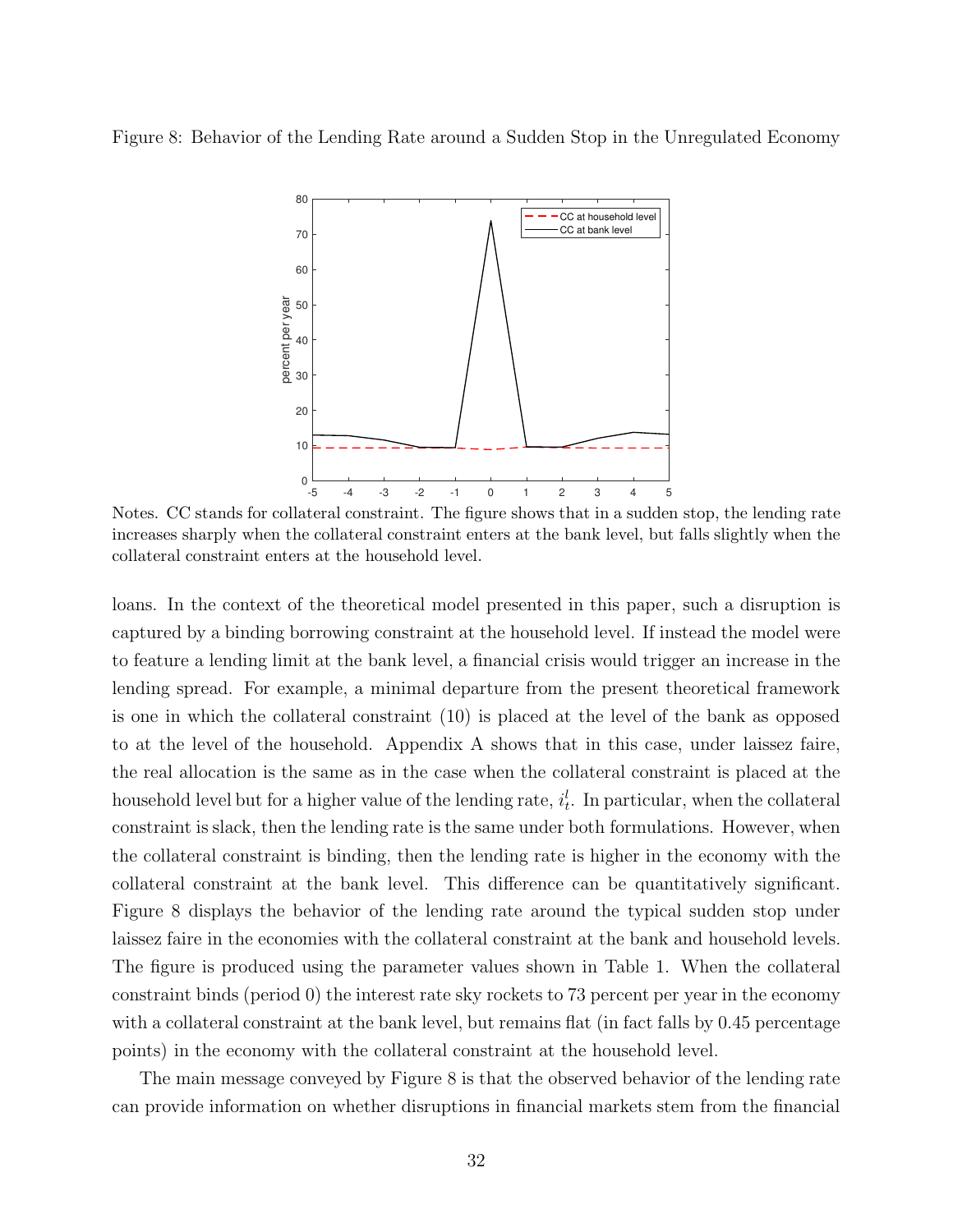or the nonfinancial sector. Being able to make this distinction is not inconsequential for policymakers. Historically, the presumption that a key symptom of a financial crisis is a sharp increase in the lending rate has led to the misdiagnosis of major financial crises. A case in point is the Great Depression of 1929 to 1933. This episode shared with the global financial crisis of 2007 to 2009 a lack of a spike in the lending rate. Rockoff (2021) shows that the call money rate—the interest rate charged by banks to stock brokers on collateralized loans—actually fell between June 1930 and June 1931. According to this author, the lack of a hike in this interest rate was a key reason why Oliver M. W. Sprague, the major authority on financial crises at the time and an economic advisor of the Bank of England and the Roosevelt administration, failed to recognize a financial crisis in the economic developments that unfolded during this period. Rockoff further speculates that "had he [Sprague] diagnosed a banking panic and called for an aggressive response by the Federal Reserve, it might have made a difference; but he did not."

## 8 Non-Equivalence of Reserve Remuneration and Reserve Requirements

In many emerging markets central banks do not remunerate reserves but instead impose reserve requirements. Here we ask whether the constrained optimal allocation with reserve remuneration and capital control taxes can also be supported by an appropriate combination of reserve requirements and capital controls. More generally, we ask whether reserve remuneration welfare dominates reserve requirements as a macroprudential tool. The analysis that follows establishes that in the present theoretical framework this is indeed the case, that is, the policy maker can achieve a better outcome by using a combination of interest on reserves and capital controls than by using a combination of reserve requirements and capital controls.

Suppose the central bank does not pay interest on bank reserves,  $i_t^r = 0$ , but imposes a reserve requirement

$$
r_t \geq \delta_t d_t,
$$

where  $\delta_t \in [0, 1)$  is a policy instrument. In addition, the government continues to have access to capital control taxes. Combining the reserve requirement with the bank's balance sheet constraint (16) yields

$$
r_t \ge \delta_t[l_t + r_t + \Gamma(l_t, r_t)].\tag{35}
$$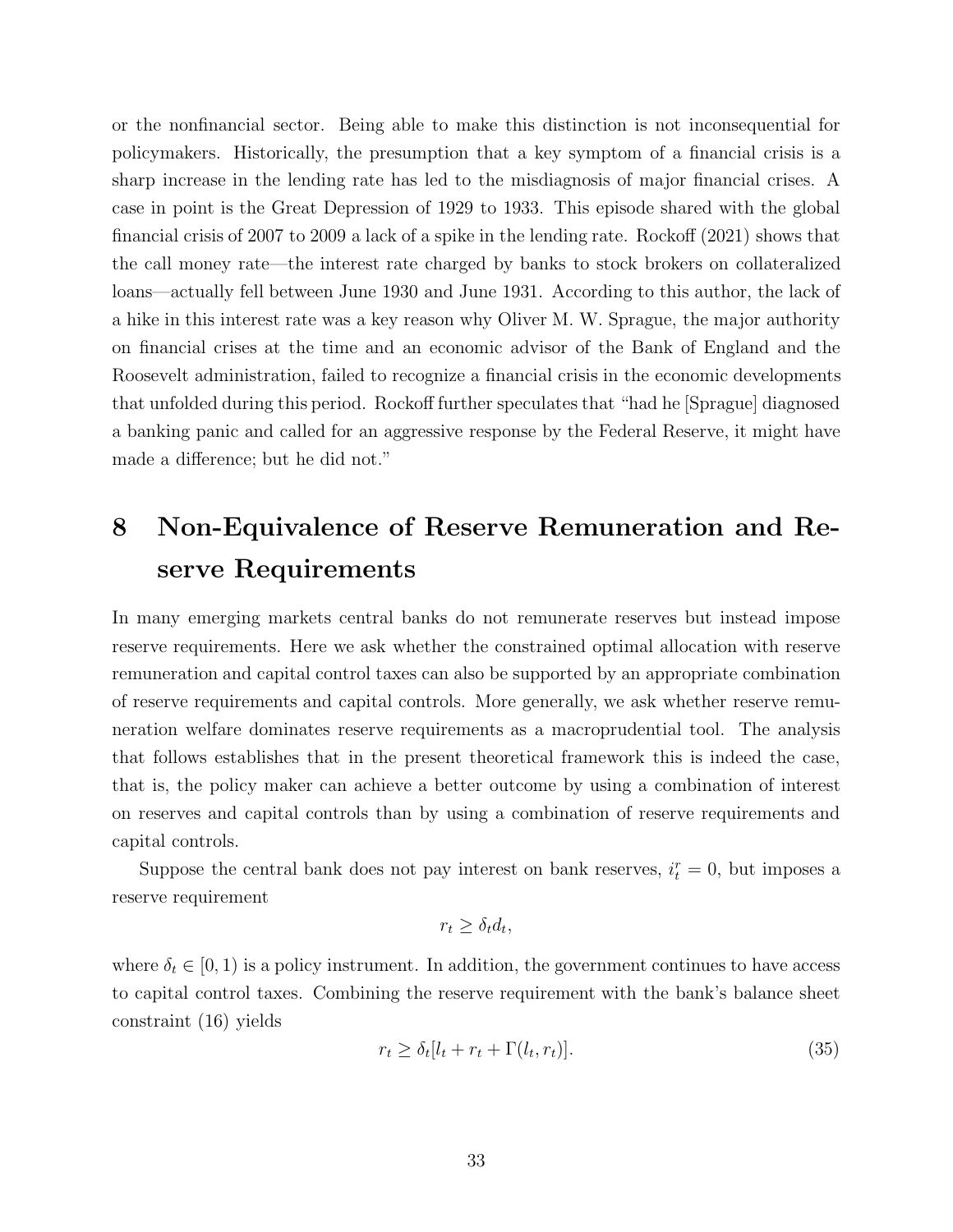Then the problem of a bank consists in choosing  $l_t \geq 0$  and  $r_t \geq 0$  so as to maximize profits,

$$
\frac{i_t^l - i_t^d}{1 + i_t^d} l_t + \frac{i_t^r - i_t^d}{1 + i_t^d} r_t - \Gamma(l_t, r_t),
$$

subject to the reserve requirement (35), taking as given  $i_t^l$ ,  $i_t^r$ ,  $i_t^d$ , and  $\delta_t$ . Letting  $\eta_t$  denote the Lagrange multiplier on (35), the first-order conditions of the bank's problem are

$$
r_t \ge \delta_t[l_t + r_t + \Gamma(l_t, r_t)], \quad \eta_t \ge 0, \quad \eta_t \{r_t - \delta_t[l_t + r_t + \Gamma(l_t, r_t)]\} = 0 \tag{36}
$$

$$
\frac{i_t^l - i_t^d}{1 + i_t^d} \le \Gamma_l(l_t, r_t) + \eta_t \delta_t [1 + \Gamma_l(l_t, r_t)], \quad l_t \ge 0, \quad l_t \left\{ \frac{i_t^l - i_t^d}{1 + i_t^d} - \Gamma_l(l_t, r_t) - \eta_t \delta_t [1 + \Gamma_l(l_t, r_t)] \right\} = 0
$$
\n(37)

and

$$
\frac{-i_t^d}{1+i_t^d} - \Gamma_r(l_t, r_t) - \eta_t [1 - \delta_t - \delta_t \Gamma_r(l_t, r_t)] = 0,
$$
\n(38)

where the last first-order condition uses the fact that reserves are unremunerated  $(i_t^r = 0)$ .

Definition 6 (Competitive Equilibrium with Reserve Requirements and Capital Controls). A competitive equilibrium with reserve requirements and capital controls is a set of processes  $c_t^T$ ,  $d_t$ ,  $p_t$ ,  $i_t^l$ ,  $i_t^d$ ,  $\lambda_t$ ,  $\mu_t$ ,  $l_t$ ,  $r_t$ , and  $\eta_t$  satisfying (16), (18)-(20), (22)-(24), (26), (28), and (36)-(38) for  $t \geq 0$ , given a reserve requirement policy  $\delta_t$ , a capital control tax rate  $\tau_t^c$ , exogenous processes  $i_t^*, y_t^T$ , and  $y_t^N$ , and the initial condition  $(1 + i_{-1}^*)d_{-1} > 0$ .

The proof that the best competitive equilibrium with reserve remuneration strictly welfare dominates the best competitive equilibrium with reserve requirements proceeds as follows: Proposition B2 in Appendix B shows that the constrained optimal real allocation defined in Definition 5 cannot be supported as a competitive equilibrium with reserve requirements. Since the constraints in Definition 5 are all equilibrium conditions of the economy with reserve requirements, it follows that the constrained optimal allocation defined in Definition 5 strictly welfare dominates the best competitive equilibrium with reserve requirements. Finally, since the real allocation in Definition 5 is identical to the real allocation of the best competitive equilibrium with reserve remuneration, it follows that the latter strictly welfare dominates the best competitive equilibrium with reserve requirements.

## 9 Conclusion

This paper studies optimal bank reserve remuneration policy in an open economy with a bank intermediation friction and a pecuniary externality arising from a collateral constraint on private borrowing.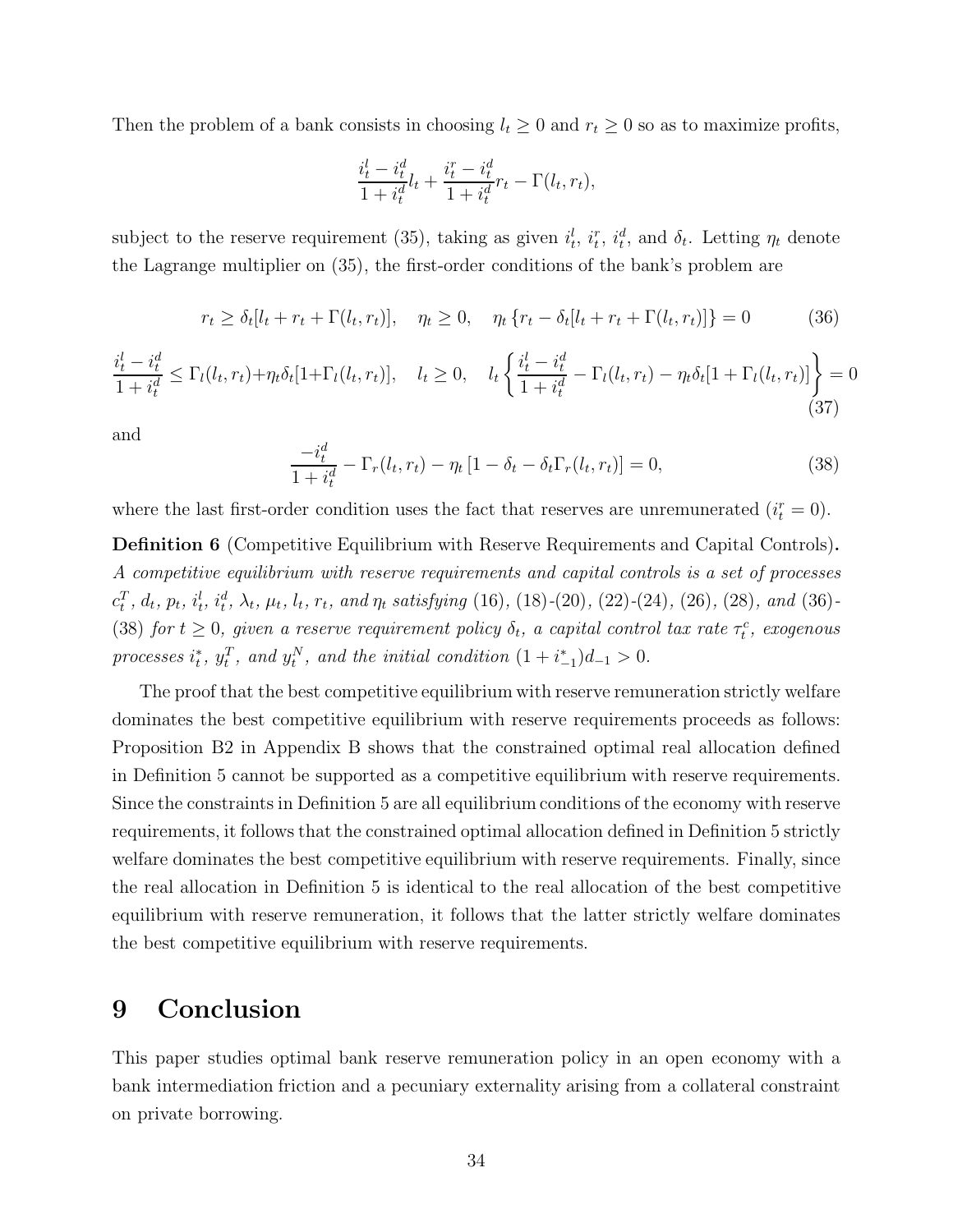If the central bank can costlessly provide bank reserves, then the optimal bank reserve remuneration policy achieves the first-best allocation. Under the optimal policy the interest rate on bank reserves and the interest rate on loans equal the world interest rate and the market for bank reserves is satiated. In this case, interest on bank reserves dominates capital controls as a macroprudential instrument, as the latter achieves only a second best allocation.

With costly bank reserve provision, the first-best allocation cannot be attained and both interest on reserves and capital controls jointly play a relevant macroprudential role. Under plausible calibrations, unlike in models without a bank lending channel, the unregulated equilibrium displays underborrowing in the sense that external debt, private borrowing, and bank reserves are all lower than under the constrained optimal allocation. Under the optimal allocation, episodes of a binding collateral constraint are significantly more frequent than in the unregulated equilibrium, but they are not associated with sudden stops, reflecting the fact that the economy can maintain access to the international financial market even when domestic households are forced to deleverage.

An important policy issue in macroprudential banking policy is whether reserve requirements and interest on bank reserves are equivalent policy instruments. In the context of the open economy model studied in this paper, this is not the case. Reserve remuneration strictly dominates reserve requirements in a welfare sense. The reason is that reserve remuneration controls the price of reserves but lets its quantity be determined endogenously. By contrast, reserve requirements without interest on reserves amounts to fixing both the quantity and the price of reserves.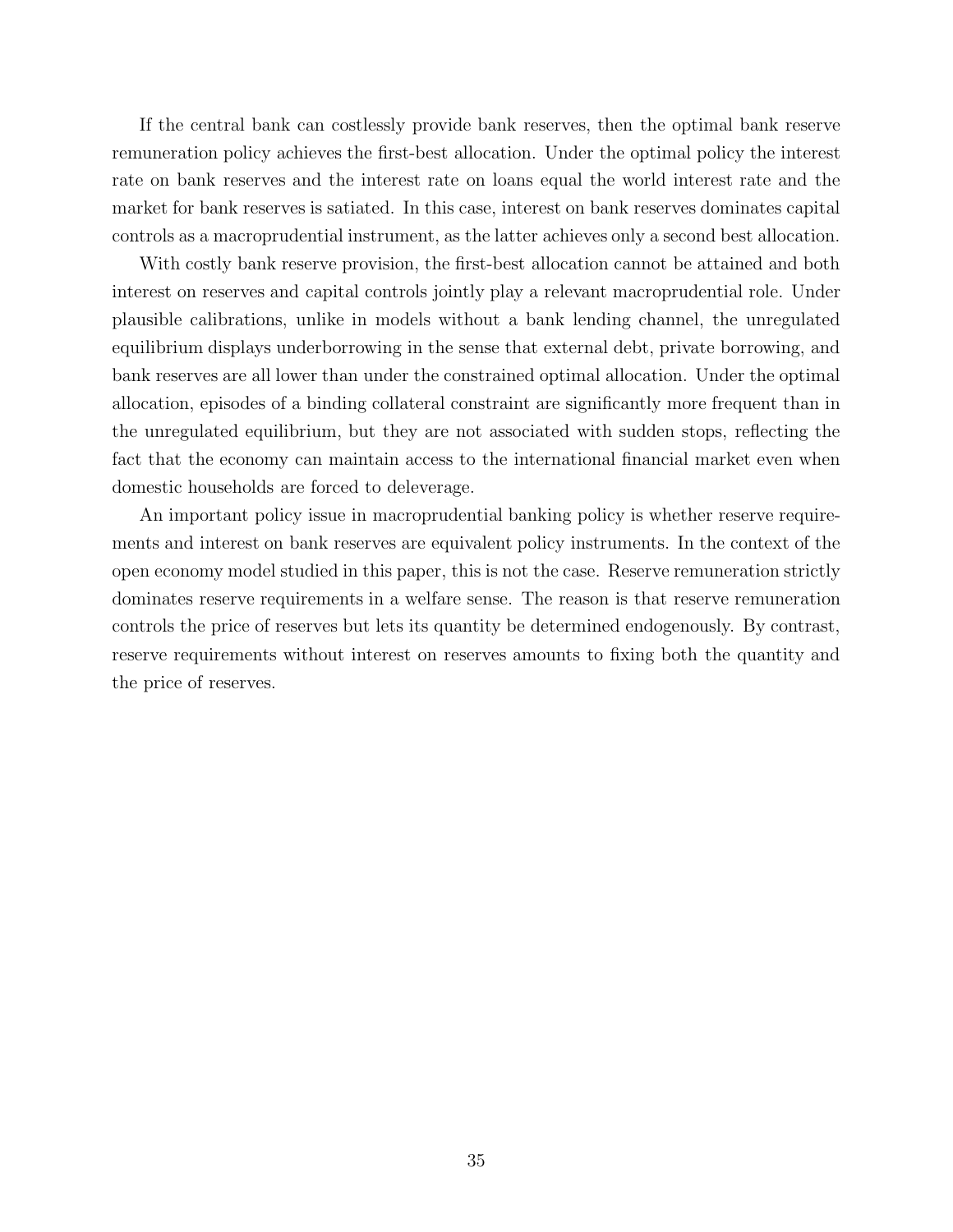## Appendix

### A Loan Constraint at the Level of the Bank

In this appendix, we present a variant of the model in which the collateral constraint, given in equation (10), is placed at the level of the bank instead of at the level of the household. We show that the competitive equilibrium in this modification of the model is the same as the competitive equilibrium of the baseline version of the model presented in the body of the paper with the exception of the loan rate,  $i_t^l$ , which is strictly higher when the collateral constraint binds.

### A.1 Banks

As before the problem of the bank consists in maximizing profits, (4). However, now the bank must satisfy the loan limit constraint (10). Formally, banks pick  $l_t$  and  $r_t$  so as to maximize

$$
\frac{i_t^l-i_t^d}{1+i_t^d}l_t + \frac{i_t^r-i_t^d}{1+i_t^d}r_t - \Gamma(l_t,r_t)
$$

subject to

$$
l_t \leq \kappa \left[ y_t^T + p_t y_t^N \right],
$$

taking as given  $i_t^l$ ,  $i_t^d$ ,  $i_t^r$ ,  $y_t^T$ ,  $p_t$ , and  $y_t^N$ . Let  $\mu_t^B \geq 0$  denote the Lagrange multiplier on the bank's loan limit. Then the first-order conditions associated with the optimal choice of  $l_t$ and  $\mu_t^B$  are

$$
\frac{i_t^l - i_t^d}{1 + i_t^d} \le \Gamma_l(l_t, r_t) + \mu_t^B, \quad l_t \ge 0, \quad \left[\frac{i_t^l - i_t^d}{1 + i_t^d} - \Gamma_l(l_t, r_t) - \mu_t^B\right]l_t = 0,\tag{A1}
$$

$$
\mu_t^B \ge 0,\tag{A2}
$$

$$
l_t \le \kappa \left( y_t^T + p_t y_t^N \right), \tag{A3}
$$

and

$$
\mu_t^B \left[ \kappa \left( y_t^T + p_t y_t^N \right) - l_t \right] = 0. \tag{A4}
$$

Comparing the present setting with the one in which the collateral constraint is placed at the household level, we have that equation (A1) replaces equilibrium condition (14) and equations  $(A2)-(A4)$  replace equilibrium conditions  $(22)-(24)$ . The first-order condition with respect to  $r_t$  continues to be equation (15), and the balance sheet constraint of the bank continues to be (16).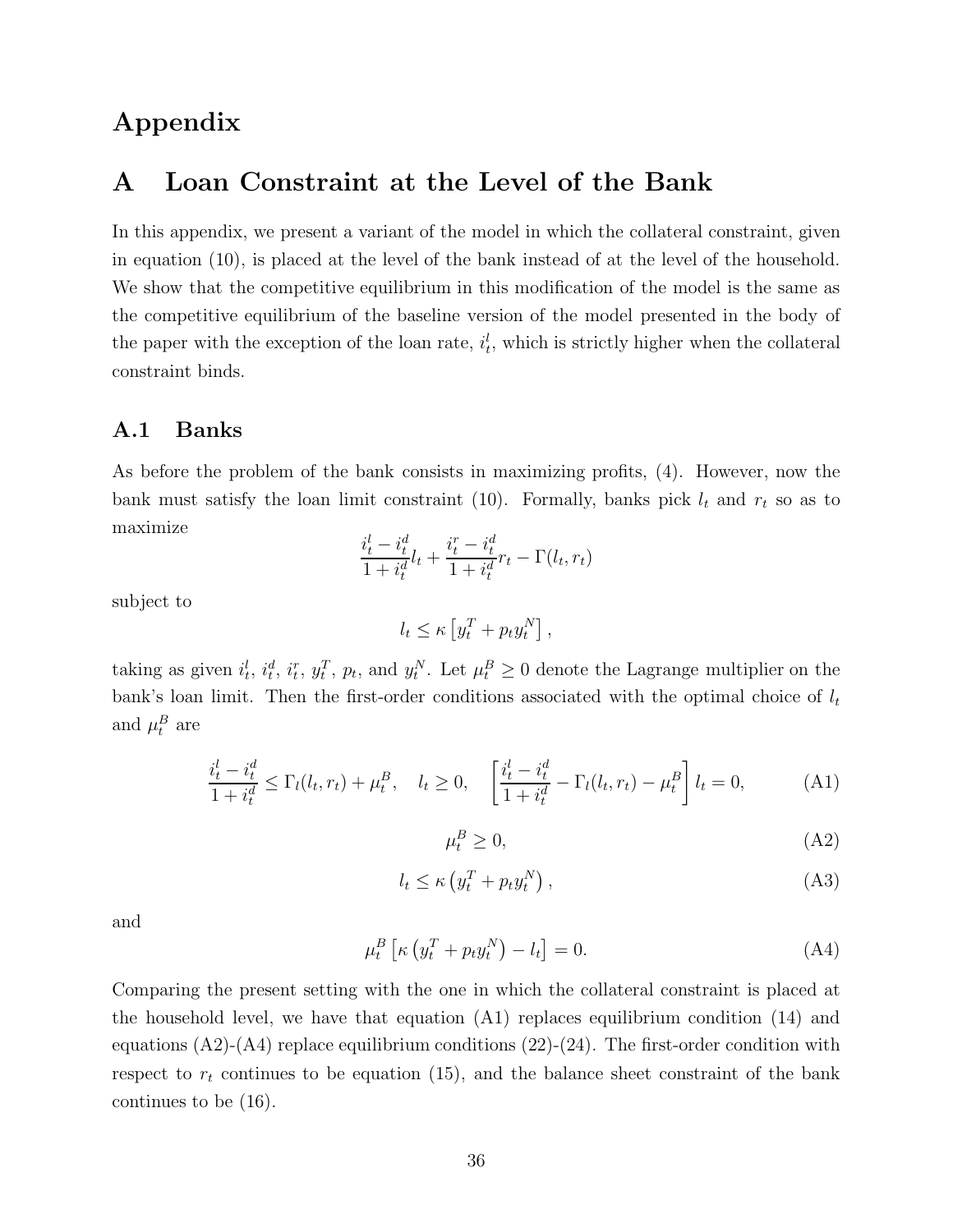### A.2 Households

Now the household does not face the collateral constraint (23). Thus, its problem consists in choosing  $c_t$ ,  $c_t^T$ ,  $c_t^N$ , and  $l_t$  to maximize the utility function (7) subject to the aggregator (8), the sequential budget constraint (9), and some borrowing limit that prevents it from engaging in Ponzi schemes, taking as given  $p_t$ ,  $i_t^l$ ,  $\pi_t$ ,  $\tau_t$ ,  $y_t^T$ , and  $y_t^N$ . The first-order conditions of this problem are  $(18)$ ,  $(19)$ , and

$$
\lambda_t \le \beta (1 + i_t^l) E_t \lambda_{t+1} \quad (= \text{if } l_t > 0). \tag{A5}
$$

The difference between this optimization problem and that in which the household does face a collateral constraint is that condition (A5) replaces condition (20).

### A.3 Competitive Equilibrium

The assumption that the borrowing limit is placed at the level of the bank rather than at the level of the household affects neither the interest rate parity condition (26) nor the economy wide resource constraint (28). A competitive equilibrium in the economy with the collateral constraint at the bank level can then be defined as follows:

Definition A1 (Competitive Equilibrium in the Economy with the Collateral Constraint at the Bank Level). A competitive equilibrium in the economy with costly provision of bank reserves and a collateral constraint at the level of the bank is a set of processes  $l_t$ ,  $r_t$ ,  $d_t$ ,  $i_t^l$ ,  $i_t^d$ ,  $c_t^T$ ,  $p_t$ ,  $\lambda_t$ , and  $\mu_t^B$  satisfying (15), (16), (18), (19), (26), (28), and (A1)-(A5), for  $t \ge 0$ , given a reserve remuneration policy  $i_t^r$ , a capital control tax rate  $\tau_t^c$ , exogenous processes  $i_t^*,$  $y_t^T$ , and  $y_t^N$ , and the initial condition  $(1+i_{-1}^*)d_{-1} > 0$ .

### A.4 Equivalence Result

We wish to show that given a reserve remuneration and capital control policy,  $i_t^r$  and  $\tau_t^c$ , the competitive equilibrium allocation is the same in the baseline economy (with the collateral constraint imposed at the household level) and the present variant in which the collateral constraint is imposed at the bank level, except for the equilibrium value of the loan rate,  $i_t^l$ .

Consider processes for  $l_t$ ,  $r_t$ ,  $d_t$ ,  $i_t^l$ ,  $i_t^d$ ,  $c_t^T$ ,  $p_t$ ,  $\lambda_t$ , and  $\mu_t$  that constitute a competitive equilibrium of the economy with the collateral constraint at the household level, that is, processes that satisfy Definition 4. We wish to show that this allocation, with the exception of  $i_t^l$ , also satisfies Definition A1. Since (15), (16), (18), (19), (26), and (28), belong to both Definition 4 and Definition A1, and do not feature  $i_t^l$ , what needs to be shown is that equilibrium conditions (A1)-(A5) hold.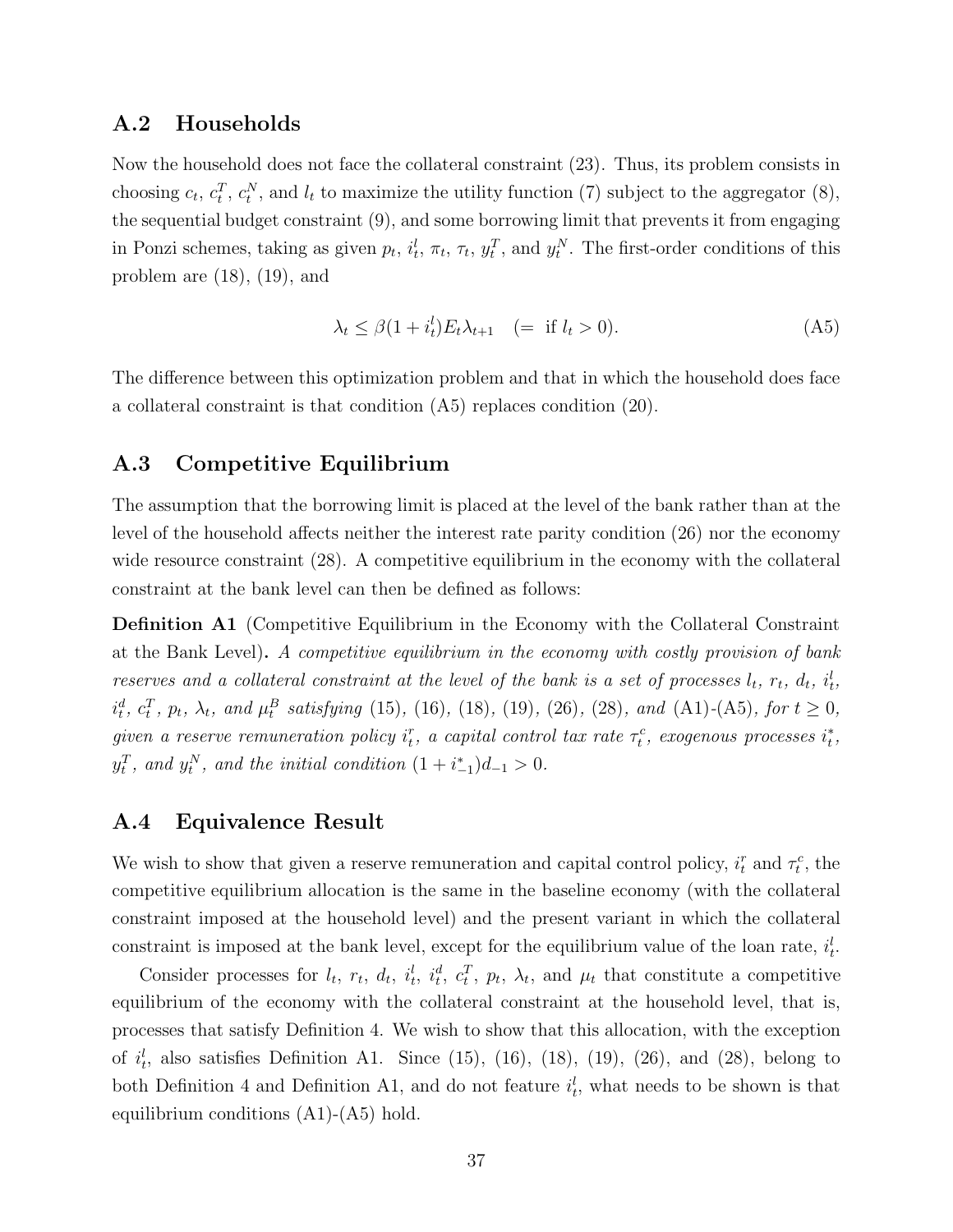Let  $i_t^{l,B}$  denote the equilibirum lending rate in the economy with the collateral constraint at the bank level. Suppose in a given date and state the collateral constraint is slack,  $l_t \leq \kappa(y_t^T + p_t y_t^N)$ , so that  $\mu_t = 0$ . Set  $\mu_t^B = \mu_t = 0$  and  $i_t^{l,B} = i_t^l$ . Then (A1)-(A5) are satisfied. Next, consider the case that the collateral constraint binds in the baseline allocation,  $l_t = \kappa(y_t^T + p_t y_t^N)$ . Note that in this case  $l_t > 0$ . Set

$$
\mu_t^B = \frac{\mu_t}{1 - \mu_t} \frac{(1 + i_t^l)}{(1 + i_t^d)},
$$

which implies that  $\mu_t^B$  is strictly positive. The facts that  $\mu_t^B$  is positive and that the collateral constraint holds with equality ensure that  $(A2)-(A4)$  hold. It remains to show that  $(A1)$  and (A5) are satisfied. Pick  $i_t^{l,B}$  $t_t^{l, B}$  so that it satisfies the left-hand side expression of  $(A1)$  with equality. This then implies that the middle and the right-hand side expression of (A1) also hold and yields

$$
1 + i_t^{l,B} = (1 + i_t^d)(1 + \Gamma_l(l_t, r_t)) + \mu_t \frac{\lambda_t}{\beta E_t \lambda_{t+1}}.
$$

Now use the left expression of (14) holding with equality to replace  $(1 + i_t^d)(1 + \Gamma_l(l_t, r_t))$ with  $1+i_t^l$ , and replace  $(1+i_t^l)$  in turn with (20) holding with equality, which yields  $(1+i_t^l)$  $(1-\mu_t)\frac{\lambda_t}{\beta E_t \lambda}$  $\frac{\lambda_t}{\beta E_t \lambda_{t+1}}$ . Substituting these expressions in the above displayed equation, we obtain

$$
(1 + i_t^{l,B}) = \frac{\lambda_t}{\beta E_t \lambda_{t+1}}
$$

.

It follows that (A5) is satisfied, which is what we set out to show. Finally, to see that  $i_t^{l,B} \geq i_t^{l}$ use the facts that  $\frac{\lambda_t}{\beta E_t \lambda_{t+1}} = \frac{1 + i_t^l}{1 - \mu_t}$  and that  $0 \leq \mu_t < 1$ .

We therefore have established the following proposition:

Proposition A1 (Equivalence of Equilibrium with Collateral Constraints at the Bank or Household Level). Suppose the set of processes  $l_t$ ,  $r_t$ ,  $d_t$ ,  $i_t^l$ ,  $i_t^d$ ,  $c_t^T$ ,  $p_t$ , and  $\lambda_t$  is a competitive equilibrium in the economy with a collateral constraint at the household level (i.e., satisfies Definition  $\ddot{A}$ ). Then this set of processes also represents a competitive equilibrium of the economy with the collateral constraint at the bank level (i.e., satisfies Definition A1) except for the loan rate,  $i_t^l$ , in states in which the collateral constraint binds. In these states the loan rate is strictly larger in the economy with the collateral constraint at the bank level than in the economy with the collateral constraint at the household level.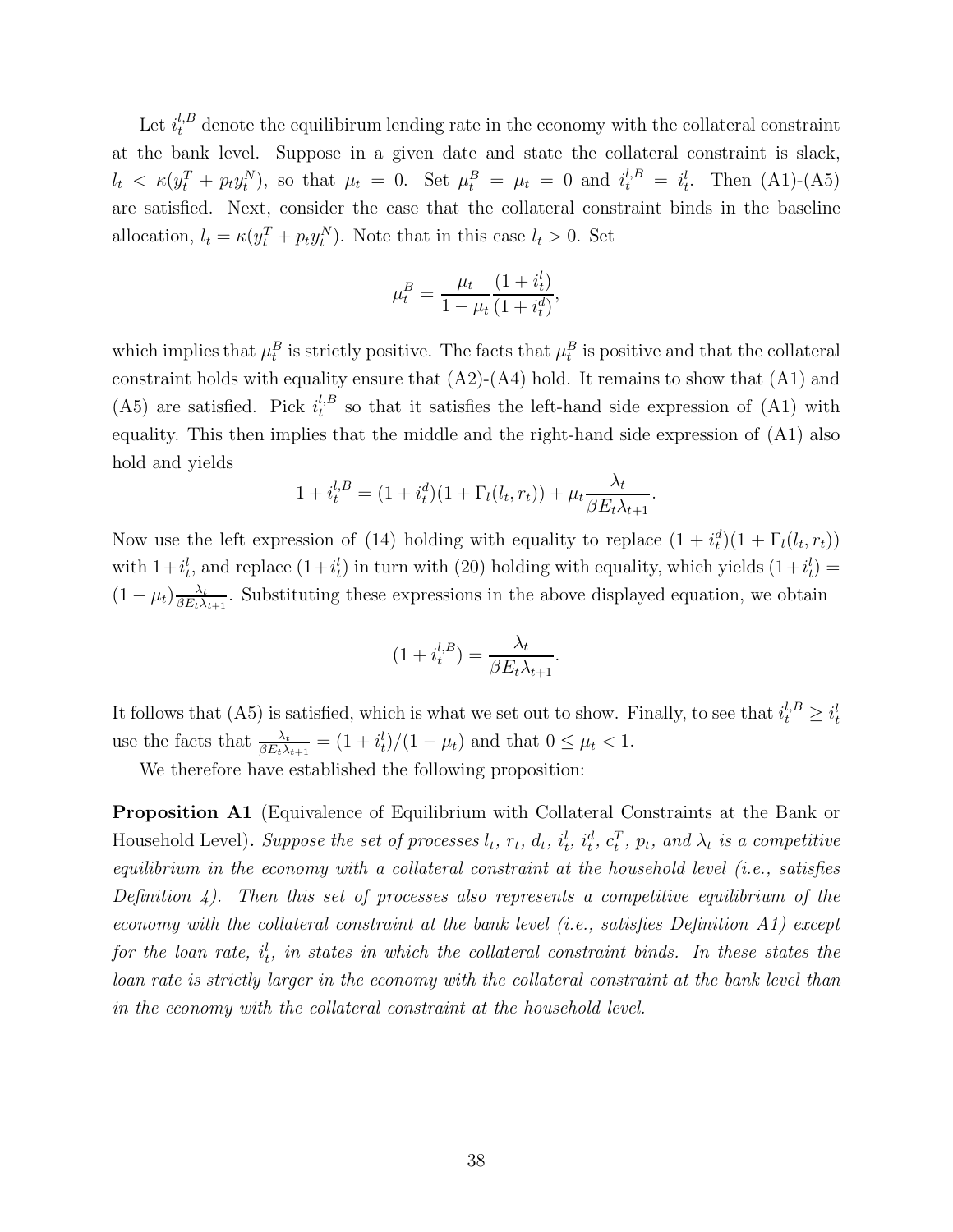## B Non-Equivalence of Reserve Requirements and Reserve Remuneration

**Proposition B2.** [Non-Equivalence of Interest on Reserves and Reserve Requirements] In general, the constrained optimal allocation of Definition 5 does not satisfy the competitive equilibrium conditions of the economy with reserve requirements and capital controls listed in Definition 6.

*Proof.* Consider the processes  $\hat{c}_t^T$ ,  $\hat{r}_t$ ,  $\hat{l}_t$ , and  $\hat{d}_t$  that solve the optimization problem in Definition 5. By construction, these processes satisfy the bank's balance sheet (16) and the economy's sequential resource constraint (28). Set  $\lambda_t$  and  $p_t$  to satisfy equilibrium conditions (18) and (19). The collateral constraint (23) then is satisfied by construction. Consider a date in which  $l_t > 0$  and the collateral constraint is slack.<sup>4</sup> Then,  $\mu_t = 0$ , which implies that equilibrium conditions (22) and (24) are satisfied. The interest rate on loans,  $i_t^l$ , is then determined residually by the Euler equation (20) holding with equality. It remains to check whether (26) and (36)-(38) also hold. Because  $l_t > 0$ , the left expression of (37) holds with equality. If  $\eta_t = 0$ , then this expression and (38) form a system of two equations in one unknown,  $i_t^d$ , which is in general inconsistent. If, on the other hand,  $\eta_t$  is different from zero, then the left expression in (36) holds with equality. This expression, the left expression in (37) holding with equality, and (38) represent a system of three equations in three unknowns,  $\delta_t$ ,  $i_t^d$ , and  $\eta_t$ . There are no guarantees, however, that the solution to this system will yield a non-negative value for the Lagrange multiplier on the reserve requirement,  $\eta_t$ .<sup>5</sup>  $\Box$ 

<sup>&</sup>lt;sup>4</sup>One can show that  $l_t > 0$  at all times under the relatively weak assumption  $\Gamma_l(0, r_t) = 0$ , which is satisfied by the functional forms used in the quantitative analysis (see Section 5). The quantitative analysis further shows that under the assumed calibration in the constrained optimal allocation the collateral constraint is slack 65 percent of the time.

<sup>&</sup>lt;sup>5</sup>For example, the real allocation in the calibrated economy of Section 6 implies values of  $\eta_t$  ranging from -0.03 to 0.05.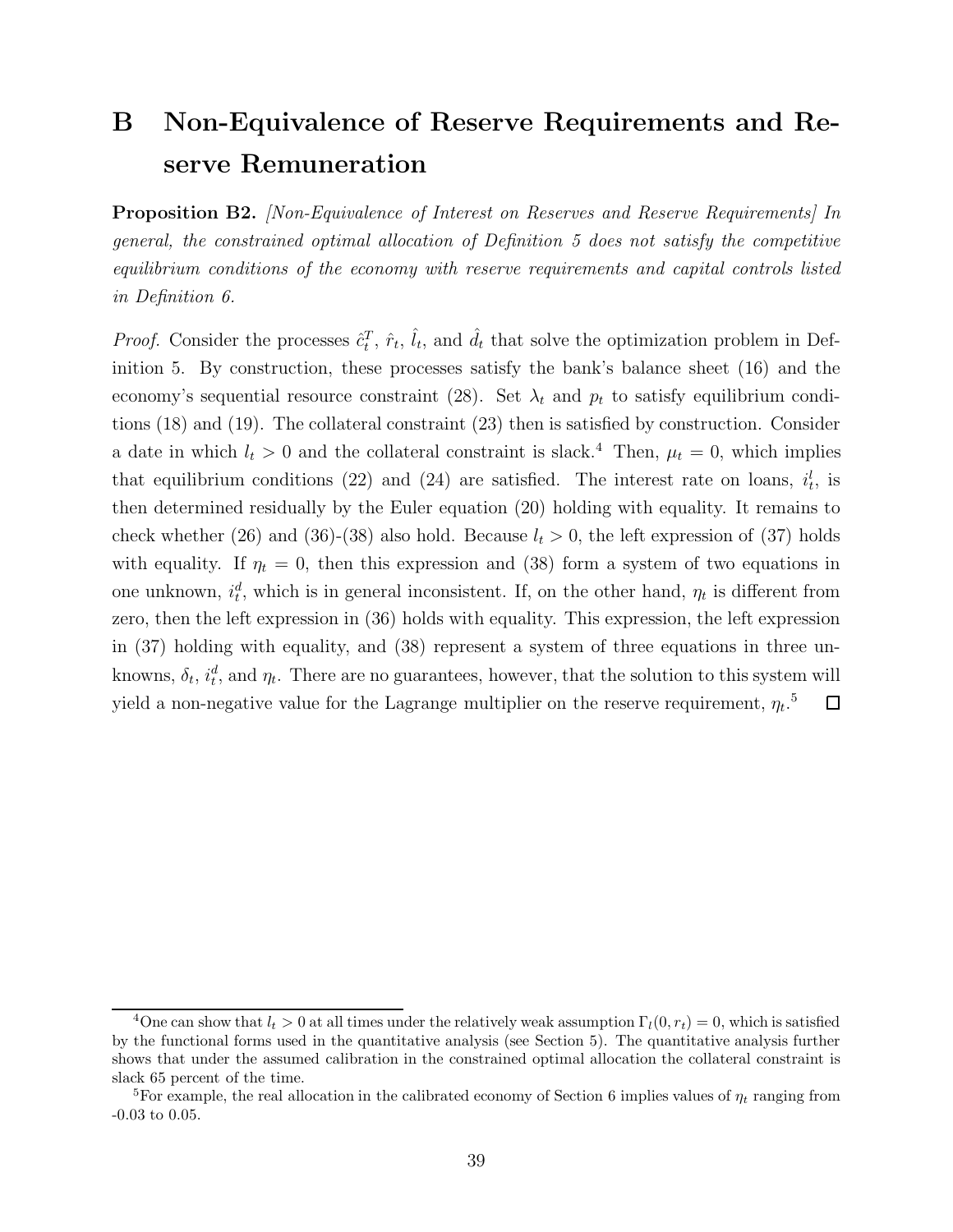## References

- Bazot, Guillaume, "Financial intermediation cost, rents, and productivity: An international comparison," EHES Working Paper, No. 141, November 2018.
- Benigno, Gianluca, Huigang Chen, Christopher Otrok, Alessandro Rebucci, and Eric R. Young, "Financial Crises and Macro-Prudential Policies," *Journal of International Eco*nomics 89, 2013, 453-470.
- Bianchi, Javier, "Overborrowing and Systemic Externalities in the Business Cycle," American Economic Review 101, December 2011, 3400-3426.
- Céspedes, Luis Felipe, and Roberto Chang, "Optimal Foreign Reserves and Central Bank Policy Under Financial Stress," NBER Working Paper No. 27923, October 2020.
- Cúrdia, Vasco, and Michael Woodford, "The central bank balance sheet as an instrument of monetary policy," *Journal of Monetary Economics 58*, January 2011, 54-79.
- Dávila, Eduardo, and Anton Korinek, "Pecuniary Externalities in Economies with Financial Frictions," Review of Economic Studies 85, January 2018, 352-395.
- Eggertsson, Gauti B., Ragnar E. Juelsrud, Lawrence H. Summers, and Ella Getz Wold, "Negative Nominal Interest Rates and the Bank Lending Channel," NBER Working Paper No. 25416, January 2019.
- Jeanne, Olivier, and Anton Korinek, "Managing Credit Booms and Busts: A Pigouvian Taxation Approach," Journal of Monetary Economics 107, November 2019, 2-17.
- Korinek, Anton, "Excessive Dollar Borrowing in Emerging Markets: Balance Sheet Effects and Macroeconomic Externalities," University of Maryland, 2011.
- Mendoza, Enrique G., "Credit, Prices, and Crashes: Business Cycles with a Sudden Stop," in Sebastian Edwards and Jeffrey A. Frankel (Eds.), *Preventing Currency Crises in Emerg*ing Markets, University of Chicago Press, Chicago, IL, 2002, 335-392.
- Philippon, Thomas, "Has the US Finance Industry Become Less Efficient? On the Theory and Measurement of Financial Intermediation," American Economic Review 105, April 2015, 1408-1438.
- Rockoff, Hugh, "O.M.W. Sprague (the Man Who Wrote the Book on Financial Crises) meets the Great Depression," NBER Working Paper No. 29416, October 2021.
- Schmitt-Grohé, Stephanie, and Martín Uribe, "Finite-State Approximation Of VAR Processes: A Simulation Approach," Columbia University, 2014.
- Schmitt-Grohé, Stephanie, and Martín Uribe, "Multiple Equilibria in Open Economies with Collateral Constraints," Review of Economic Studies 88, March 2021, 969-1001.
- Uribe, Martín, and Stephanie Schmitt-Grohé, Open Economy Macroeconomics, Princeton, NJ: Princeton University Press, 2017.